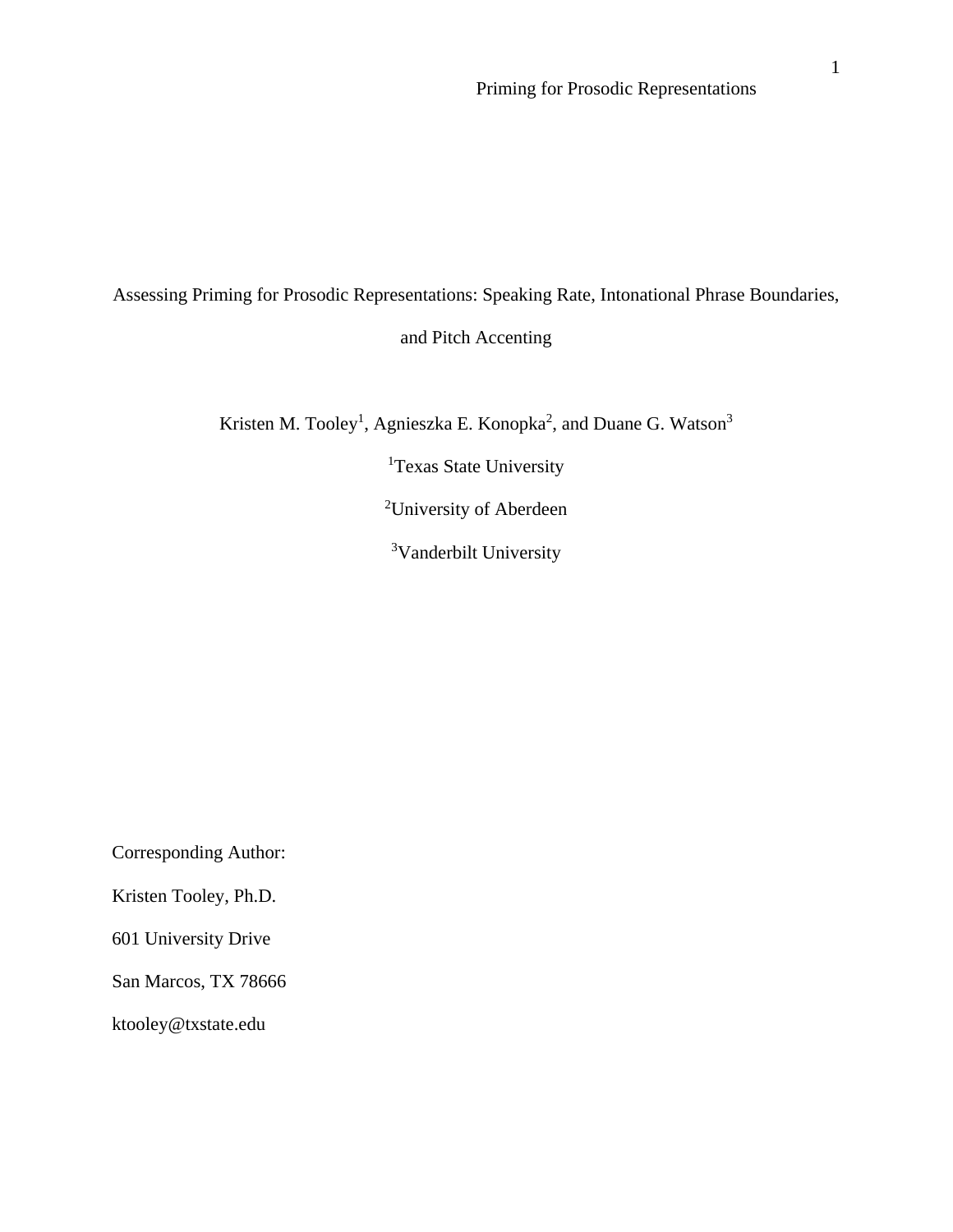#### **Abstract**

Recent work in the literature presents a puzzle: some aspects of prosody can be primed in production (e.g., speech rate) while others cannot (e.g., intonational phrase boundaries, or IPBs). Three experiments aimed to replicate these effects and identify the source of this dissociation. Experiment 1 investigated how speaking rate and the presence of an intonational boundary in a prime sentence presented auditorily affect the production of these aspects of prosody in a target sentence presented visually. Analyses of the targets revealed that participants' speaking rate, but not production of boundaries, was affected by the priming manipulation. Experiment 2 verified whether speakers are more sensitive to IPBs when boundaries provide disambiguating information, and replicated Experiment 1 in showing no IPB priming. Experiment 3 tested whether speakers are sensitive to another aspect of prosody – pitch accenting – in a similar paradigm. Again, there was no evidence that this manipulation affected pitch accenting in target sentences. These findings are consistent with earlier research, and suggest that aspects of prosody that are *paralinguistic* (like speaking rate) may be more amenable to priming than *linguistic* aspects of prosody (such as phrase boundaries and pitch accenting).

Keywords: prosody, priming, intonational phrase boundary, speaking rate, pitch accenting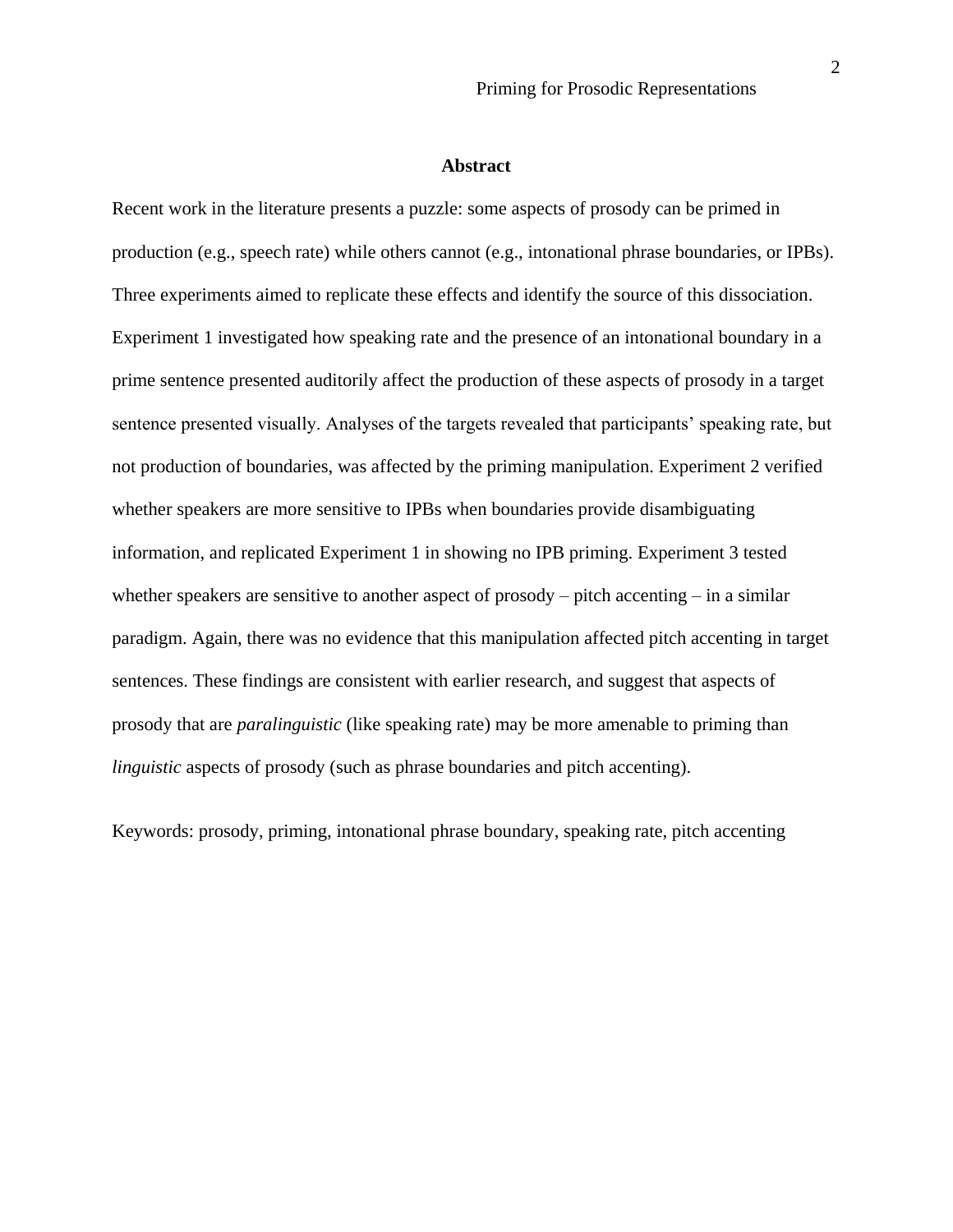# *Priming and Models of Language Processing*

As in most domains of cognitive psychology, understanding the processes that underlie language behaviour is an empirical challenge because these processes cannot be observed directly. Instead, the field relies on analyses of performance in language-oriented tasks to shed light on these processes, and then formulate models of language representation and use. A classic example is the use of priming tasks, which have provided extensive insight into the way language knowledge is stored, activated, and used during comprehension and production (Pickering & Ferreira, 2008). Our previous work (Tooley, Konopka, & Watson, 2014) suggests that, unlike every other level of linguistic representation tested so far, one aspect of prosody – intonational phrase boundaries (IPBs) – is not amenable to priming. A further puzzle is that previous work has suggested that another aspect of prosody – speech rate – is primeable (Jungers, Palmer,  $\&$ Speer, 2002; Jungers & Hupp, 2009). In this paper, we first aim to replicate this prosodic priming asymmetry in one experiment; then we investigate priming for IPBs and pitch accenting in two further experiments to assess the similarity of the underlying representations of these aspects of prosody. Below we first discuss the role of priming in language research and the types of inferences made from priming effects. Then we present three studies investigating priming of intonational boundaries, speech rate, and pitch accenting.

#### *Priming as a Method*

The term *priming* usually refers to a facilitation of a construction/retrieval mechanism that the language user deploys due to recent experience with similar representations. For example, in *lexical* priming studies, participants are normally faster in lexical decision tasks after exposure to related words (e.g., Meyer & Schvaneveldt, 1971). These findings helped to motivate models of semantic memory (Collins & Quillian, 1970; Collins & Loftus, 1975; see also Gabora, Rosch, &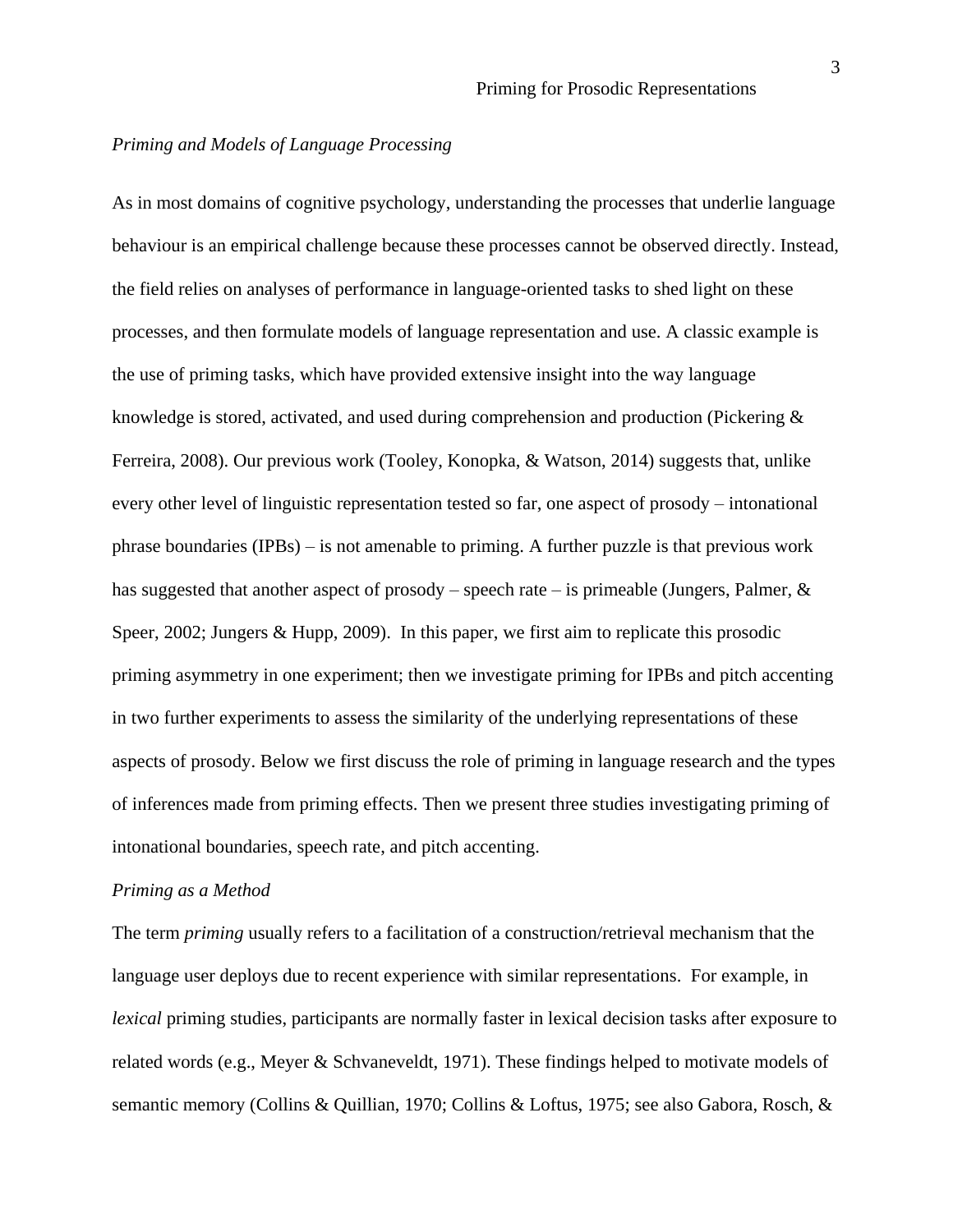Aerts, 2008; Rosch, 1975) and lexical ambiguity resolution (e.g., Swinney, 1979), and they paved the way for more specific models of lexical access during comprehension (McClelland, & Elman, 1986; Vigliocco, Vinson, Damian, & Levelt, 2002).

More recently, priming tasks have also been used to investigate complex representations like syntactic structure. Studies of *syntactic priming* show that speakers reuse recently processed structures when producing novel sentences, such as when describing pictured events or completing sentence preambles (Bock, 1986; see Pickering & Ferreira, 2008, for a review). Priming also occurs in dialogue, including alignment of terminology (Brennan & Clark, 1996; Schober & Clark, 1989) and syntactic structures (Branigan, Pickering, & Cleland, 2000) between conversation partners, as well as higher-level representations, like situation models (Reiter  $\&$ Moore, 2014; Schober, 1993). Such findings helped motivate the Interactive Alignment Model (Garrod & Pickering, 2004), which posits a language mechanism that causes language users to adapt their linguistic representations to those of their conversation partners in order to facilitate communication.

Thus, priming tasks provide a fruitful avenue to study the mental representations and processing of language: the extent to which priming is observed for a specific aspect of language has implications for whether, and how, that information is represented during processing. Recently, priming tasks have also been used to investigate how different aspects of prosody are represented and planned during production (Jungers & Hupp, 2009; Tooley, Konopka, & Watson, 2014). This line of research provides novel and important evidence about the nature of prosodic representations and helps to establish where prosody fits in a process model of language production.

#### *Priming for Prosodic Representations*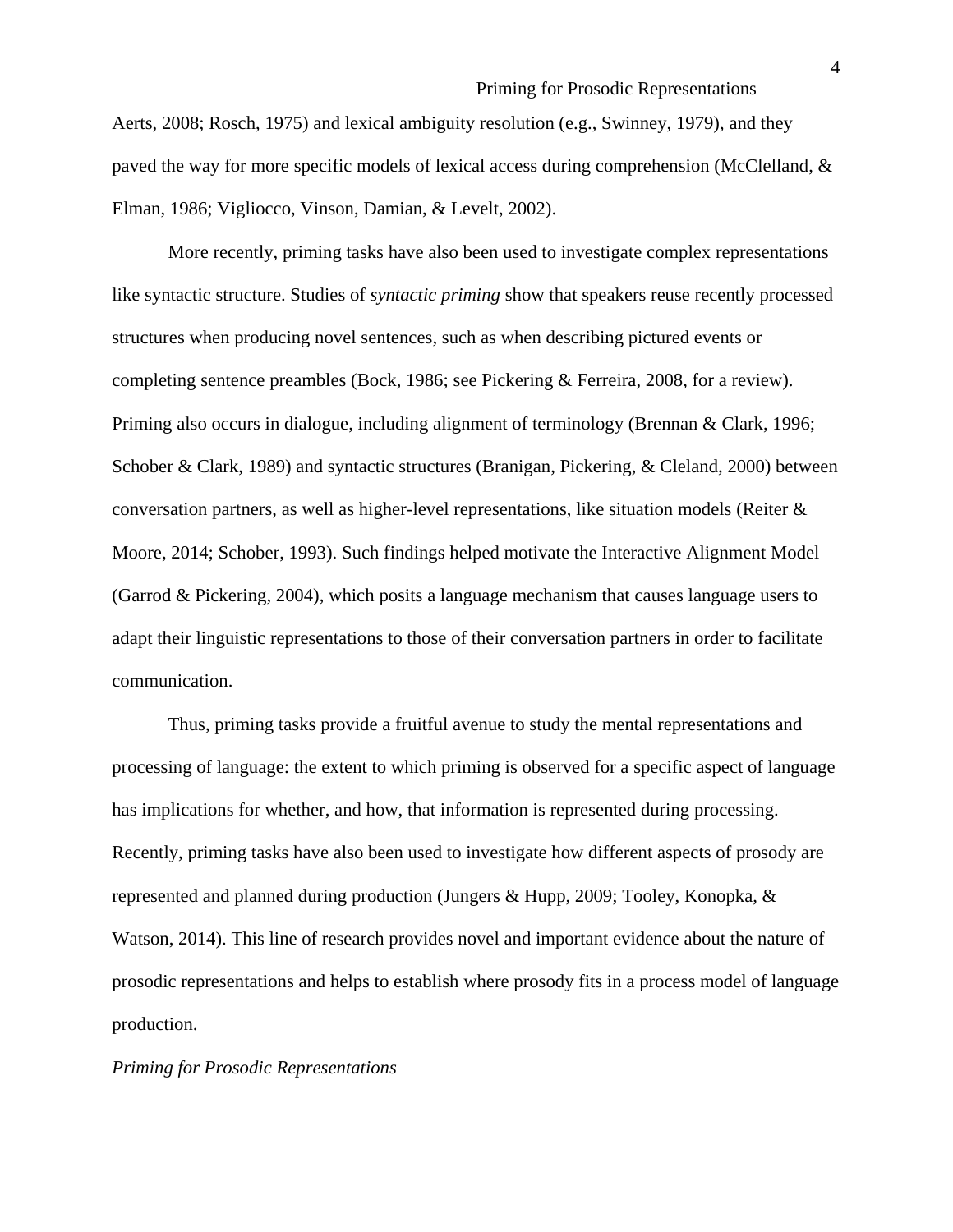Prosody refers to acoustic aspects of spoken language that are not specific to individual vowels or consonants, but to larger units such as words or phrases in an utterance, such as rhythm, pitch, intonation, and speech rate. *Intonational phrasing* refers to perceptual groupings of words within an utterance. Intonational phrases are separated by intonational phrase boundaries (IPBs), which are perceived as pauses, and can be recognized by a pause in sound energy and/or lengthening of the pre-boundary word and tonal movement at the end of the phrase (see Wagner & Watson, 2010, for a review). How this aspect of prosody is represented and planned during production processes is still unclear. However, if IPBs are a structuring property of spoken language (grouping words together in time) in the same way that syntax is a structuring property of language (grouping words into grammatical phrases), they may be expected to prime in the same way that syntactic structures can be primed.

Yet, our earlier work in this area found no evidence of priming for IPBs (Tooley et al., 2014). We manipulated the presence of a boundary at two syntactic locations in prime sentences that were presented to participants auditorily. Participants repeated the prime sentences, and then silently read and repeated a visually presented target sentence out loud, from memory. In three experiments, participants produced pauses at the primed locations in the prime sentences they repeated, but these effects did not carry over to the target sentences. This was the case whether participants repeated back the prime sentence (Experiment 2) or not (Experiment 3) before receiving the target sentence. These findings are markedly different from priming effects observed at other levels of linguistic representation, including syntax, where experience with a prime sentence reliably affects syntactic choice in a target sentence (e.g., Bock, 1986; Pickering & Branigan, 1998). To our knowledge, intonational boundary production may be the only aspect of linguistic representation reported thus far that is not amenable to priming.

5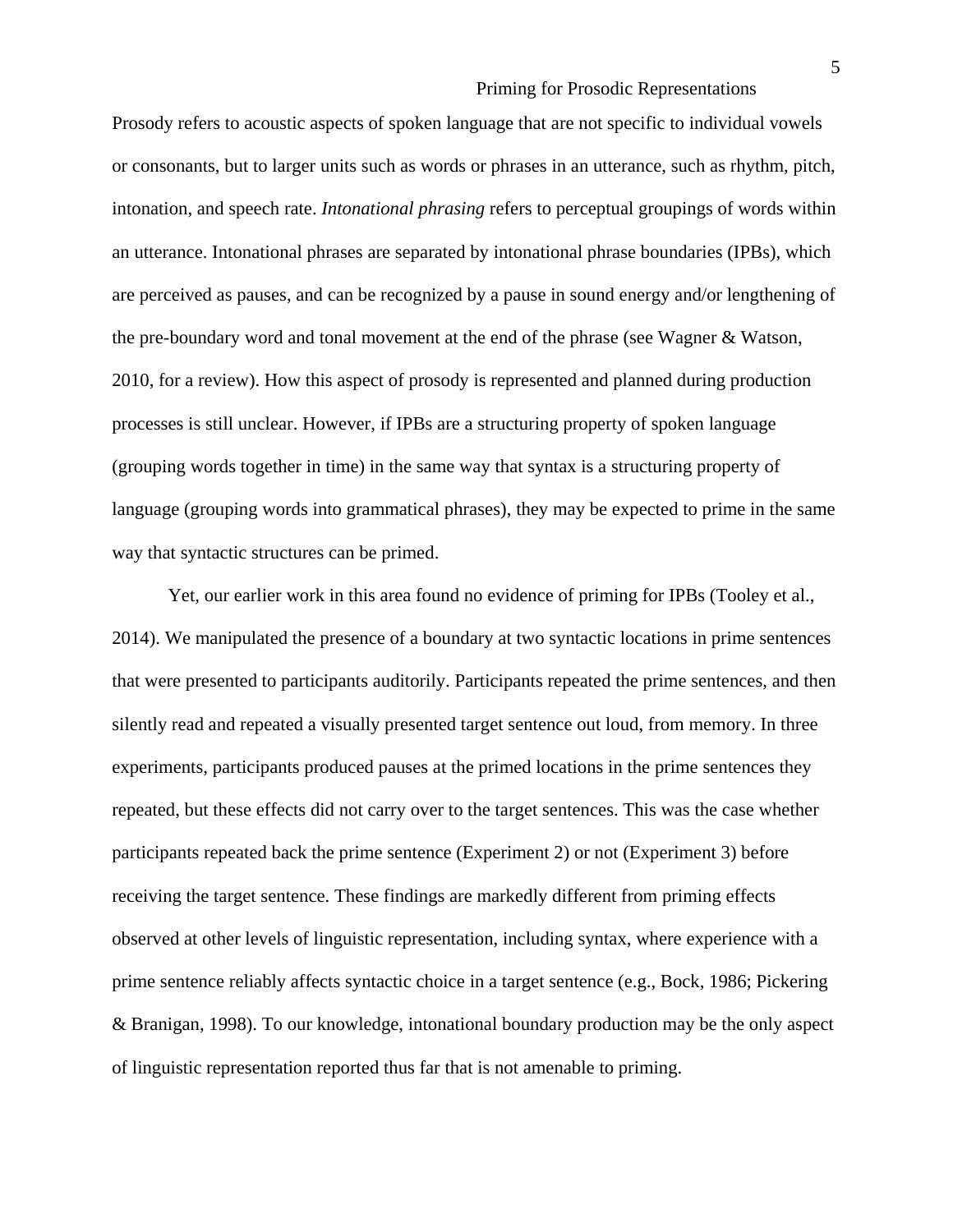One possible explanation for the lack of IPB priming is that speakers do not create a separate, abstract plan for when and where to produce boundaries in a sentence. Thus, there may be no representation to prime. Instead, boundaries may be triggered by cues from the syntactic and semantic processing stages (see Tooley et al., 2014 for a production model that incorporates this account of IPBs).

While these findings offer an explanation for how one aspect of prosody may be represented during planning, they also present a puzzle. There are a number of reports of robust priming effects for different aspects of prosody. For example, interlocutors' F0 and intensity become more alike over the course of a conversation (de Looze et al., 2014; Levitan, Rivka, & Hirschberg, 2011; Ward & Litman; 2007). This entrainment is linked to real-world behavior. For example, the amount of prosodic convergence that occurs in a conversation can be used to predict positive and negative affect in couples undergoing marriage counselling (Lee et al., 2010). Additional work suggests that prosodic entrainment can interact with the content of the conversation: couples who entrain while discussing a conflict are less likely to resolve that conflict (Weidman, Breen, & Haydon, 2016). Although this line of work shows that there is a strategic or communicative dimension to prosodic entrainment, it also points to the possibility of priming occurring for the underlying prosodic representation.

There is also clear evidence of prosodic priming for *speech rate* in non-conversational tasks that closely resemble traditional priming paradigms (Jungers, Palmer, & Speer, 2002; Jungers & Hupp, 2009). Jungers and Hupp (2009) auditorily presented participants with three prime sentences, spoken at a fast or slow rate, while they viewed a clipart image depicting the meaning of each sentence. Participants were then asked to describe a new target image. The rate of their productions for target sentences depended on the rate of the prime sentences they heard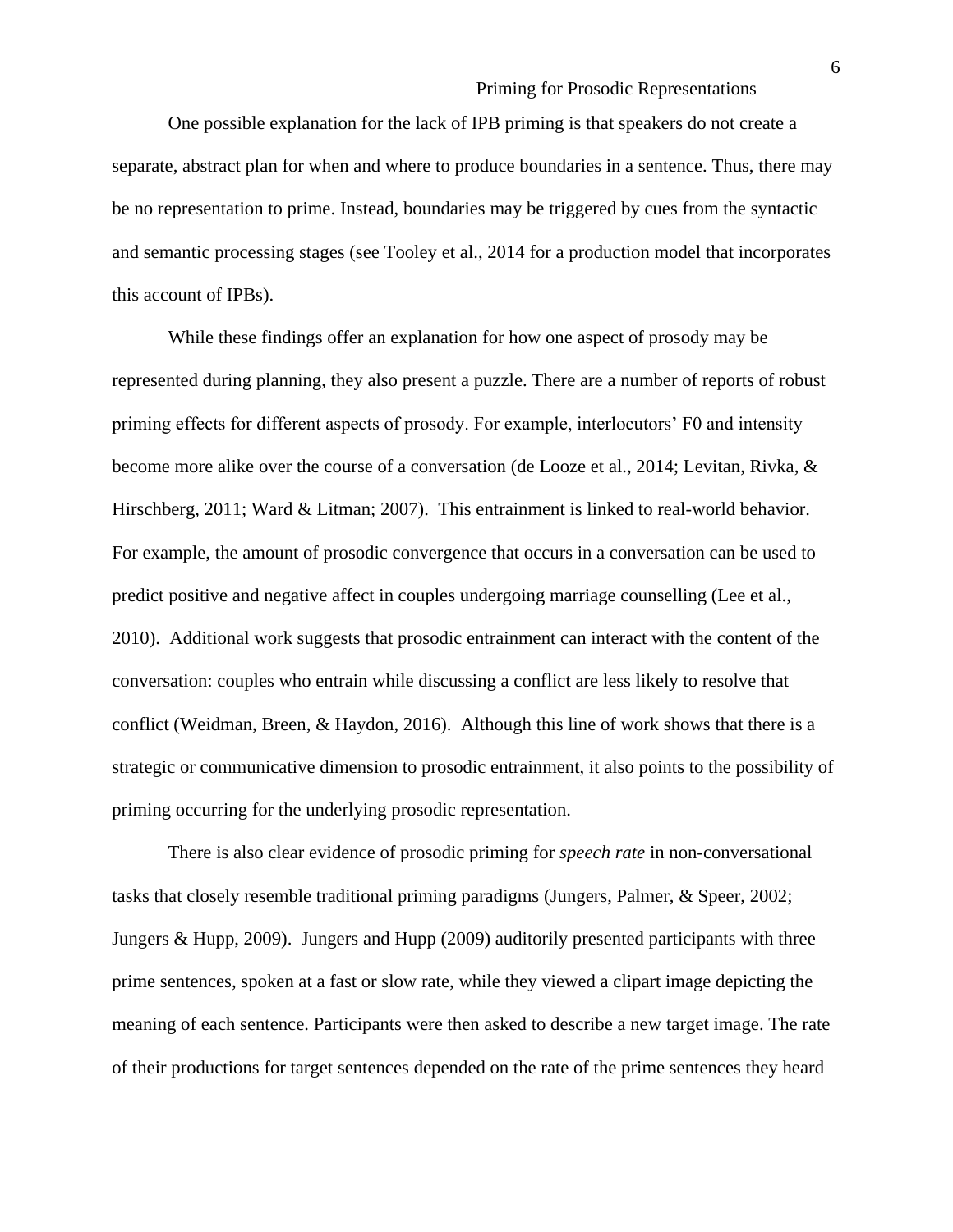(target speech rate was faster after fast primes and slower after slow primes). The fact that encountered speech rate does prime speaking rate of later utterances suggests that speech rate may be planned separately from other representations.

If different aspects of prosody share a common type of underlying representation and are planned at a similar stage of processing, then in principle they should be equally primeable. Yet the evidence presented above suggests that this is not the case: unlike speech rate, we have no evidence that IPBs can be primed. We extend this work in the current study by testing whether the same type of linguistic representations underlie three different aspects of prosody: speech rate, intonational boundaries, and pitch accents. We use a priming paradigm again to test whether production of these aspects of prosody persists from one sentence to another.

The goal of Experiment 1 was to verify that the priming asymmetry between speech rate and IPBs exists when investigated within the same experiment. It is unclear from previous research whether speech rate and IPBs share representational forms. There are known interactions between these aspects of prosody (e.g., speakers produce fewer intonational boundaries in fast than slow speech; Gee & Grosjean, 1983; Jun, 1993), but the presence of an interaction does not directly imply that different aspects of prosody share a common type of representation. Thus, assessing priming for speech rate and IPBs in one experiment is critical to eliminate the possibility that differences in participants and methodology across studies produced the observed differences in priming. Next, Experiment 2 verified whether priming for intonational phrase boundaries may occur only when these boundaries have communicative value. Finally, Experiment 3 tested the validity of our conclusions for IPBs by examining priming of an aspect of prosody that has not been investigated previously: pitch accenting. If the lack of priming for IPBs is due to processing constraints or representational constraints on this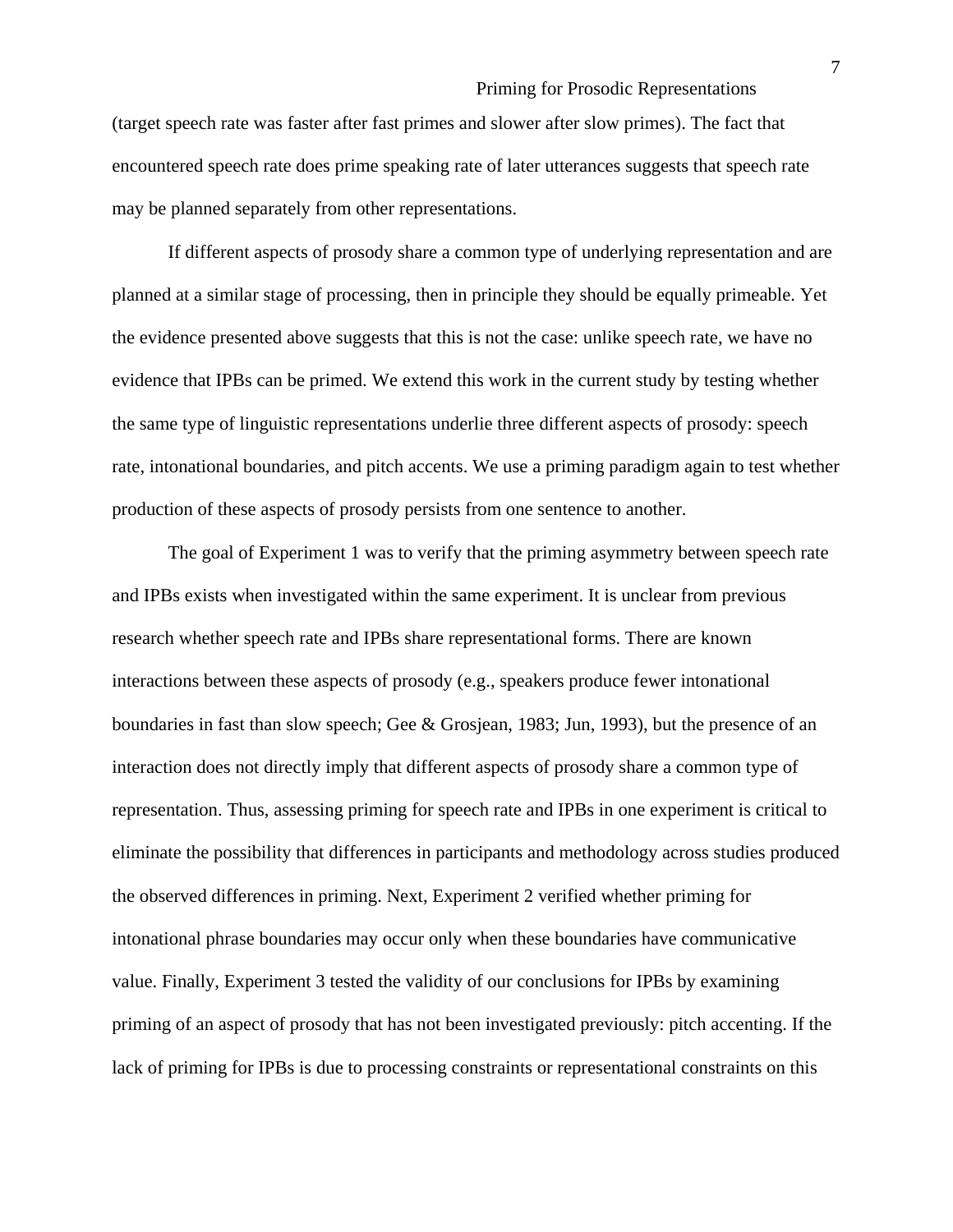specific aspect of prosody, one might expect other aspects of prosody (i.e., pitch accenting) to show priming. However, if both IPBs and pitch accenting are found to be immune to priming manipulations, this supports the claim that not all aspects of prosody are subsumed under the same processing stage.

# Experiment 1

Experiment 1 used a prime-target paradigm to test whether boundary placement and speech rate of prime sentences can influence the production of new target sentences. Participants listened to and immediately repeated back the prime sentences they heard. These sentences either had no intonational phrase boundaries or had a boundary spliced in at a syntactically preferred location. The sentences were then resynthesized to be either 10% faster or 10% slower than the originally recorded speaking rate (i.e., the naturally produced rate of the speaker). Primes were followed by target trials, where speakers silently read a novel sentence and then repeated it aloud from memory. Durational and perceptual measures were used to determine whether participants persisted in producing the speech rate and IPBs that they heard in the primes when producing the target sentences.

#### **Method**

#### *Participants*

64 students from the University of Illinois participated for course credit. Participants in all 3 experiments were native speakers of English with normal hearing and normal (or corrected-tonormal) vision.

#### *Materials*

We used the experimental sentences from Tooley et al. (2014). The experimental set consisted of 40 items: 20 sentences with relative clauses (e.g., *The dolphin that tossed the ball wanted a*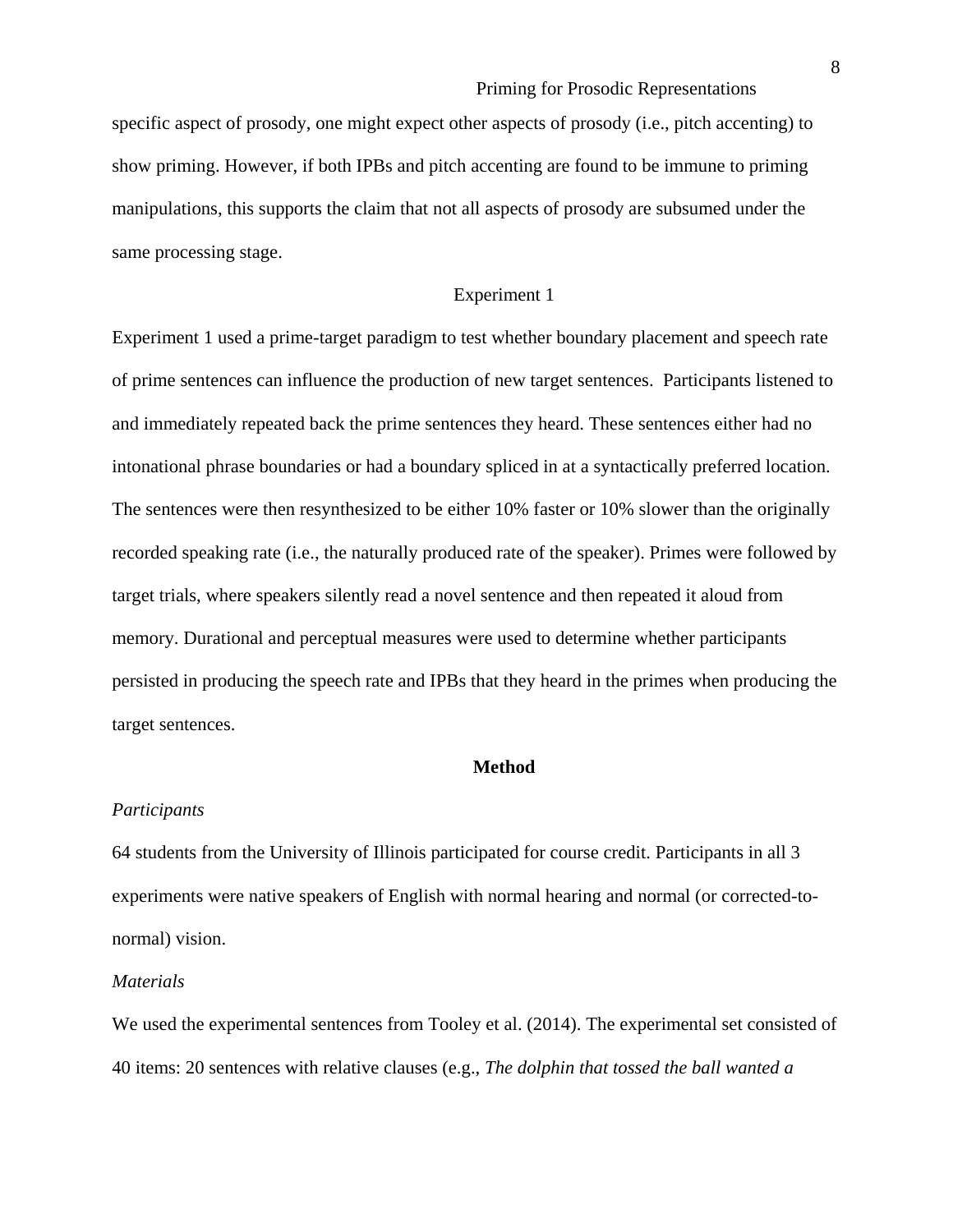*reward for his trick*) and 20 sentences with main clauses (e.g., *The girl bought new clothes at the mall today*; Appendix A). Two sentences with the same syntactic structure were yoked together to create 20 prime-target pairs (10 main-clause and 10 relative-clause pairs).

To create the boundary manipulation, two versions of each sentence were initially recorded by a native English speaker: one with and one without an IPB at the critical location. The critical boundary location followed the second noun (e.g., *The dolphin that tossed the ball // wanted a reward for his trick*), as the clause boundary and boundary between the noun and verb phrases make this a natural location for a boundary (e.g. Truckenbrodt, 1999; Watson & Gibson, 2004). For the purpose of our analyses, the critical boundary region includes the word immediately preceding the boundary, the boundary itself, and the word after the boundary. All experimental sentences were created by splicing critical regions from recordings of each condition into a neutral carrier sentence that had no prosodic boundaries. This ensured that the prosody of regions that were outside of the critical region did not influence perception of the critical region. This splicing procedure was used to create sentences in the control condition (with no boundaries) as well as the experimental condition (with a boundary at the critical region). On average, sentences with a boundary were approximately 400 ms longer than those with no boundaries. The sentences were then subjected to a rate manipulation using a rateresynthesizing script in PRAAT that created two sentence versions that were 10% slower and 10% faster than the original sentences respectively.

The boundary manipulation crossed with the rate manipulation yielded four conditions: fast sentences without boundaries, fast sentences with boundaries, slow sentences without boundaries, and slow sentences with boundaries. Both factors were counterbalanced withinparticipants and within-items, so each participant saw each sentence in only one of these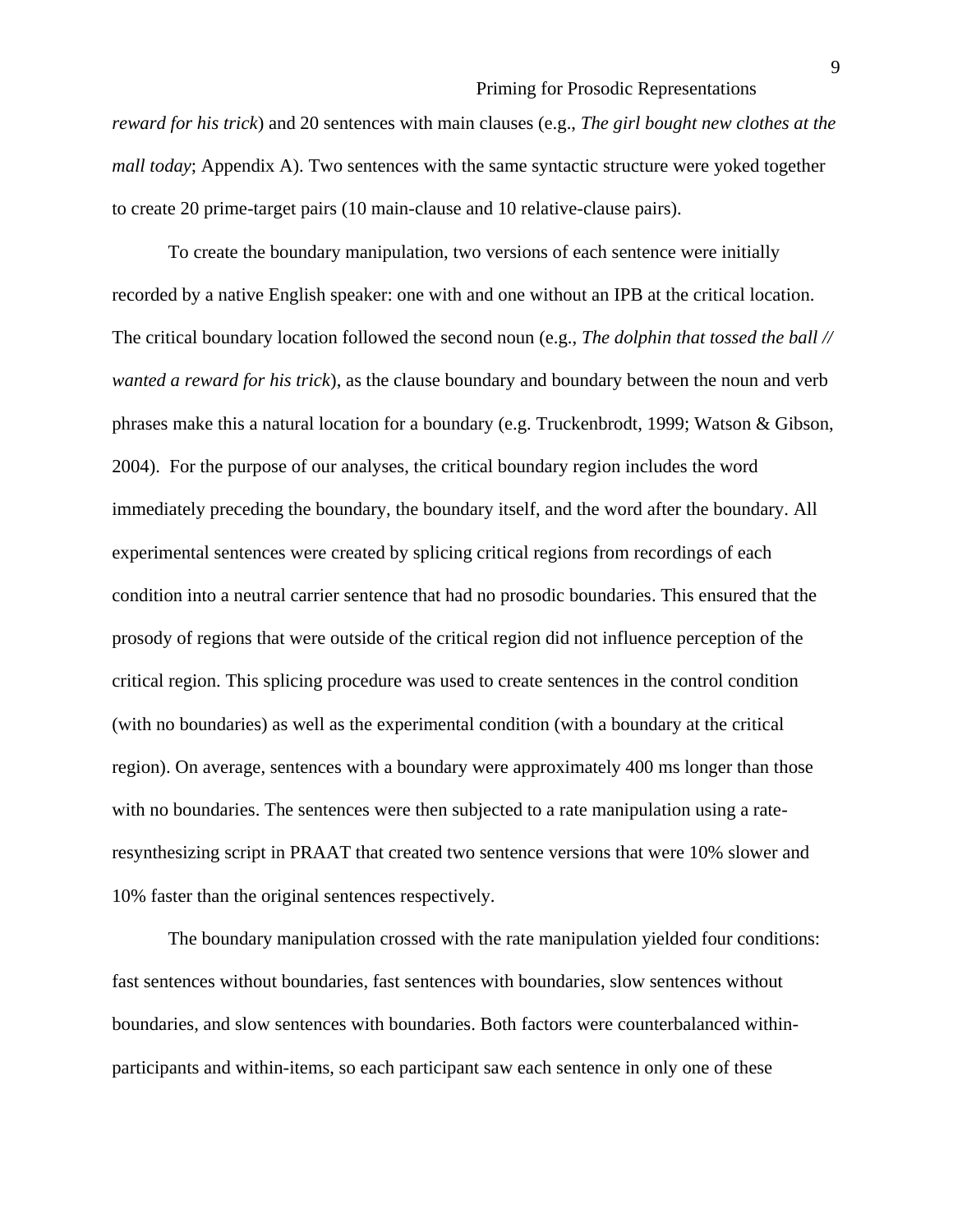conditions. Within lists, each participant received 5 items in each of the four conditions. Additionally, each sentence could appear both as a prime and as a target. Thus, we created eight lists of stimuli to counterbalance the four conditions as well as the prime/target status of each sentence (referred to as *Sentence Position* below) on that list. The experimental sentences were arranged such that no more than two items from the same condition followed one another. Targets always immediately followed primes, and three filler sentences intervened between all prime-target pairs.

Filler sentences included a variety of syntactic structures (e.g., cleft constructions, sentences with fronted prepositional phrases, sentences with that-complements, and sentences with fronted temporal phrases). To reduce the salience of the manipulations in the primes, the fillers also varied with respect to IPBs and speaking rates. Roughly, one half of the fillers had one boundary, one quarter had two boundaries, and one quarter had no boundaries. Boundaries were produced naturally by the speaker and did not include any splicing. Half of the filler sentences were presented at the original recording rate, one quarter were resynthesized to be 10% faster, and one quarter were resynthesized to be 10% slower.

#### *Procedure*

The procedure used was the same as in Tooley et al.'s (2014) second experiment. Participants were told that they would either hear recorded sentences or read sentences printed on the screen. After either hearing a sentence or silently reading a sentence, their task was repeat the sentence back out loud. If the sentence was presented auditorily, the word *LISTEN* appeared and remained on the screen while the recording played. At sentence offset, the word *REPEAT* appeared on the screen to prompt participants to repeat the sentence. Participants then pressed the spacebar to advance to the next sentence. If the sentence was presented visually (i.e., if it was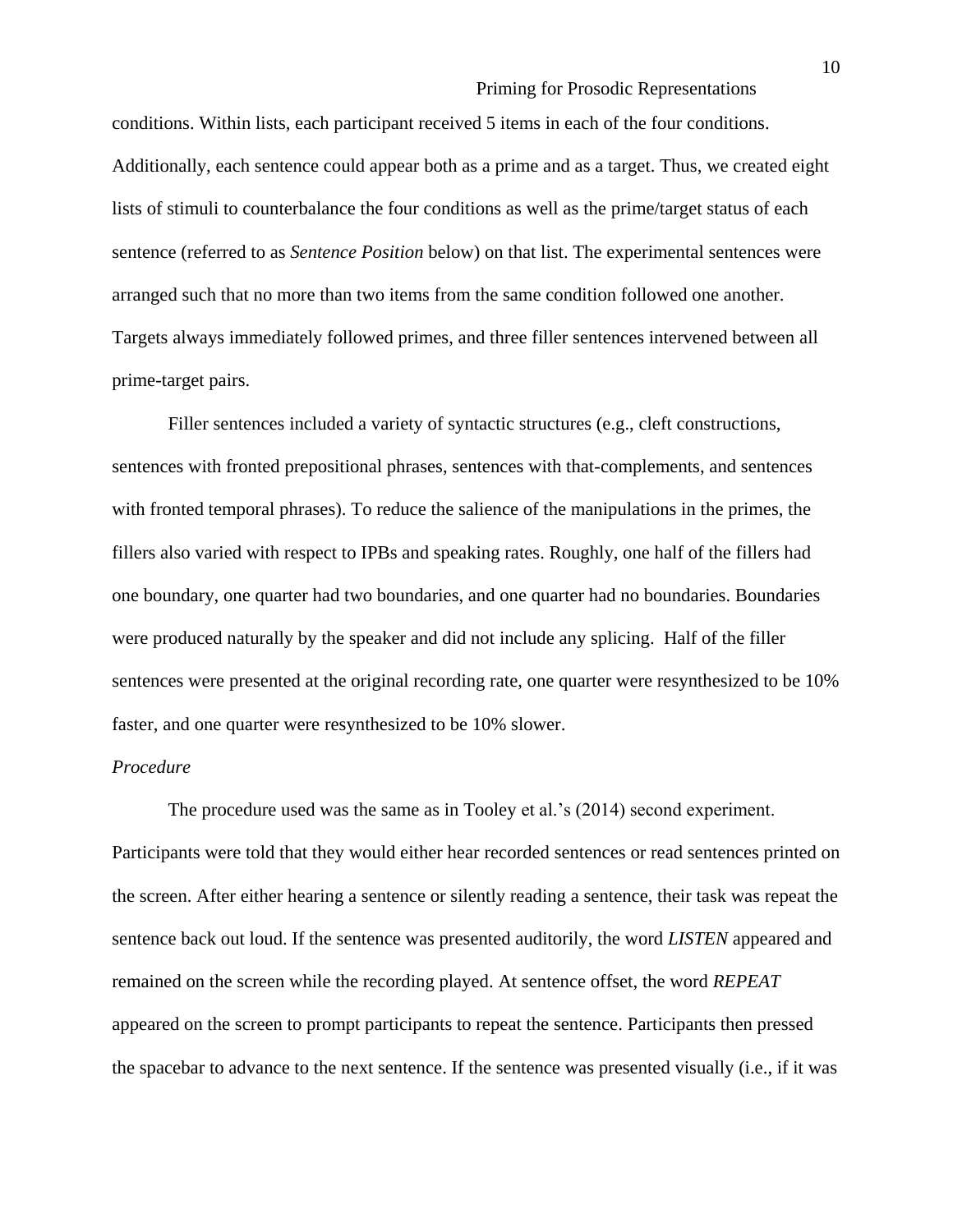printed on the screen), participants first saw the word *READ* for 1 second, followed by the sentence. The sentence remained on the screen for an amount of time equal to 50 milliseconds multiplied by the number of words in the sentence. After that amount of time elapsed, the word *REPEAT* appeared on the screen, prompting participants to repeat the sentence aloud from memory. Participants then pressed the spacebar to advance to the next trial.

The prime sentences were always *listen-and-repeat* trials (as these recordings contained the manipulations), and the target sentences were always *read-and-repeat* trials (so they were prosodically neutral). Roughly half of the filler sentences were randomly assigned to be presented as *listen-and-repeat* trials, and half as *read-and-repeat* trials. The modality of fillers remained constant across all eight lists, and varied throughout the experiment to reduce the predictability of the trial type. The experiment started with a practice block of four *listen-andrepeat* and four *read-and-repeat* sentences, presented in a pseudorandom order.

#### *Scoring and analyses*

We excluded responses in which participants changed the syntactic structure of the sentence, paused for extended periods of time (average pause time of 1.36 sec. for excluded trials), produced disfluencies at or near the critical sentence region, or produced sentence fragments. Minor wording changes were acceptable. These exclusion criteria left 1131 trials (out of 1280 total trials) for analysis. Participants' boundary productions were assessed in two ways: one coder (the first author) rated whether or not a boundary was discernible in the critical region, and a second coder (the second author) measured the duration of the pre-boundary word through the onset of the first post-boundary word. Total speaking time of each sentence was also measured. Coders were blind to condition in all experiments.

Analyses were carried out in R (R Development Core Team, 2008) using logit mixed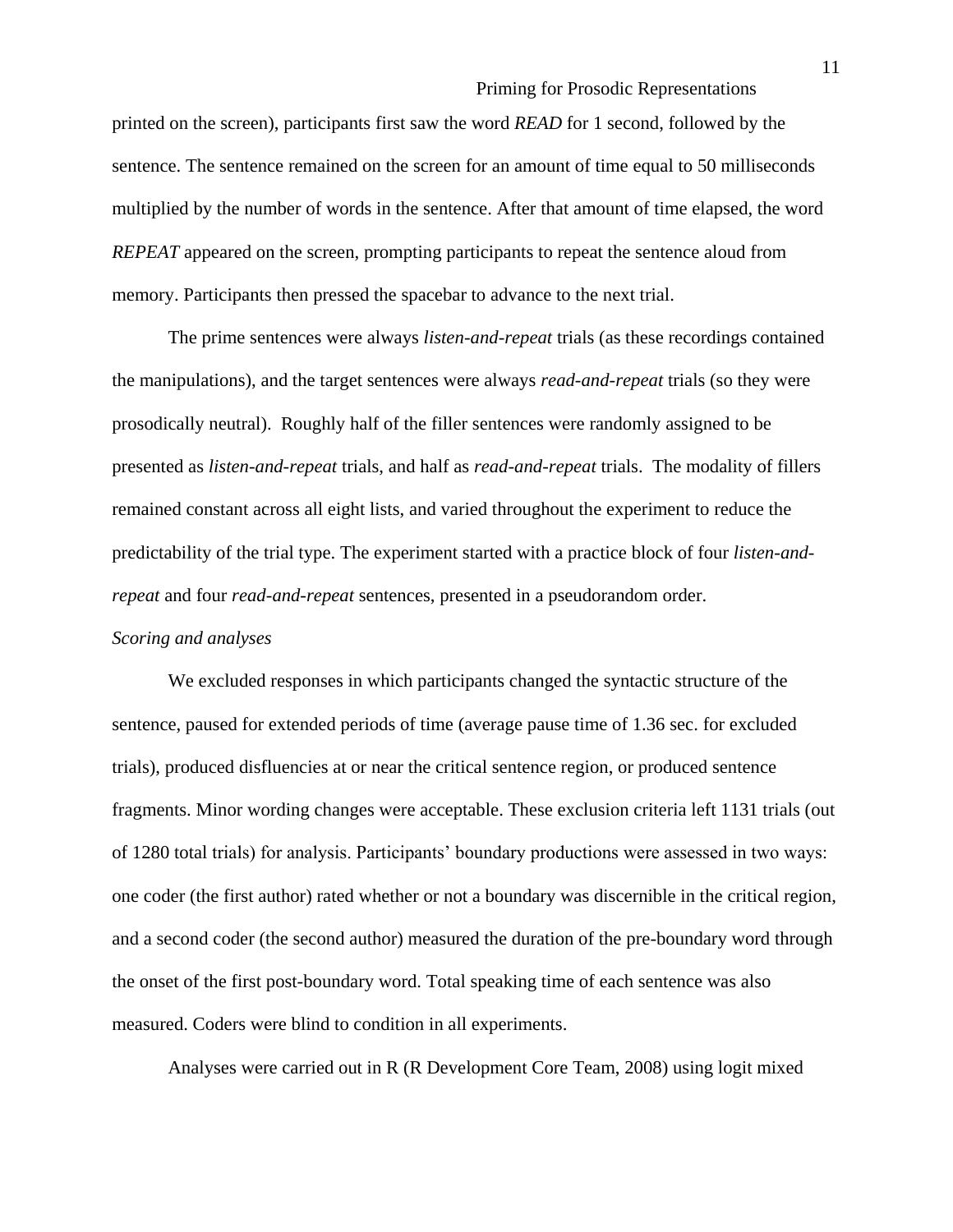models for the measure of perceived intonational boundaries, and linear mixed effects models for the analyses of word-and-pause durations and total sentence speaking durations (Baayen, Davidson, & Bates, 2008; Jaeger, 2008). Prime Boundary (present vs. absent), Speech Rate (fast vs. slow), and Sentence Position (prime vs. target) were included as mean-centered fixed effects (along with all interactions), and all models estimated random effects for participants and items. In all experiments, the maximal version of the models (warranted by the design) was used unless this resulted in non-convergence. In those cases, random effects were removed based on the size of their variance components (smaller effects were removed first) until the model reached convergence. All effects were considered significant at  $\alpha$  < 0.05.

#### **Results and Discussion**

#### *Sentence Speaking Duration*

The *listen-and-repeat* (prime) sentences were spoken faster when the original recording was the fast sentence version, and slower when the original recording was the slow sentence version (Figure 1a). This effect carried over into the *read-and-repeat* (target) sentences (Figure 1b).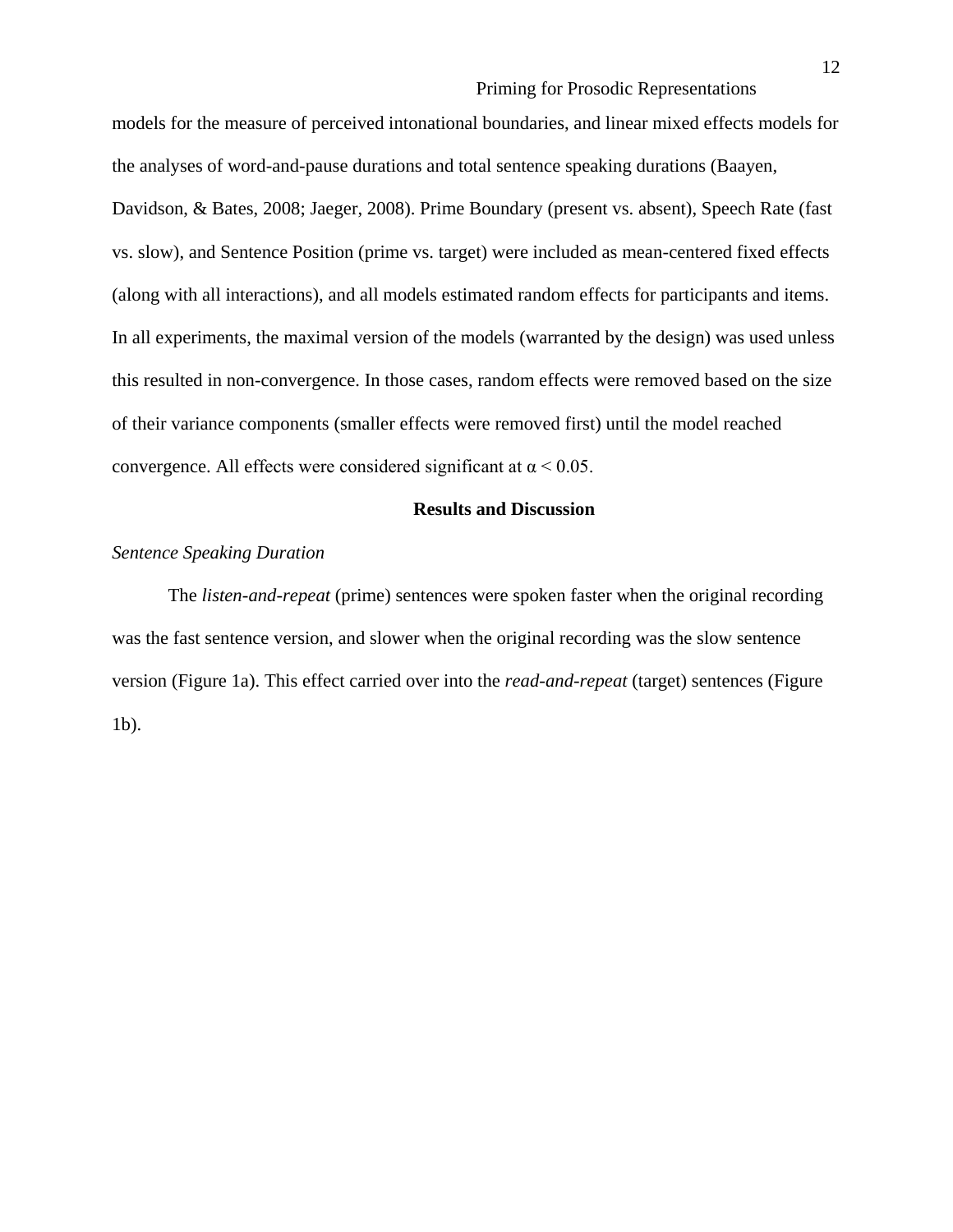

Priming for Prosodic Representations

Mean total sentence speaking durations for a) prime sentences and b) target sentences across the Boundary and Speaking Rate conditions. Error bars represent 95% confidence intervals.

The analysis of overall speaking times showed significant main effects of Speech Rate

and Boundary, and an interaction between Speech Rate and Sentence Position (Table 1).

Participants spoke faster and slower after hearing fast and slow prime sentences respectively, but

this effect was smaller in the targets than the primes. Participants also spoke more slowly when

they heard a prime sentence with a boundary. Follow-up analysis of these effects in target

sentences alone revealed a significant effect of prime Speaking Rate, suggesting that the

speaking rate of the prime sentences did influence participants' speaking rate in the targets.

Table 1. Analyses of total sentence speaking duration for all sentences (primes and targets). The model includes random by-item and by-participant intercepts, and random by-participant slopes for estimates of Speaking Rate, Boundary, and Sentence Position.

> Total Sentence Speaking Duration (sec.)

Predictor Estimate St.error t-value

Figure 1: Total Sentence Speaking durations.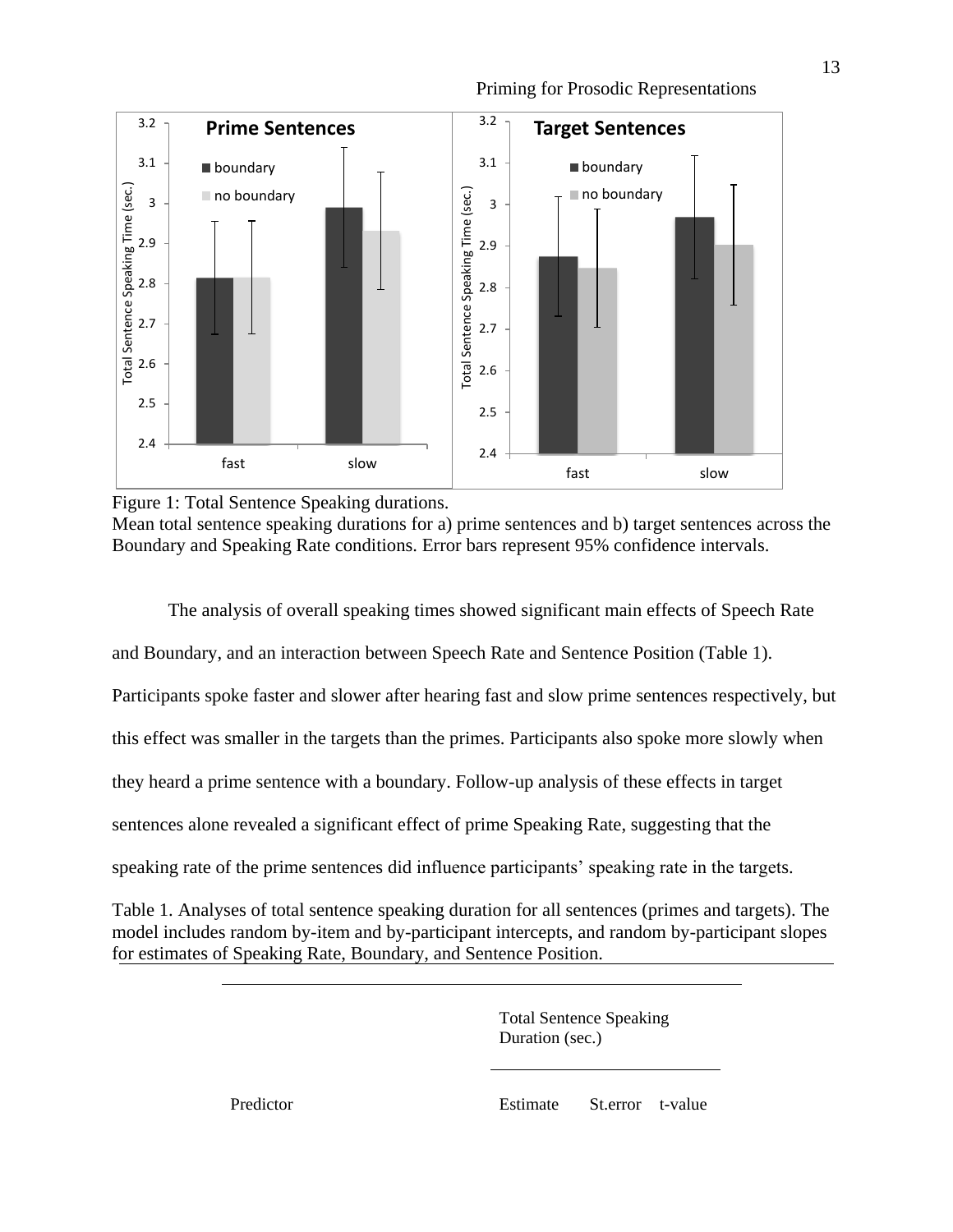| Intercept                                            | 2.920    | 0.072 | $40.60*$ |
|------------------------------------------------------|----------|-------|----------|
| <b>Speech Rate</b>                                   | 0.092    | 0.019 | 481*     |
| Boundary                                             | $-0.041$ | 0.019 | $-2.21*$ |
| <b>Sentence Position</b>                             | 0.022    | 0.023 | 0.98     |
| Speech Rate * Boundary                               | $-0.047$ | 0.039 | $-1.20$  |
| Speech Rate * Sentence Position                      | $-0.088$ | 0.033 | $-2.69*$ |
| Boundary * Sentence Position                         | $-0.022$ | 0.033 | $-0.68$  |
| Speech Rate * Boundary *<br><b>Sentence Position</b> | 0.013    | 0.066 | 0.19     |
|                                                      |          |       |          |

# *Production of Intonational Phrase Boundaries*

The repeated prime sentences were longer and contained a perceived boundary more often when the recorded prime sentence also had a boundary (Figure 2a). This effect however, did not carry over into the *read-and-repeat* (target) sentences (Figure 2b).



Figure 2: Perceived Pauses.

Proportion of perceived pauses in a) the prime sentences and b) the target sentences across the Boundary and Speaking Rate conditions. Error bars represent 95% confidence intervals.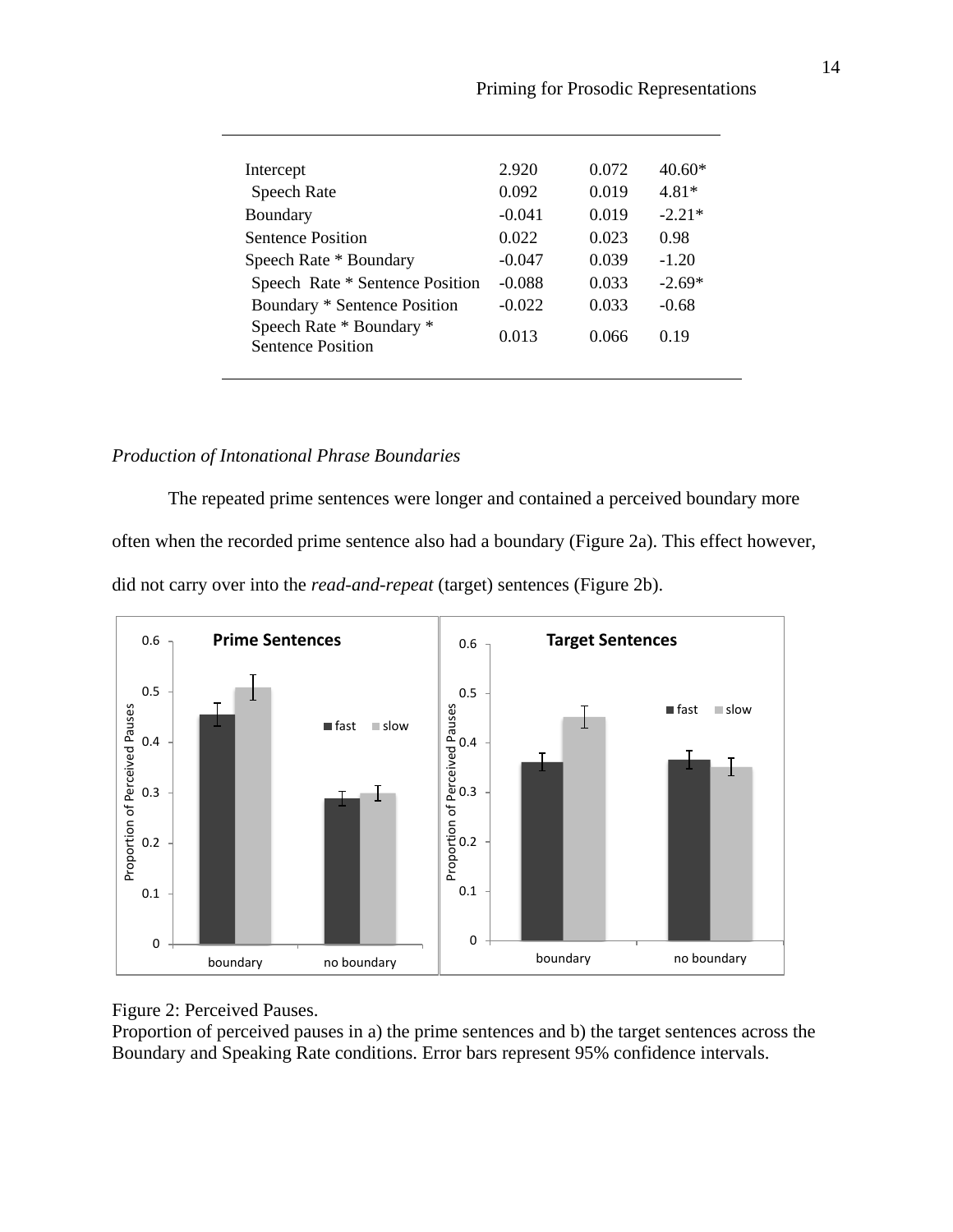

#### Figure 3: Word-and-Pause Durations.

Mean word-and-pause durations for the critical regions of a) the prime and b) target sentences, broken down by Boundary and Speaking Rate conditions. Error bars represent 95% confidence intervals.

The overall analysis of perceived pauses revealed a main effect of Boundary, a marginal effect of Speaking Rate, and an interaction between Boundary and Sentence Position (Table 2). Participants were slightly more likely to produce a boundary after hearing a slow-rate prime. They also produced boundaries at the critical region more often when they were primed to do so, but this effect depended on Sentence Position: participants reproduced the heard boundaries in prime sentences but did not generalize these boundaries to target sentences. A follow-up analysis restricted to the target sentences confirmed that the effect of Speaking Rate was significant  $(p=0.037)$  but the effect of Boundary was not  $(p=0.10)$ . In other words, hearing a slower prime increased the chances that participants would produce a boundary in the target, but hearing a boundary in the prime sentence did not.

A similar pattern was observed with word-and-pause durations: word-and-pause durations were longer in sentences produced after hearing slow primes than fast primes and after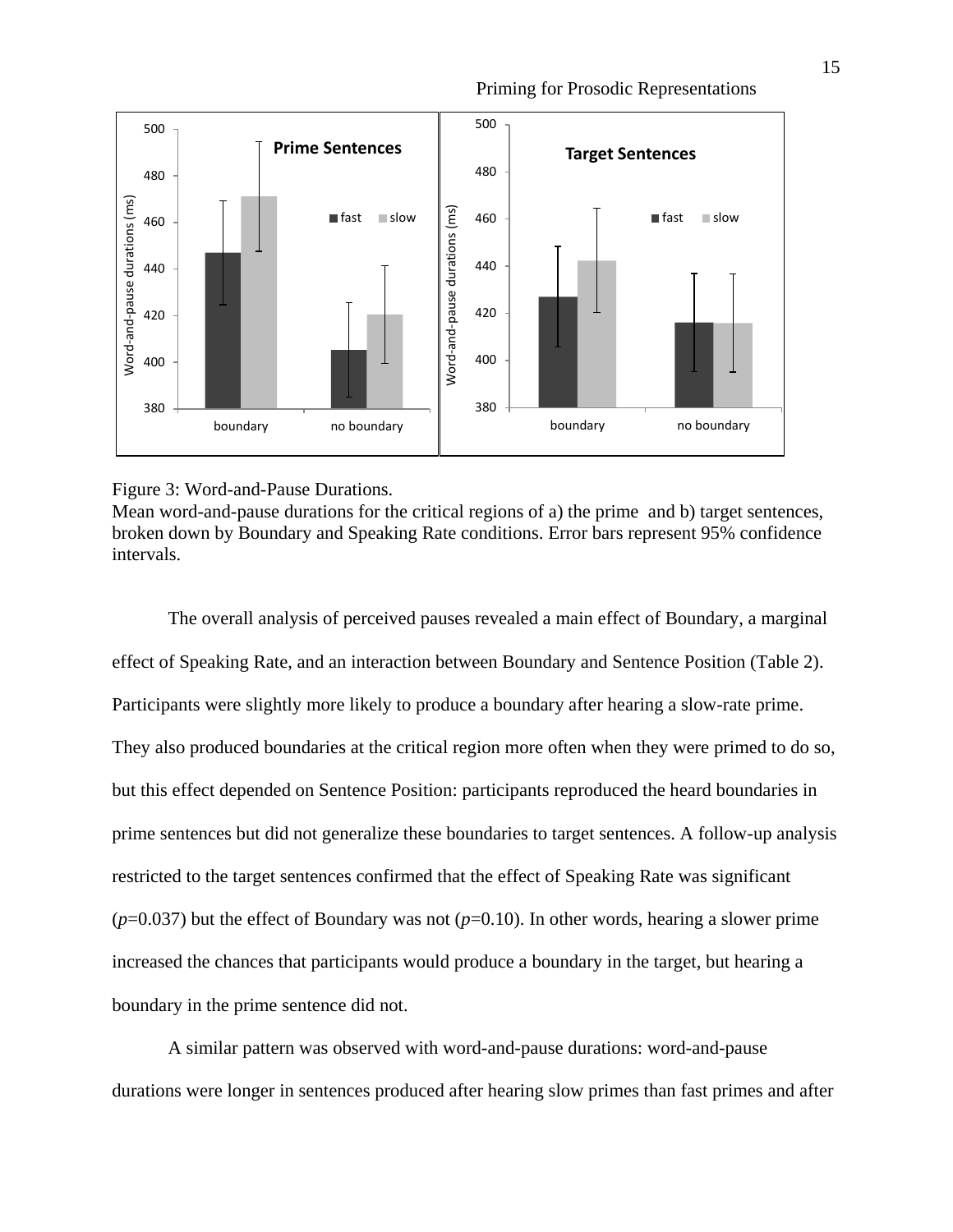hearing primes with boundaries than primes without boundaries (Figure 3). This resulted in a main effect of Boundary and Speaking Rate but no interaction (Table 2). Importantly, there was an interaction between Boundary and Sentence Position, as the effect of Boundary on word-andpause durations was limited to the repeated prime sentences. There was also a weak interaction between Speaking Rate and Sentence position, as the effect of Speaking Rate was again limited to the repeated prime sentences.

Table 2. Analyses of perceived boundary production and word-and-pause durations at the critical sentence region of all sentences (primes and targets). Model (a) includes random by-participant and by-item intercepts, and random slopes for estimates of all effects except the interactions between Rate and Boundary and Rate and Sentence Position. Model (b) includes random byparticipant and by-item intercepts, and additive random slopes for estimates of all effects.

|                                                        | Boundary production |      |                   | Word-and-pause durations |      |           |  |
|--------------------------------------------------------|---------------------|------|-------------------|--------------------------|------|-----------|--|
| Predictor                                              | Estimate            | S.E. | $Z_{\rm c}$       | Estimate                 | S.E. | T         |  |
| Critical sentence region                               |                     |      |                   |                          |      |           |  |
| Intercept                                              | $-0.61$             | 0.18 | $-3.41*$          | 434                      | 18   | $24.65*$  |  |
| <b>Speaking Rate</b>                                   | 0.22                | 0.12 | 1.92 <sup>†</sup> | 12                       | 5    | $2.65*$   |  |
| Boundary                                               | $-0.72$             | 0.12 | $-6.10*$          | $-34$                    | 4    | $-7.52*$  |  |
| <b>Sentence Position</b>                               | $-0.01$             | 0.14 | $-0.06$           | $-12$                    | 6    | $-2.07*$  |  |
| Speaking Rate * Boundary                               | $-0.24$             | 0.20 | $-1.21$           | -9                       | 9    | $-0.99$   |  |
| Speaking Rate * Sentence<br>Position                   | 0.11                | 0.20 | 0.56              | $-16$                    | 9    | $-1.84$ † |  |
| Boundary * Sentence Position                           | 0.78                | 0.26 | $3.01*$           | 31                       | 9    | $3.54*$   |  |
| Speaking Rate * Boundary *<br><b>Sentence Position</b> | $-0.28$             | 0.40 | $-0.71$           | $-4$                     | 17   | $-.21$    |  |

 $*$  *p* < 05, † *p* < 10

Thus, Experiment 1 replicated previous studies (Jungers et al., 2002; Jungers & Hupp,

2009; Tooley et al., 2014): participants persisted in their use of a faster or slower speaking rate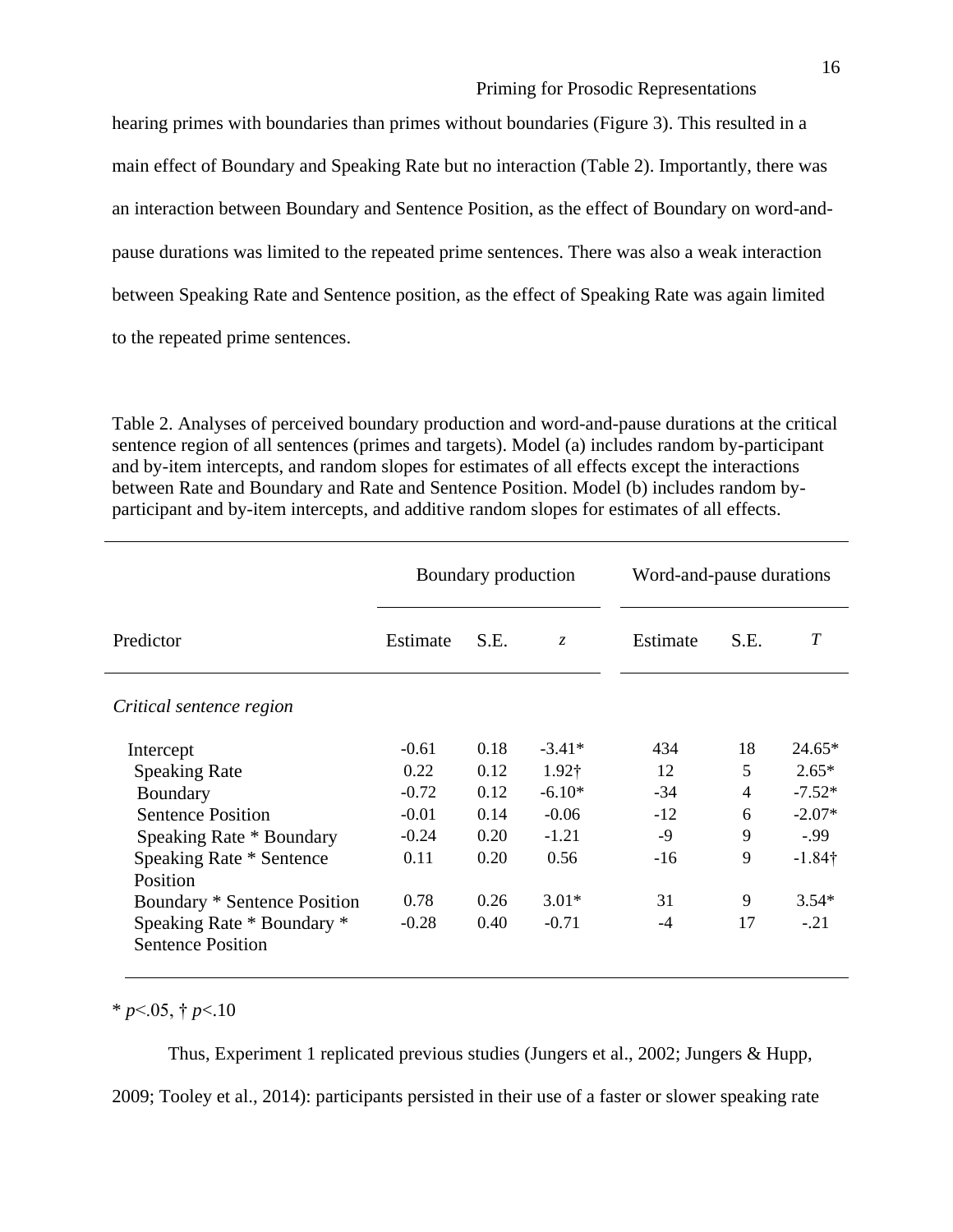when the recorded prime sentences also had a faster or slower rate. However, they did not persist in their use of intonational boundaries at the critical target sentence location when the prime sentence contained a boundary at that location. This supports the observation that speaking rate is much more amenable to priming than the production of IPBs. Thus, different types of underlying representations and/or processes may be involved in the production of IPBs and speaking rate.

Interestingly, when participants heard a slow rate prime, their production of the target sentence was more likely to contain a boundary. Likewise, the presence of a boundary in the prime sentence resulted in participants taking longer to produce the target sentence. Participants may have perceived an overall speaking rate that was slower in a prime sentence with a boundary, leading to an overall reduction in speaking rate. This is consistent with earlier work (Lass, 1970) suggesting the perception of speech rate is influenced by the presence of a boundary. Thus, our results are consistent with earlier work showing a relationship between speaking rate and boundary production (e.g., Gee & Grosjean, 1983). Though not the primary focus of this study, this interplay between boundary production and speaking rate can provide novel insight into the relationship between perception and production of prosody.

Naturally, there are limitations to these conclusions. The absence of a priming effect for boundaries does not necessarily mean that no effect was present, as the null finding could reflect an inability to detect such effects in the current paradigm. However, we have consistently found that participants are more likely to reproduce boundaries heard in *prime* sentences (Tooley et al., 2014). This implies that our manipulation is not too weak to influence production and that participants do in fact retain some prosodic information from the prime sentences. Our paradigm was also successful in showing variation in participants' boundary production, but importantly,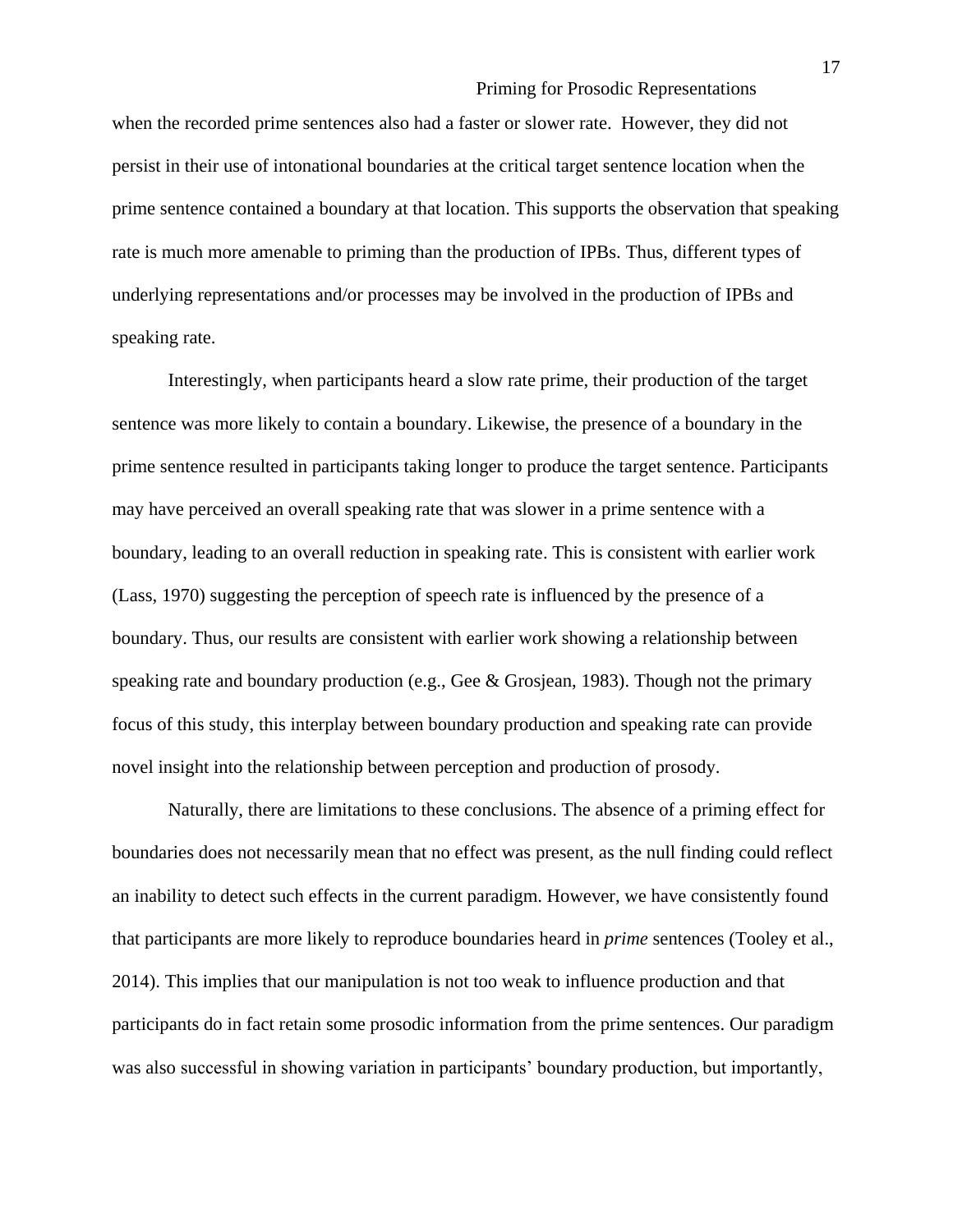this effect was not driven by the boundary priming manipulation.

One plausible alternative for the lack of IPB priming concerns the optionality and information value of the boundaries in the prime sentences. In Experiment 1, as well as in previous studies, the boundaries produced in the primes were not strictly necessary and did not add syntactic or semantic information that might influence comprehension. Thus, they may have been ineffective primes because they did not contribute to participants' interpretation of the sentences. It is therefore plausible that priming may be observed in sentences with more "meaningful" boundaries. We test this possibility in Experiment 2.

#### Experiment 2

Previous studies used sentence structures where IPBs are optional and do not add meaningful syntactic or semantic information to the sentence, which may have decreased the saliency of the boundaries. Thus, Experiment 2 used the same prime-target paradigm and the same measures of boundary production as in Experiment 1 but with new, ambiguous sentences where boundaries supported disambiguation. We manipulated the presence of a boundary in the prime sentences (with no manipulation of speech rate). The target sentences were always ambiguous (e.g., *She put the money in the basket on the table*), so their structural interpretations could be influenced by the presence of a boundary in the critical location (i.e., between the phrases *in the basket* and *on the table* in the current example). If priming for IPBs is dependent on the saliency or meaningfulness of those boundaries to the listener, then participants should be more likely to produce a boundary at the critical location in target sentences when they heard a boundary in that location in the primes.

#### **Method**

#### *Participants*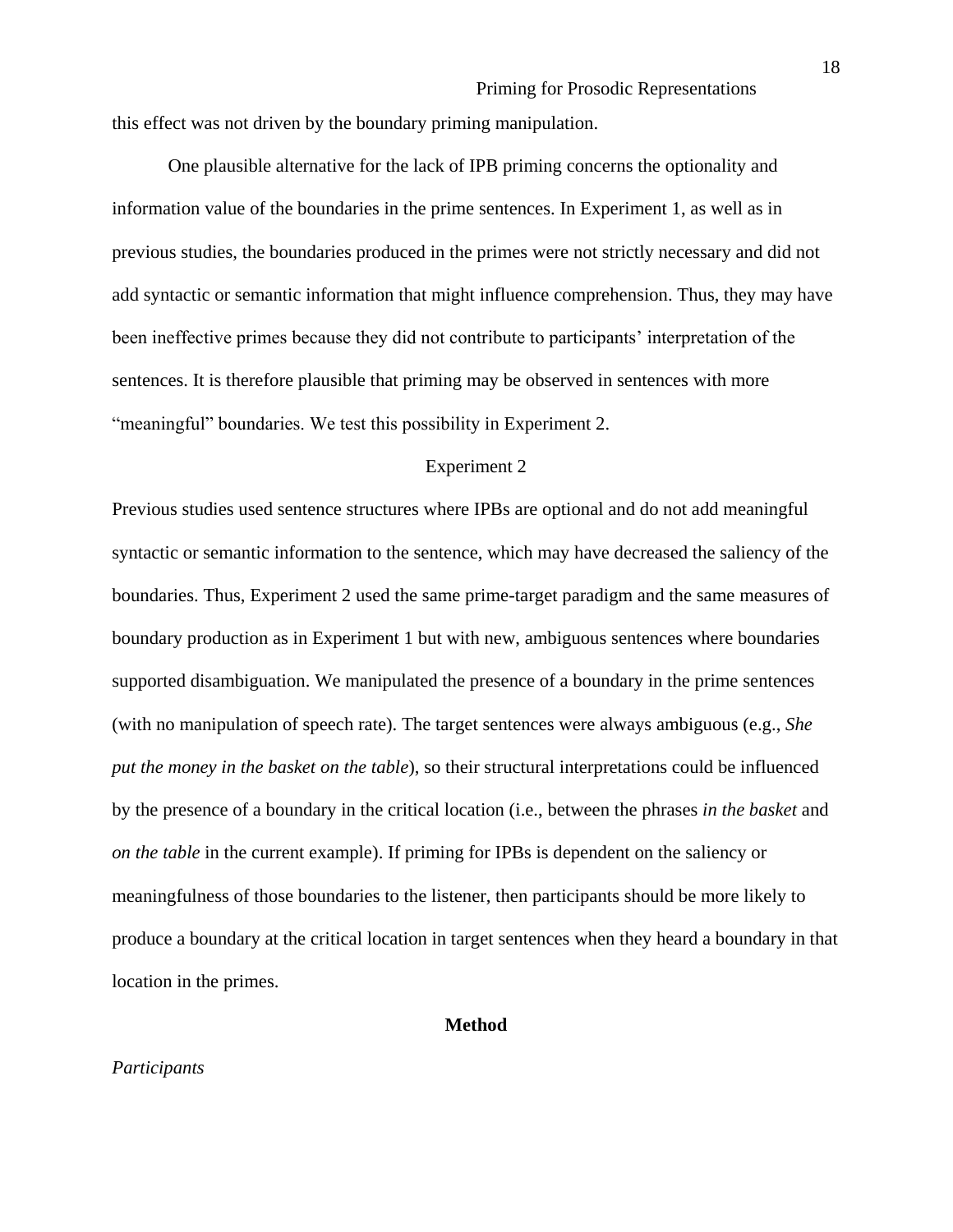74 Texas State University undergraduates participated for course credit. One participant failed to follow instructions and was excluded from the dataset.

#### *Materials and design*

The experimental stimuli consisted of a set of 40 sentences that described transfer-of-location events. The sentences were either ambiguous or unambiguous, and either included a boundary at a critical location or did not (examples 2a-2d). In the ambiguous conditions (2a, 2b), the sentences could be interpreted in two ways: someone is putting money in a basket that is on a table or that someone is taking money that was in the basket and putting it on a table. The absence of a boundary (2a) suggests the former interpretation, while a boundary after the word *basket* (2b) suggests the latter.

2a). *She put the money in the basket on the table*. (Ambiguous, No boundary)

2b). *She put the money in the basket // on the table*. (Ambiguous, Boundary)

2c). *She put the money for the basket on the table*. (Unambiguous, No boundary)

2d). *She put the money for the basket // on the table*. (Unambiguous, Boundary)

However, it is also possible that an ambiguous prime with a boundary may reinforce a particular syntactic interpretation, which could then influence the syntactic interpretation (and its appropriate boundary) of the target, via syntactic priming. For example, it is possible that interpreting *in the basket* as a location in sentences 2a and 2b rather than as a modifier would prime a similar interpretation of this phrase in the next target sentence. If so, participants may produce more boundaries at the critical location in the target merely due to persistence of a syntactic frame rather than due to the meaningfulness of the boundary. Thus, in order to be able to interpret effects of the boundary manipulation, we crossed the boundary manipulation with the ambiguity manipulation. Each sentence in the set included two unambiguous versions (sentences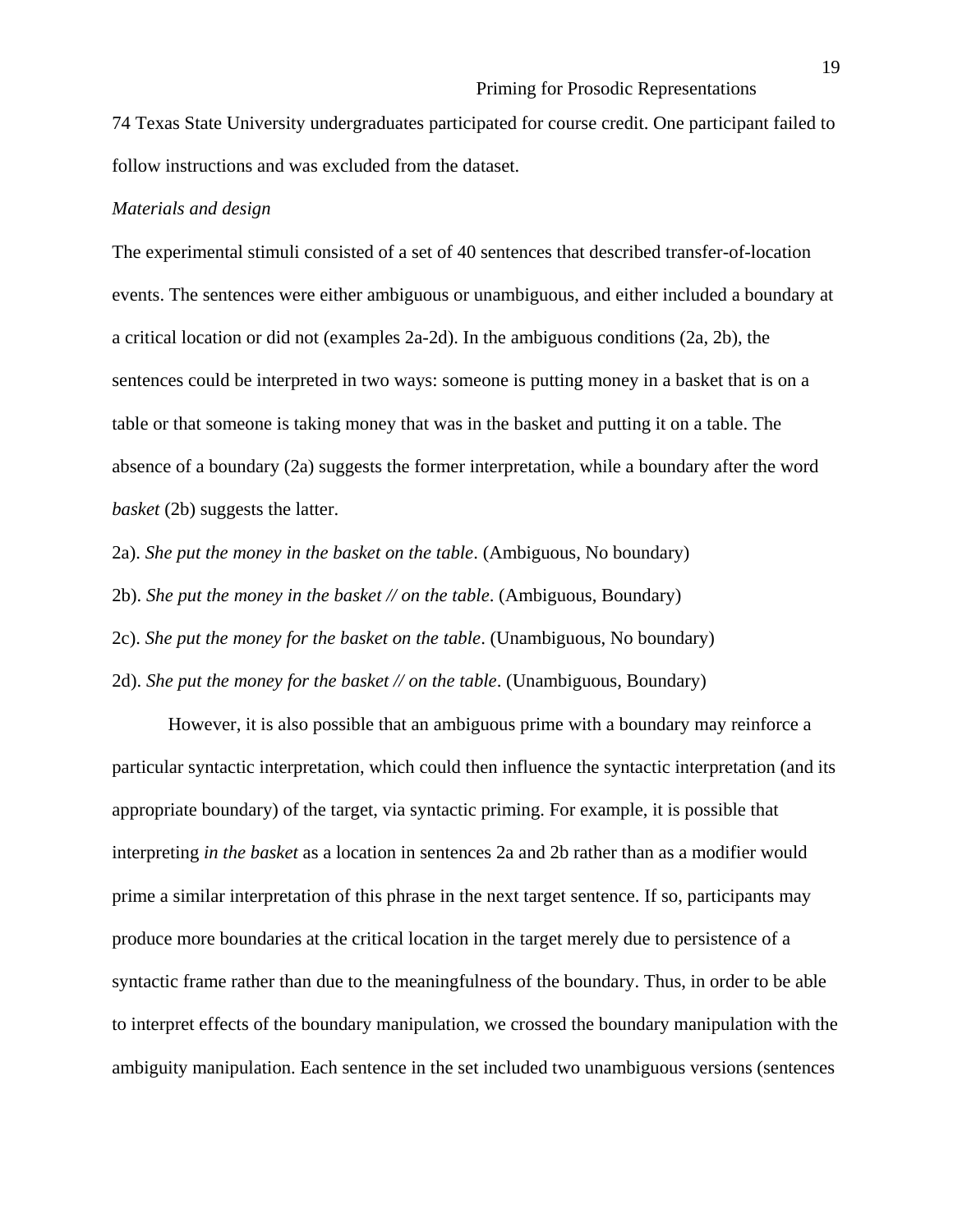2c and 2d), created by changing a single word, e.g., *money in the basket* and *money for the basket*. Critically, both ambiguous and unambiguous sentences should have the same structural priming effect on an ambiguous target, which will control for effects of syntax.

This design allows us to test for effects of communicativeness on IPB priming. The boundary in sentence 2d occurs in same location as in sentence 2b, but the former boundary provides information that is redundant with the syntax. Comparing these conditions allow us to examine priming in contexts in which IPBs are highly informative syntactically and less syntactically informative. If boundary priming depends on the boundaries' communicative value, effects of boundary meaningfulness should result in stronger priming in the ambiguous than the unambiguous condition.

The boundary manipulation was achieved via the same cross-splicing method as in Experiment 1. Half of the stimuli set (20 sentences) had the critical boundary location after what was the first noun phrase, and half had it after what was the first prepositional phrase in these sentences (see examples 2b and 2d). Thus, critical boundary location was manipulated betweenitems but within-participants.

Each sentence in the set was yoked to another sentence to form a prime-target pair. The prime sentence was presented in one of the four conditions (as in sentences 2a-2d), and the target sentence was always ambiguous (e.g., *He threw the marble in the bucket in the yard*; target sentences was presented visually again and thus had no prosody). Ambiguity, Boundary, and Sentence Position (prime or target position), were counterbalanced within-participants and within-items to create eight experimental lists. Each participant received 5 items in each of the four conditions obtained by crossing Ambiguity and Boundary. Three filler sentences intervened between each prime-target pair. Filler sentences included relative clause sentences (like the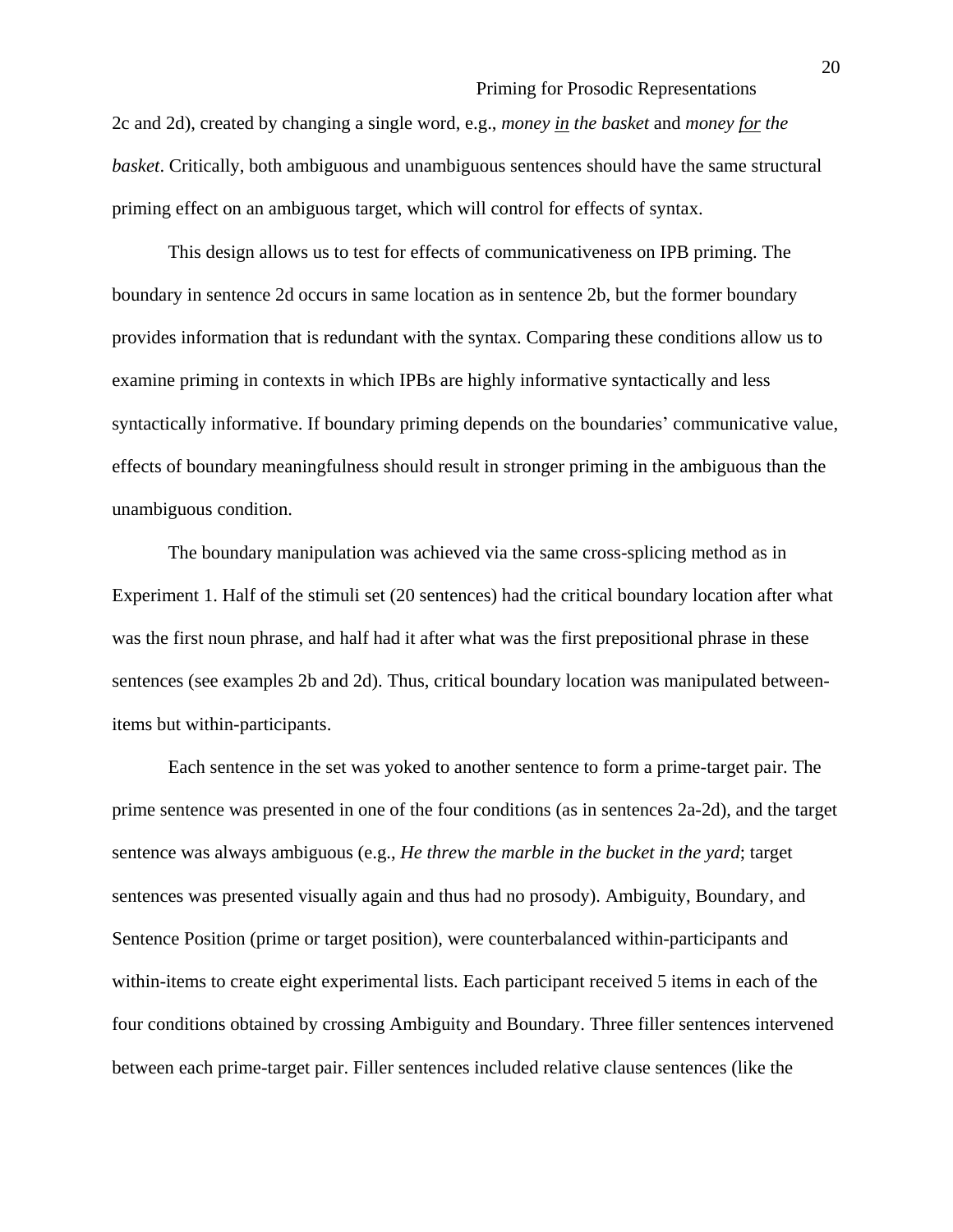target sentences from Experiment 1), main clause sentences, and ambiguous sentences such as *He touched the plant with the leaf*. The fillers also included naturally produced boundaries at varying syntactic locations.

#### *Procedure*

The experimental procedure was identical to that in Experiment 1.

#### *Scoring and analyses*

The boundary scoring procedures were the same as in Experiment 1. Trials where the length of the critical region was three standard deviations above the mean (i.e., longer than 1.02 seconds) were eliminated from the dataset. Further, applying the same exclusion criteria as in Experiment 1 resulted in a loss of 13% of the data, leaving 2,576 trials (out of 2,960 possible trials) for analysis.

The analyses were carried out as in Experiment 1, including the factors Boundary (present vs. absent), Ambiguity (ambiguous vs. unambiguous prime), and Sentence Position (prime vs. target), with all interactions.

#### **Results and Discussion**

Participants were more likely to produce pauses at the critical region in their repetitions of prime sentences when the recorded primes contained a boundary (Figure 4a). This effect was stronger in the repeated primes than in the targets (Figure 4b), and did not vary with prime ambiguity.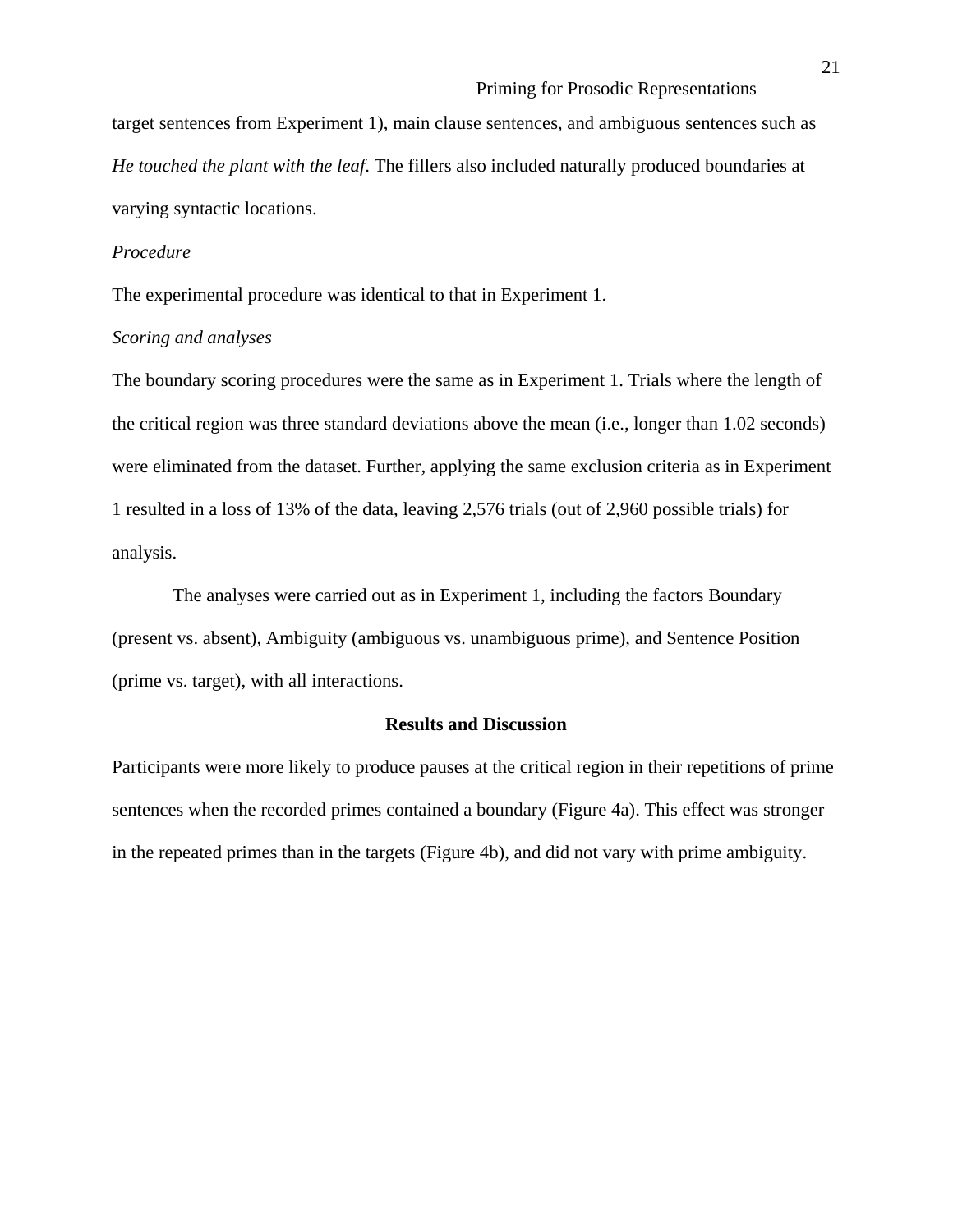

Figure 4: Perceived Pauses.

Proportion of perceived pauses in the a) prime sentences and b) target sentencesbroken down by the Boundary and Ambiguity conditions. Error bars represent 95% confidence intervals.





Mean word-and-pause durations for the critical regions of the a) prime and b) target sentences, broken down by Boundary and Ambiguity conditions. Error bars represent 95% confidence intervals.

The overall analysis of perceived boundaries (Table 3a) revealed significant main effects of Sentence Position, Ambiguity, Boundary, and interactions between Sentence Position and Ambiguity as well as Sentence Position and Boundary. The perceptual coder for this study was more likely to perceive a boundary at the critical location in prime sentences than in target sentences. Furthermore, she was more likely to perceive a boundary in an *unambiguous* sentence than an ambiguous sentence in the primes but not the targets. She was also more likely to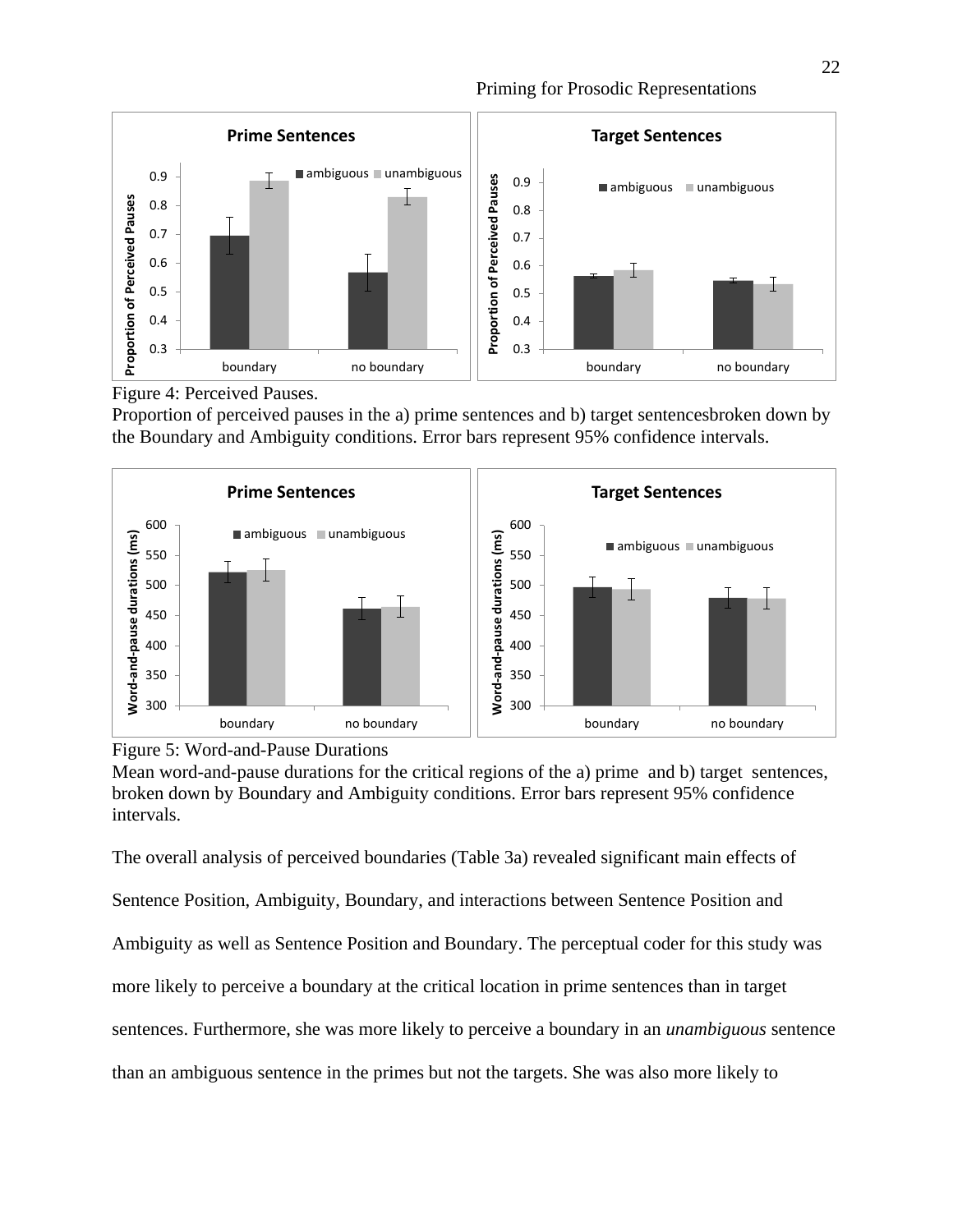perceive a boundary in a sentence where the prime contained a boundary, and again this effect differed across primes and targets. Following up on these interactions, an analysis restricted only to target sentences revealed no effects of Ambiguity and Prime Boundary. Thus, this coder's perception of a boundary at the critical location in the targets was not affected by prime ambiguity or by prime boundaries.

A similar pattern was observed again with word-and-pause durations (Figure 5). The analysis of word-and-pause durations revealed significant main effects of Sentence Position and Boundary, and an interaction between Position and Boundary (Table 3b). Participants produced the words in the critical region of the targets faster than the primes, although the effect was numerically small. Participants also spent less time producing the words in this region when the prime sentence did not contain a boundary, and the size of this effect was larger in primes (Figure 5a) than targets (Figure 5b). A follow-up analysis restricted to target sentences revealed a main effect of Boundary, but no interaction between Boundary and Ambiguity: participants produced the words in the critical region of target sentences more slowly when the prime contained a boundary, but this effect was not larger when the prime sentence was ambiguous.

Table 3. Results of analyses of perceived boundary production and word-and-pause durations at the critical sentence region of all sentences (primes and targets). Model (a) includes random byitem and by-participant intercepts. Model (b) includes random by-participant and by-item intercepts, and additive random slopes for estimates of the effect of Boundary.

|                                       | a) Boundary production |                 |                     | Word-and-pause<br>b)<br>durations |             |                    |  |
|---------------------------------------|------------------------|-----------------|---------------------|-----------------------------------|-------------|--------------------|--|
| Predictor                             | Estimate               | St.error        | z-value             | Estimate                          | St.error    | t-value            |  |
| Critical sentence region              |                        |                 |                     |                                   |             |                    |  |
| Intercept<br><b>Sentence Position</b> | 0.812<br>$-1.05$       | 0.125<br>0.0959 | $6.51*$<br>$-10.9*$ | 494<br>$-7.94$                    | 146<br>3.91 | 33.78*<br>$-2.03*$ |  |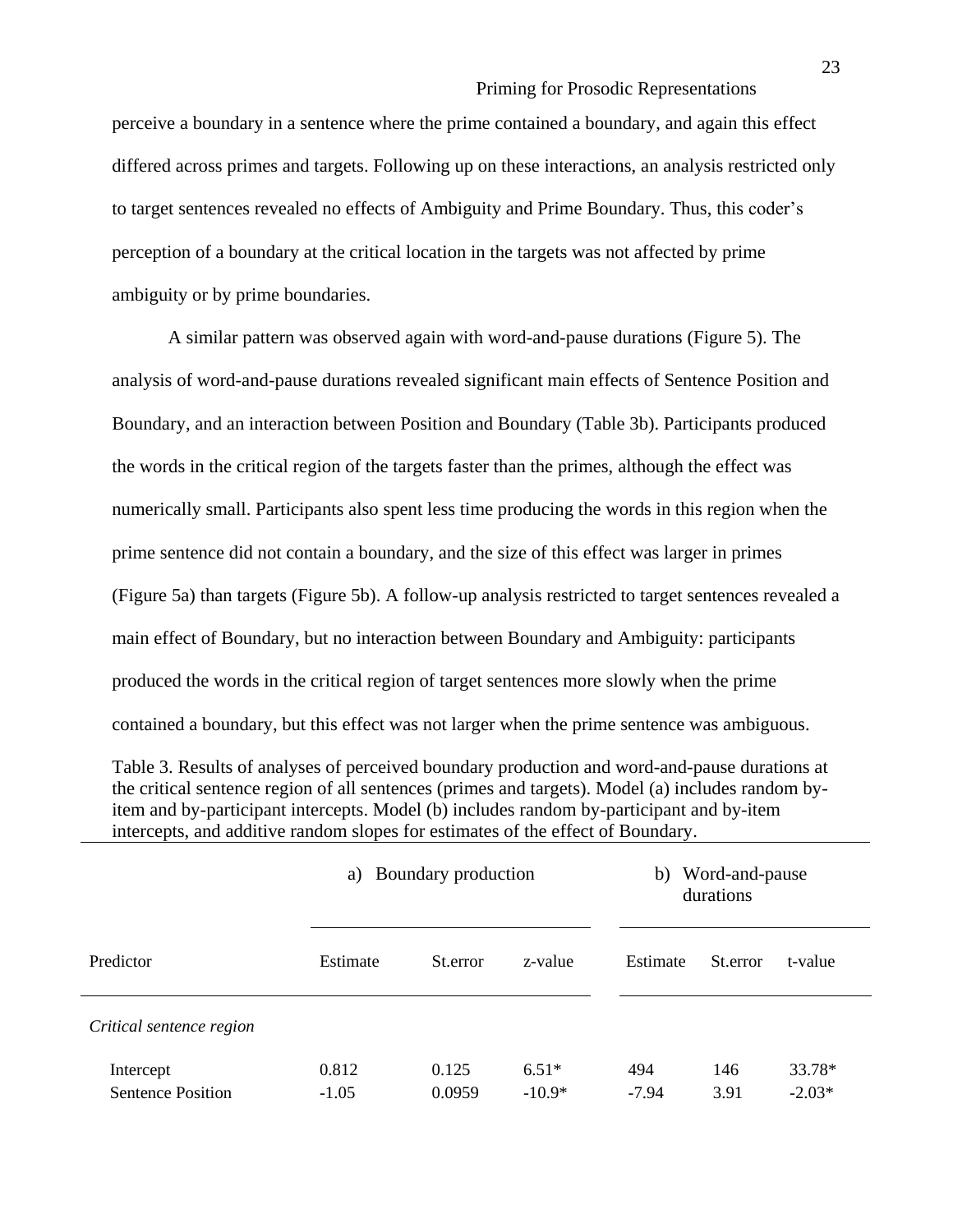| Ambiguity              | 0.738    | 0.0962 | $7.674*$ | 0.047    | 3.91 | 0.01     |
|------------------------|----------|--------|----------|----------|------|----------|
| Boundary               | $-0.354$ | 0.0961 | $-3.69*$ | $-38.57$ | 6.11 | $-6.32*$ |
| Position * Ambiguity   | $-1.32$  | 0.191  | $-6.93*$ | $-0.569$ | 7.81 | $-0.07$  |
| Position * Boundary    | 0.455    | 0.190  | $2.39*$  | 45.37    | 7.82 | 5.80*    |
| Ambiguity * Boundary   | 0.00406  | 0.192  | 0.021    | 3.60     | 7.81 | 0.46     |
| Ambiguity * Boundary * | $-0.247$ | 0.381  | $-0.649$ | 1.50     | 15.6 | 0.10     |
| Position               |          |        |          |          |      |          |
|                        |          |        |          |          |      |          |

In sum, when participants were exposed to a boundary that provided a means of disambiguating the syntax of the prime sentence, they still did not persist in using the boundary in the following target sentence. This replicates Experiment 1 and shows that IPB priming did not occur even under conditions where boundaries were highly salient and meaningful to the listener.

Our results did show an effect of ambiguity in the perceptual measure of boundaries that was not predicted: boundaries were produced more often in the repeated *unambiguous* prime sentences. It is possible that our coder was more likely to perceive a boundary that supports a particular syntactic interpretation when that syntax is not ambiguous, as there may be some effects of internal prosody on this measure. Further, the perceptual coder coded all the target sentences before coding the primes (to avoid practice effects and to help keep the coder blind to condition), which may explain why this subjectivity impacted primes more than targets. As this was the only inconsistency with the objective duration measure, and as it does not change the interpretation of the boundary priming effect, we do not discuss it further.

Based on the results from Experiments 1 and 2, it appears that speaking rate (which persists) and intonational boundaries (which do not) may have differing types of underlying representations or may be planned at different processing stages. However, it is an open question as to what it is about the processes underlying boundary production that resists priming. Tooley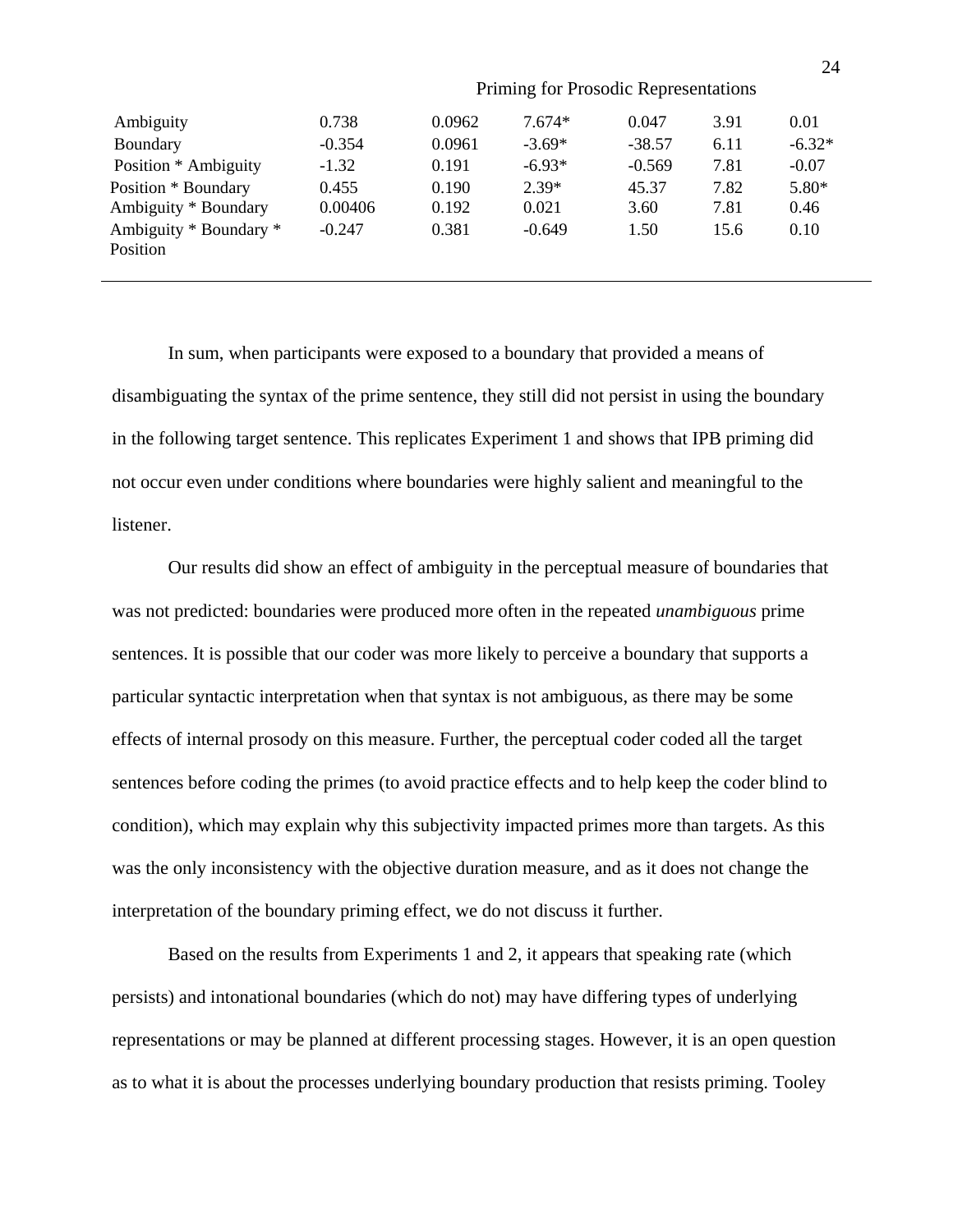et al. (2014) argued that the *lack* of a separable representation is responsible for this effect. Rather than engaging an independent representation for intonational boundaries in speech production, there are direct connections between semantic/syntactic planning systems and articulators that trigger boundary production at points at which they are needed. Because there is no overt prosodic representation across the sentence during production, there is nothing to prime.

It is also possible that there *is* an abstract representation for boundaries and that the relationship between intonational boundaries and other levels of linguistic representation inhibits priming. For example, it could be the case that the planning requirements for the syntactic and semantic systems that drive boundary placement overwhelm any impact of the boundary representation from the prime. If that is the case, one might expect other aspects of prosody that are also linked to higher levels of linguistic representation to be similarly immune to effects of priming. We test this prediction in Experiment 3 by investigating priming of pitch accents.

#### Experiment 3

Pitch accents are signalled by a movement in the F0 contour, increased intensity, and lengthening, and like intonational boundaries, they are tightly linked to semantic and syntactic structure. They are also related to focus and discourse structure (Wagner & Watson, 2010): pitch accents can appear throughout an utterance to satisfy metrical requirements but they are typically used in English to signal information that is new (or focused), unpredictable or important (Bolinger, 1972). However, because they are constrained by syntactic information, pitch accent placement is optional at times (Selkirk, 1984). Here, we exploit this optionality to determine whether pitch accents are similar to IPBs in their resistance to priming.

There are several technical definitions of focus in the literature, but here, we will use it to refer to words or syntactic phrases that are new or important in a sentence. If a syntactic phrase is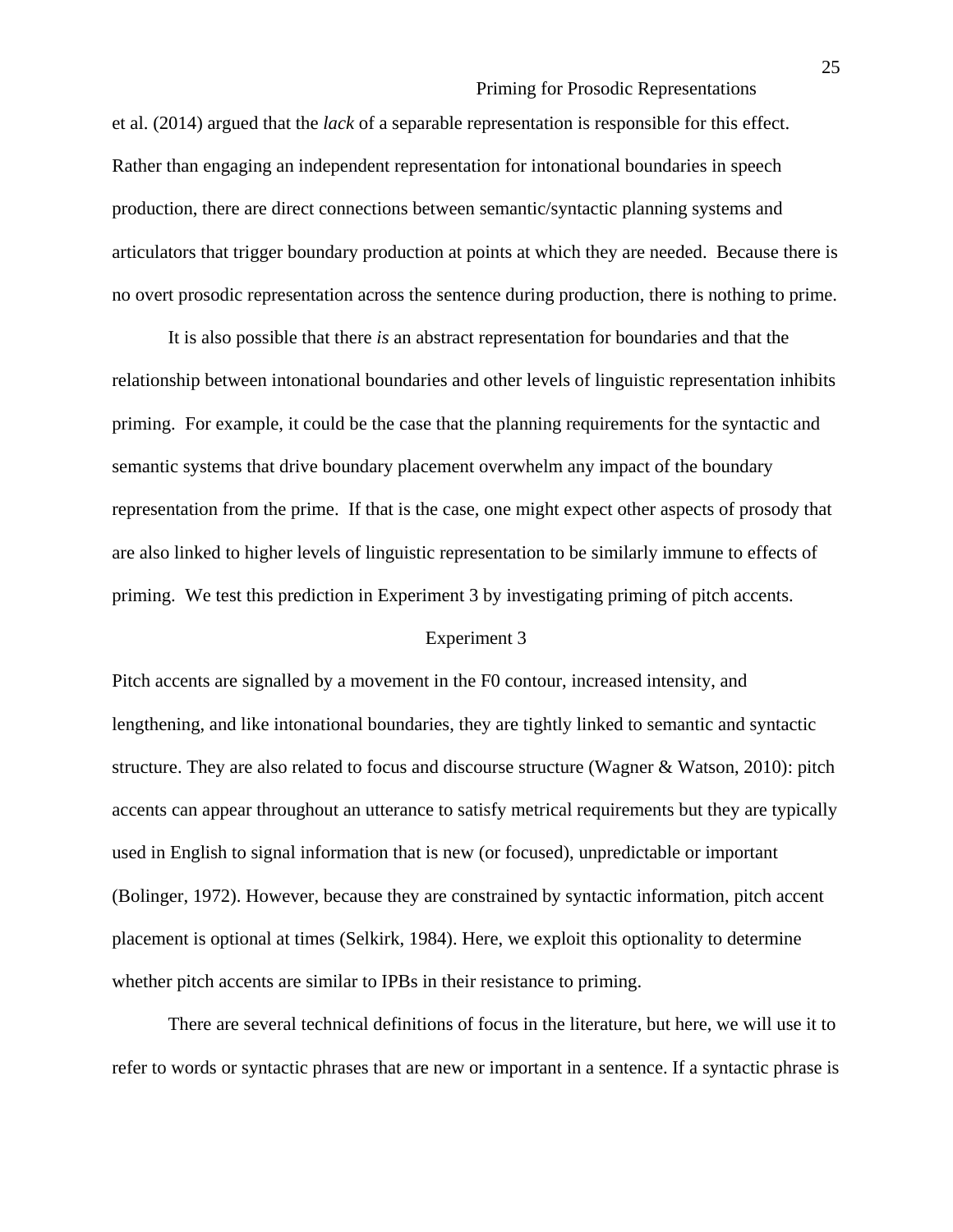focused, there is some optionality in where a pitch accent can occur (Selkirk, 1995; Gussenhoven, 1983). For example, in sentences 3a and 3b, the head of the noun phrase *book about the Greeks* is *book*. The prepositional phrase that modifies *book* is an argument, i.e., a word or phrase that satisfies a core semantic requirement of a head (see Gibson & Schutze, 1999, for a more precise definition of argumenthood). For example, all books have a topic, so the prepositional phrase "about the Greeks" specifies a semantic property of the head *book*. In sentences 3c and 3d, the prepositional phrase is a modifier, i.e., a word or phrase that modifies the head but does not satisfy a core semantic property of a head (being next to some thing or some person is not an intrinsic property of the definition of a book).

3a) *The professor assigned the book about the GREEKS to the class*.

3b) *The professor assigned the BOOK about the GREEKS to the class.*

3c) *\*The professor assigned the book next to the GREEKS to the class.*

3d) *The professor assigned the BOOK next to the GREEKS to the class.*

 Arguments play a key role in the distribution of pitch accents in focused phrases. It is grammatical for a pitch accent to occur either on the argument of a head (3a) or on both the head and its argument (3b). In contrast, for modifiers, the pitch accent must occur on both the head and its modifier (3d). If it occurs only on the modifier (3c), the sentence sounds less acceptable. Thus, for focused phrases with arguments, there is optionality in where a pitch accent can occur (Selkirk, 1984).

This experiment investigated priming of optional pitch accents. As in previous experiments, participants listened to and immediately repeated back the prime sentences they heard. The sentences either had pitch accents only on the second of the two nouns (3a), or on both the head noun and the noun within the modifier (3b). On the following target trial, the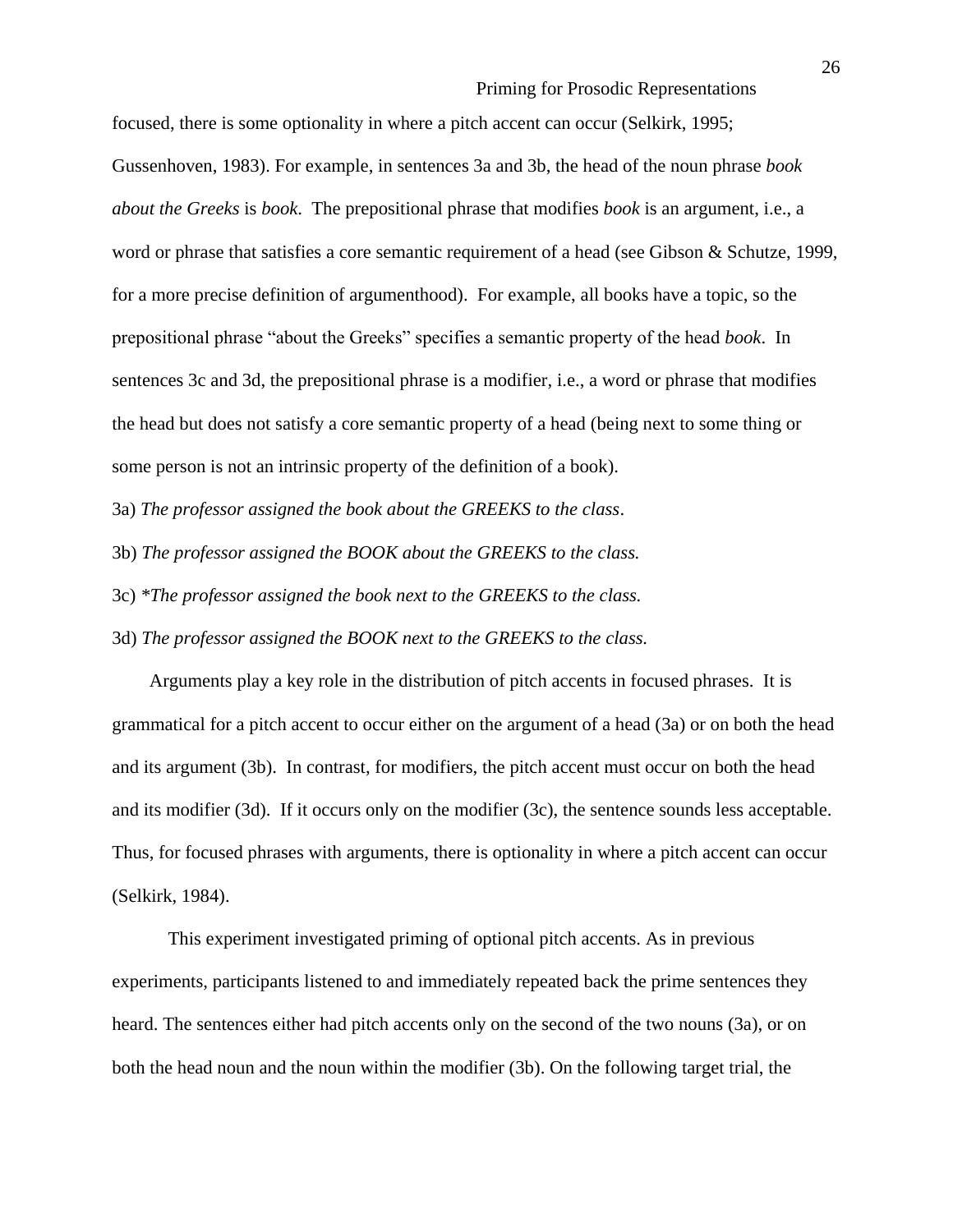participants silently read a novel sentence (with the same syntactic structure as the prime) and repeated it aloud.

It is highly likely that an abstract representation supporting pitch accent production does exist (e.g., Selkirk, 1995; Gussenhoven, 1983; Pierrehumbert & Hirschberg, 1990; and many others). The complex constraints that govern syntax, focus, and pitch accents would require an abstract representation for pitch accent structure, if only to track where accents have and have not occurred so that the speaker can ultimately produce a grammatical sentence. In addition, linguists have proposed a catalogue of pitch accent types that convey different semantic and pragmatic interpretations, such as introducing a new referent or signalling a contrast between a referent and something previously mentioned in the discourse (e.g., Pierrehumbert & Hirschberg, 1990). These would require an independent level of representation mapping the acoustic form to meaning.

Thus, priming of pitch accents provides an ideal test case for the two hypotheses discussed in the previous section. One hypothesis is that prosodic elements that are determined by other linguistic levels do not prime. If a lack of priming is due to some aspects of prosody being controlled by higher-order linguistic levels of representation (such as discourse, syntax, and semantics), then we would expect to see no priming for either IPBs or pitch accents. The second hypothesis is that elements of prosody that are not represented abstractly do not prime. In previous work (Tooley et al., 2014), we proposed that intonational boudnaries do not prime because they are represented abstractly by speakers. Because we know that pitch accents must be represented abstractly, they serve as an ideal comparison case. If priming is only absent when a linguistic phenomenon is not represented abstractly, we would expect priming of pitch accents in this experiment.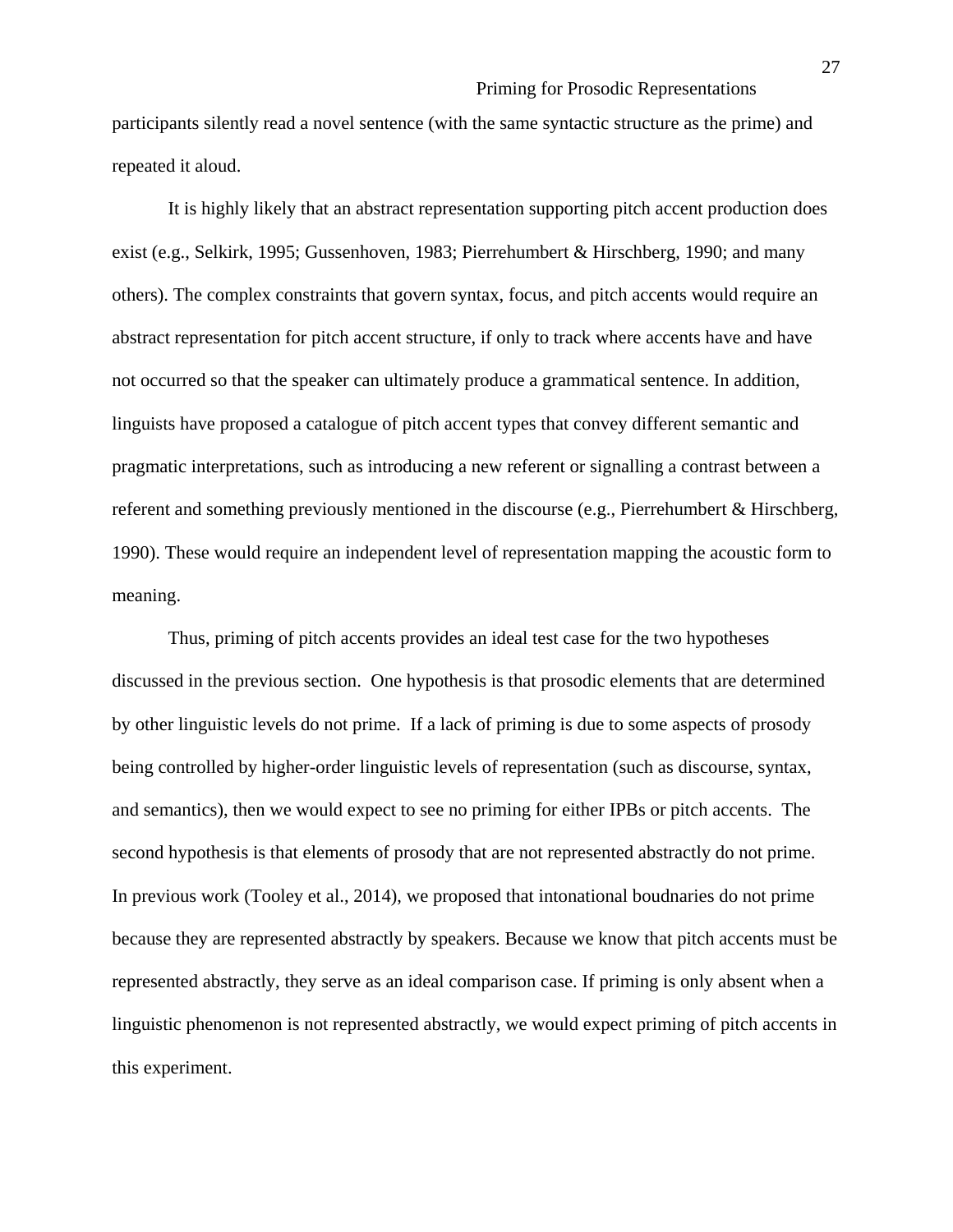#### **Method**

#### *Participants*

44 students from Texas State University participated for course credit.

#### *Materials*

The experimental items consisted of 40 main clause sentences in which the object of the verb was a noun followed by a prepositional phrase (e.g., *The Mexican billionaire purchased the photo of the landscape at the auction*; Appendix C). Each sentence was randomly yoked to another sentence to create 20 prime-target pairs. The pitch accenting manipulation was created by having a trained speaker record two versions of each of the sentences: a control condition where only the noun in the prepositional phrase was accented (e.g., *The Mexican billionaire purchased the photo of the LANDSCAPE at the auction*), and a priming condition where both the head noun and the noun in the prepositional phrase were accented (e.g., *The Mexican billionaire purchased the PHOTO of the LANDSCAPE at the auction*). The critical word in these sentences is therefore the head noun (e.g., *photo*). Unlike Experiment 1, the stimuli were not created via splicing, as attempts at cross-splicing yielded less than natural sounding sentences. The accented version of the critical word across sentences had a longer mean duration (0.413 vs. 0.341 sec), greater intensity (63.74 vs. 59.45), lower minimum pitch (173.13 vs. 196.32), and higher maximum pitch (249.53 vs. 225.89) than the unaccented version (all  $ps < 0.01$ ).

The two experimental conditions, and the use of each sentence as a prime or as a target, were counterbalanced across four lists. Thus, each participant saw each sentence in only one condition, either as a prime or as a target. Within lists, each participant received 10 items in each of the two experimental conditions. Three filler sentences intervened between all prime-target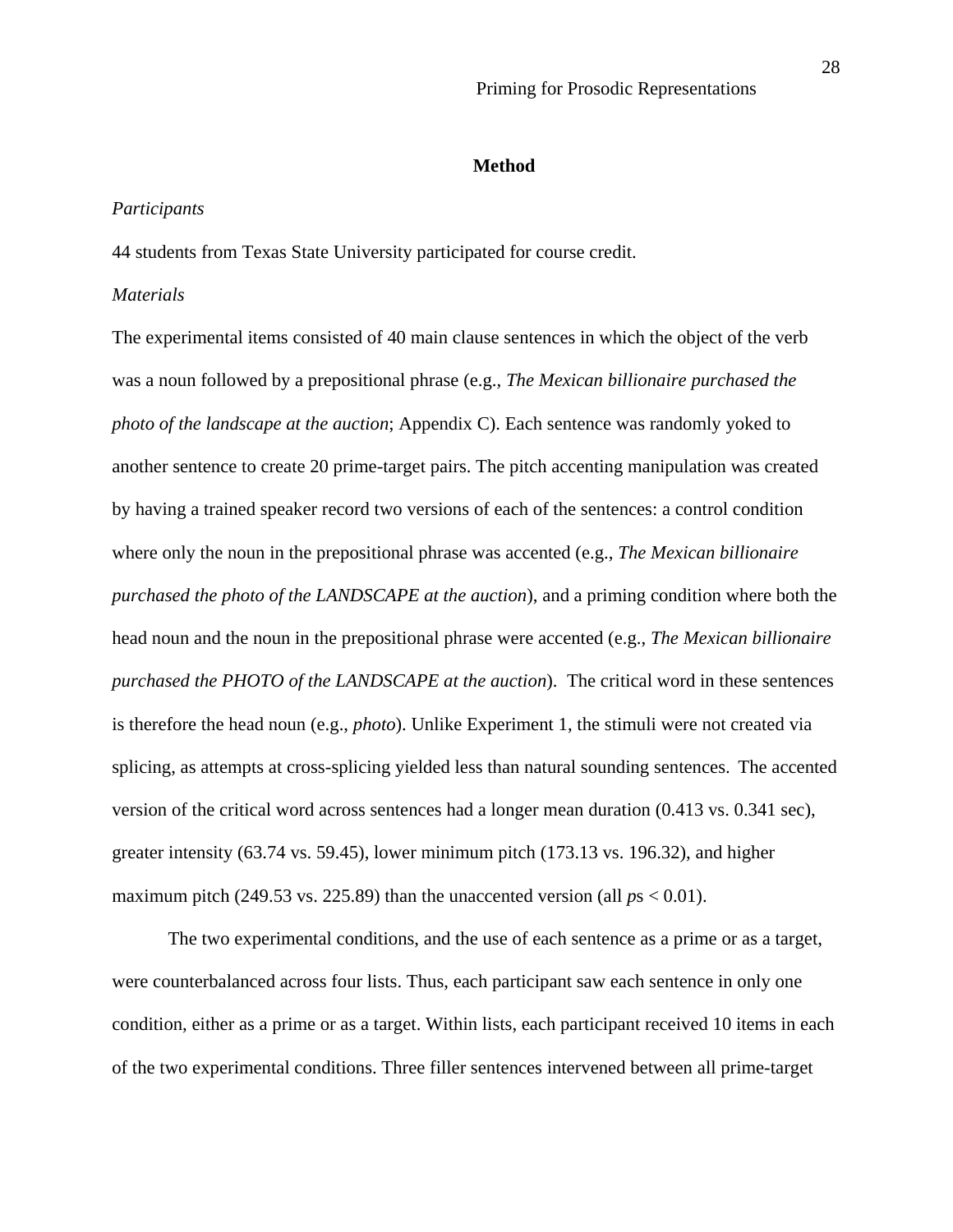pairs. Filler sentences were the same as those used in Experiment 1, but were recorded by the same speaker who produced the experimental items and included at least one accented word. *Procedure*

The procedure for Experiment 2 was the same as in Experiment 1.

#### *Scoring and Analysis*

Responses were excluded from analysis if participants changed the syntax of the sentence, did not produce two nouns in the critical prepositional phrase, paused for extended periods of time, or produced disfluencies at or near the critical region. Minor wording changes were acceptable. This left 1282 trials (out of 1760 total trials) for analysis. Participants' pitch accenting was assessed in two ways: one based on subjective perception and one based on objectively measured speech correlates of pitch accenting. The perceptual coder rated the perceived level of pitch accenting on the critical word relative to the other words in the sentence on a 4-point scale. Another coder annotated (marked) the onsets and offsets of the critical words using PRAAT. We then extracted measures of average pitch, intensity, and duration on the critical words.

Analyses were also implemented in R (R Development Core Team, 2008), using linear mixed effects models for the subjective and objective measures of pitch accenting. All models included Prime Accenting (accented vs. unaccented) and Sentence Position (prime vs. target) as contrast-coded fixed effects, and participants and items as random effects.

#### **Results and Discussion**

# *Perceptual Measure of Pitch Accenting*

The critical words in the reproductions of the prime sentences were rated as being more accented when the prime recording also contained accenting on this word (Figure 6). This effect was not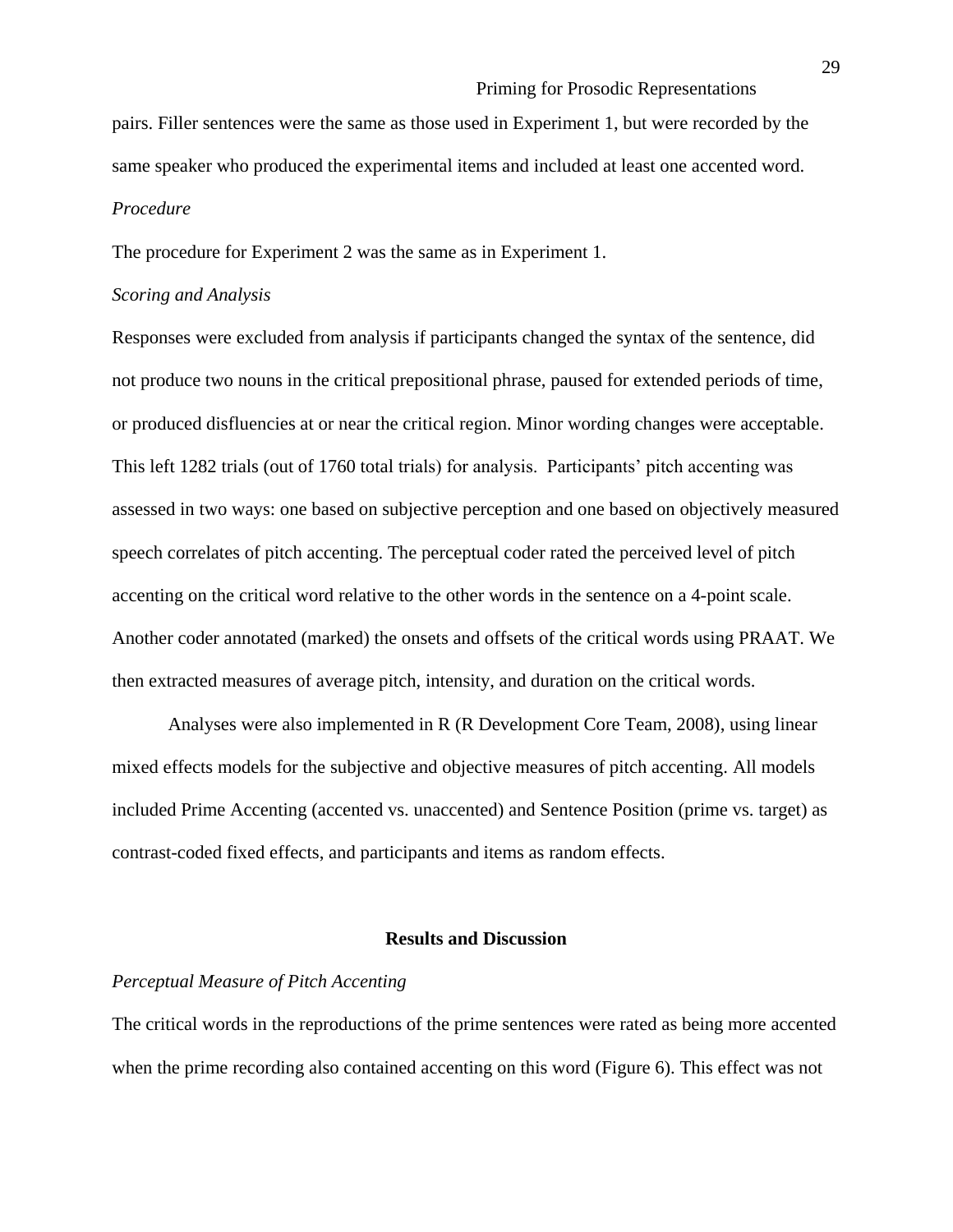present in the target sentences.



# Figure 6: Perceived Ratings of Pitch Accenting

Mean perceived ratings of pitch accenting on the critical word in both the prime (left) and target (right) sentences broken down by the accenting condition (no accent vs. accent). Error bars represent 95% confidence intervals.

The overall analysis of ratings of perceived levels of pitch accenting yielded a main effect of Prime Accenting and an interaction between Prime Accenting and Sentence Position (Table 4). Follow-up analysis of the target sentences revealed no significant effect of Prime Accenting. Thus, participants tended to accent the critical word in their repetitions of the prime sentences more when they heard a prime with the critical word accented, but this effect did not persist into the target sentences.

Table 4. Results of analysis of perceived pitch accenting on the critical word in the prime and target sentences. The model includes random slopes and intercepts for participants and items.

> Perceived Level of Pitch Accenting

Predictor Estimate St.error t-value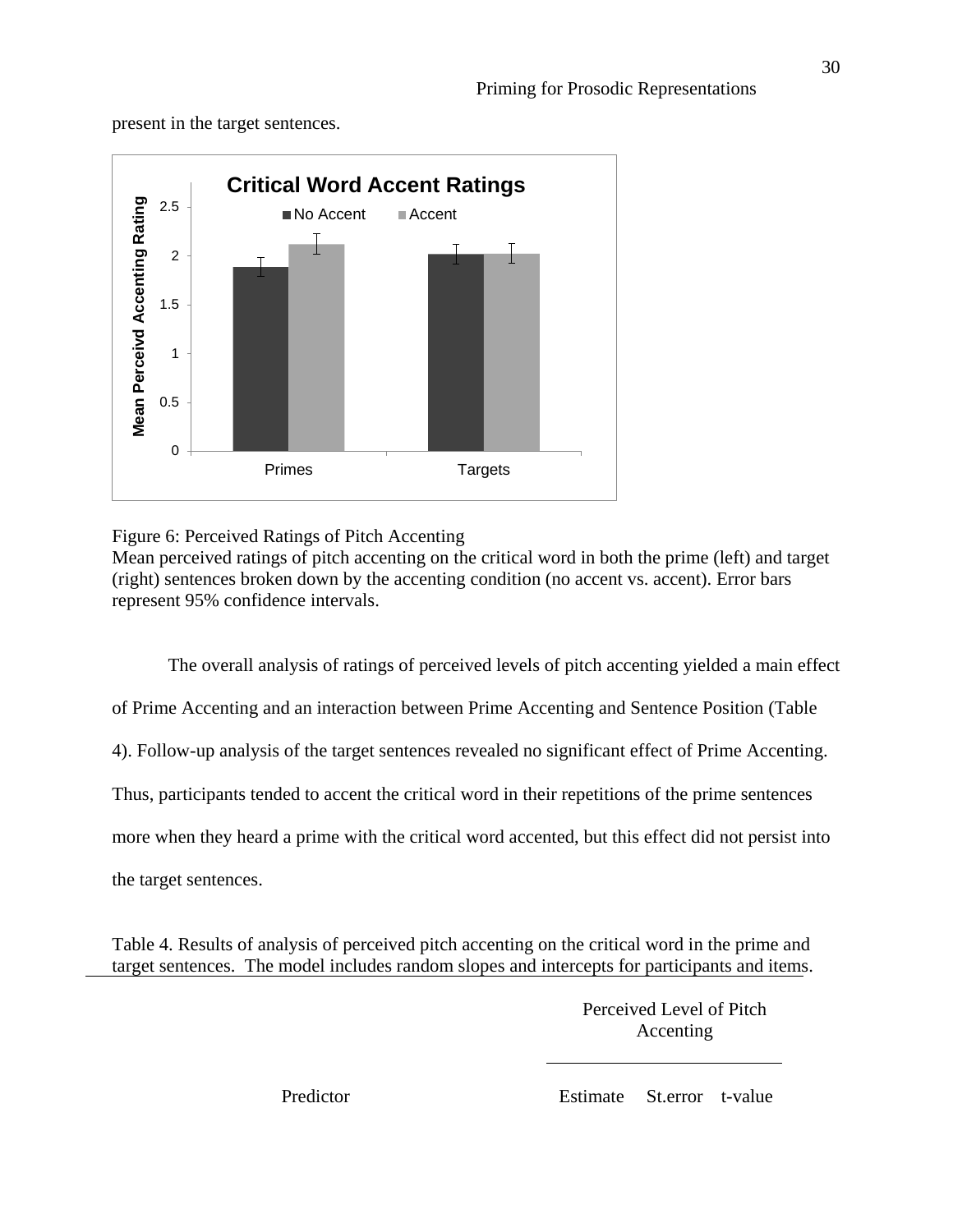| Intercept                           | 1.997    | 0.062 | 32.31*           |  |
|-------------------------------------|----------|-------|------------------|--|
| Pitch Accenting                     | 0.136    | 0.048 | 2.85*            |  |
| <b>Sentence Position</b>            | 0.008    | 0.059 | 0.130            |  |
| Pitch Accenting * Sentence Position | $-0.222$ |       | $0.095 - 2.32^*$ |  |

# *Measures of Pitch, Intensity, and Duration*

Figure 5 shows the mean pitch, intensity, and durations of the critical words in the primes and targets. The pitch analysis showed no effects of Prime Accenting on pitch in either the primes or the targets (Table 5a). The analyses of intensity and duration showed main effects of Sentence Position (primes were louder than targets, and primes were shorter than targets), but no effects of Prime Accenting and no interactions (Table 5b, 5c). Thus, while the primes differed in intensity and duration from the targets, Pitch Accenting had little effect on acoustic measures for the critical words in target sentences.



Figure 7: Mean measurements of a) pitch (Hz) accenting, b) intensity (dB), and c) duration (sec.) of the critical word in both the prime (left) and target (right) sentences broken down by the accenting condition (no accent vs. accent). Error bars are standard errors.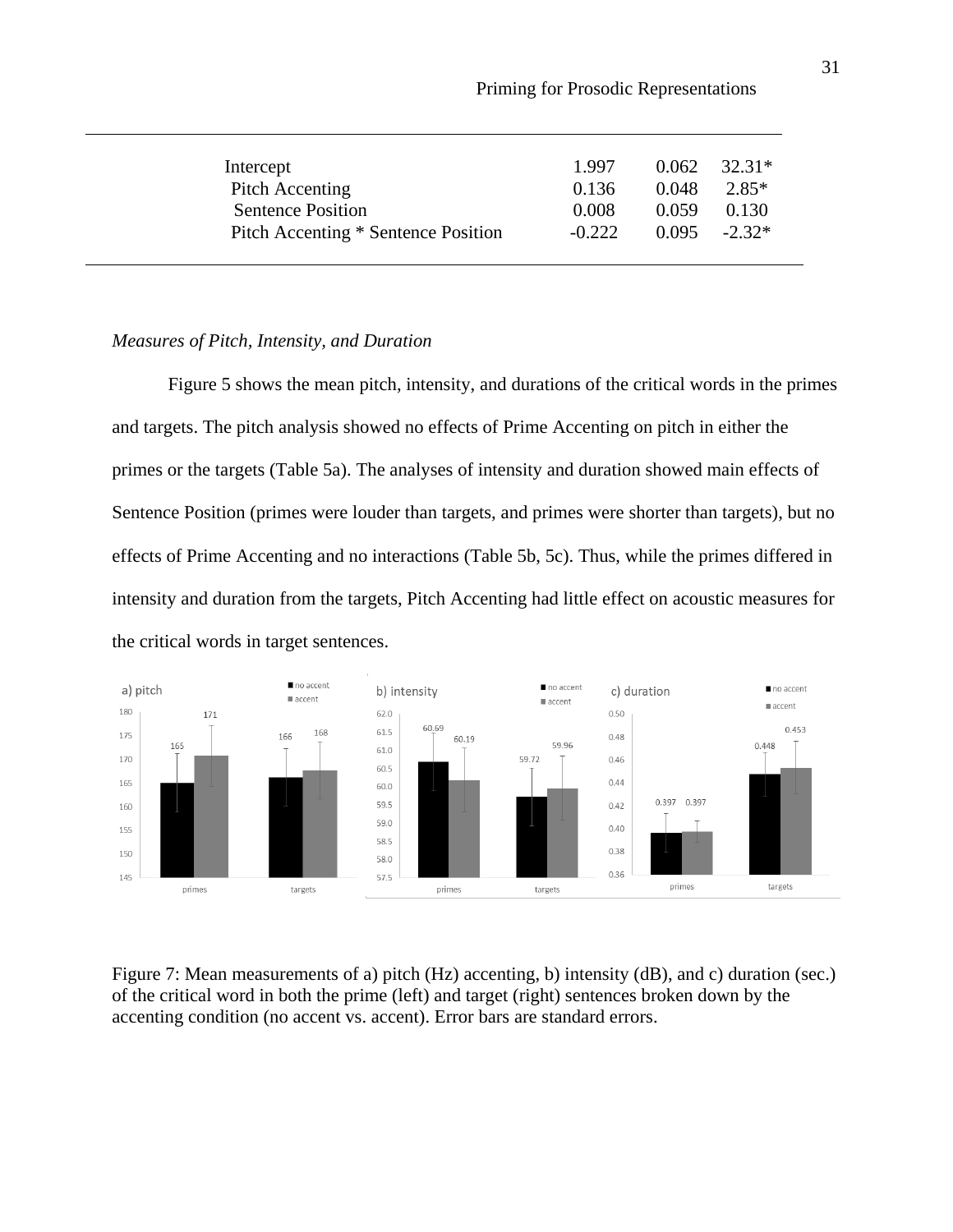Table 5. Results of the analysis of a) pitch, b) intensity, and c) duration of the critical word in the prime and target sentences. The model includes random slopes and intercepts for participants and items.

|                                   |                | Pitch        |                   |                  | Intensity    |                    |                    | Duration     |                    |
|-----------------------------------|----------------|--------------|-------------------|------------------|--------------|--------------------|--------------------|--------------|--------------------|
| Predictor                         | Est.           | St.error     | $\boldsymbol{t}$  | Est.             | St.error     | t                  | Est.               | St.error     | t                  |
| Intercept<br>Sentence<br>Position | 169<br>$-1.95$ | 5.91<br>1.47 | 28.39*<br>$-1.32$ | 60.20<br>$-0.49$ | 0.87<br>0.24 | 68.85*<br>$-2.07*$ | $-0.44$<br>$-0.06$ | 0.02<br>0.02 | $21.8*$<br>$3.28*$ |
| Pitch<br>accenting                | 1.35           | 1.50         | 0.90              | .34              | 0.22         | 1.54               | $-0.02$            | 0.02         | .87                |
| Pitch x<br>Sentence<br>Pos.       | $-2.26$        | 3.46         | $-0.65$           | .37              | 0.44         | .83                | $-0.02$            | 0.05         | .33                |

In sum, results from the analysis of pitch accenting suggest that pitch accenting is not readily amenable to priming. These results are remarkably similar to those for IPB priming in Experiments 1 and 2. Participants do appear to store the prosodic information that they hear in the prime sentence, as it clearly influences the prosody they use when repeating that sentence (even with minor wording changes). However, there is no evidence that their experience with the prime, and its stored prosodic information, affects the pitch accenting of target sentences. Notably, this is again quite distinct from priming effects observed for syntactic structure, word meaning, and even speaking rate, where experience with the prime has an immediate, observable influence on the target. Theoretically, this result would suggest that both pitch-accenting and intonational phrase boundaries are planned in conjunction with other representations, such as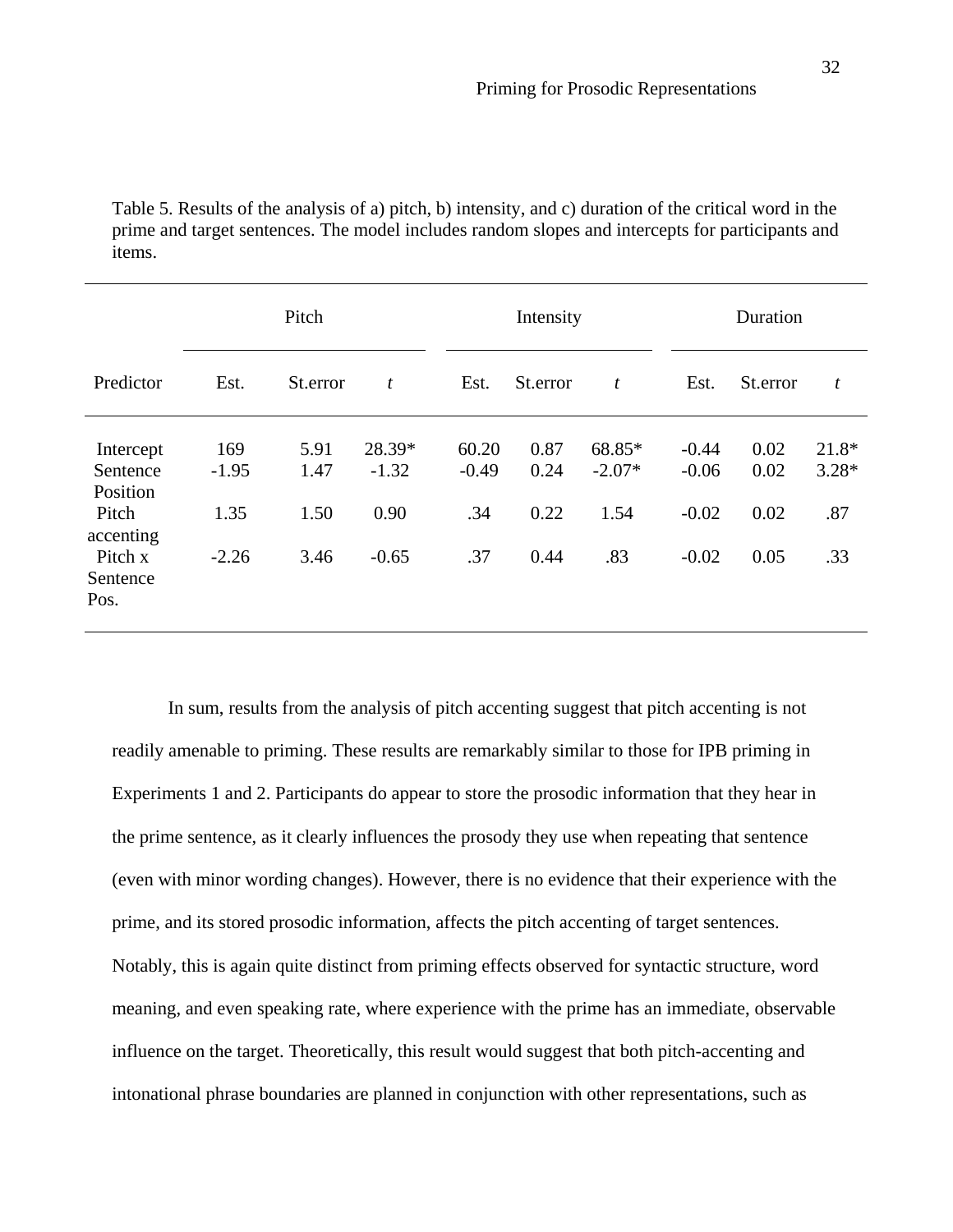syntax and message level representations, during sentence production.

#### **General Discussion**

Three experiments showed that some aspects of prosody (i.e., intonational phrase boundaries and pitch accenting) are not amenable to priming while another aspect of prosody (speaking rate) is. This lack of priming for IPBs and pitch accenting was observed despite retention of prosodic representations in repetitions of the primes, even when those repetitions involved minor content word changes. This was the case even when IPBs served a disambiguating function (Experiment 2). Thus, we propose that this difference in priming across experiments may reveal an important distinction in how more *linguistic* aspects of prosody (i.e., aspects of prosody that convey linguistic information to the listener, such as cues to syntax, semantics, and discourse focus) are represented relative to more *paralinguistic* aspects of prosody (such as speech rate). These findings are consistent with a model of production where speaking rate is planned *separately* but pitch accenting and intonational phrase boundaries are planned *together* with other types of linguistic representations. We outline such a model below.

#### *Incorporating Prosody into a Model of Speech Production*

The model postulated by Tooley et al. (2014) suggested that boundary production is the result of interactions between different levels of representation (i.e., syntax, semantics, and discourse) as well as processing resource constraints of the speaker. As such, a separate, abstract level of representation for the prosodic phrasing of an entire sentence is not included in the model. Instead, boundaries are initiated as needed by other levels of representation – specifically, by "go" signals from those planning stages to the articulation stage. However, given that pitch accenting is also not amenable to priming (and that this aspect of prosody is widely assumed to be abstractly represented), it is possible that IPBs are also represented abstractly, but priming for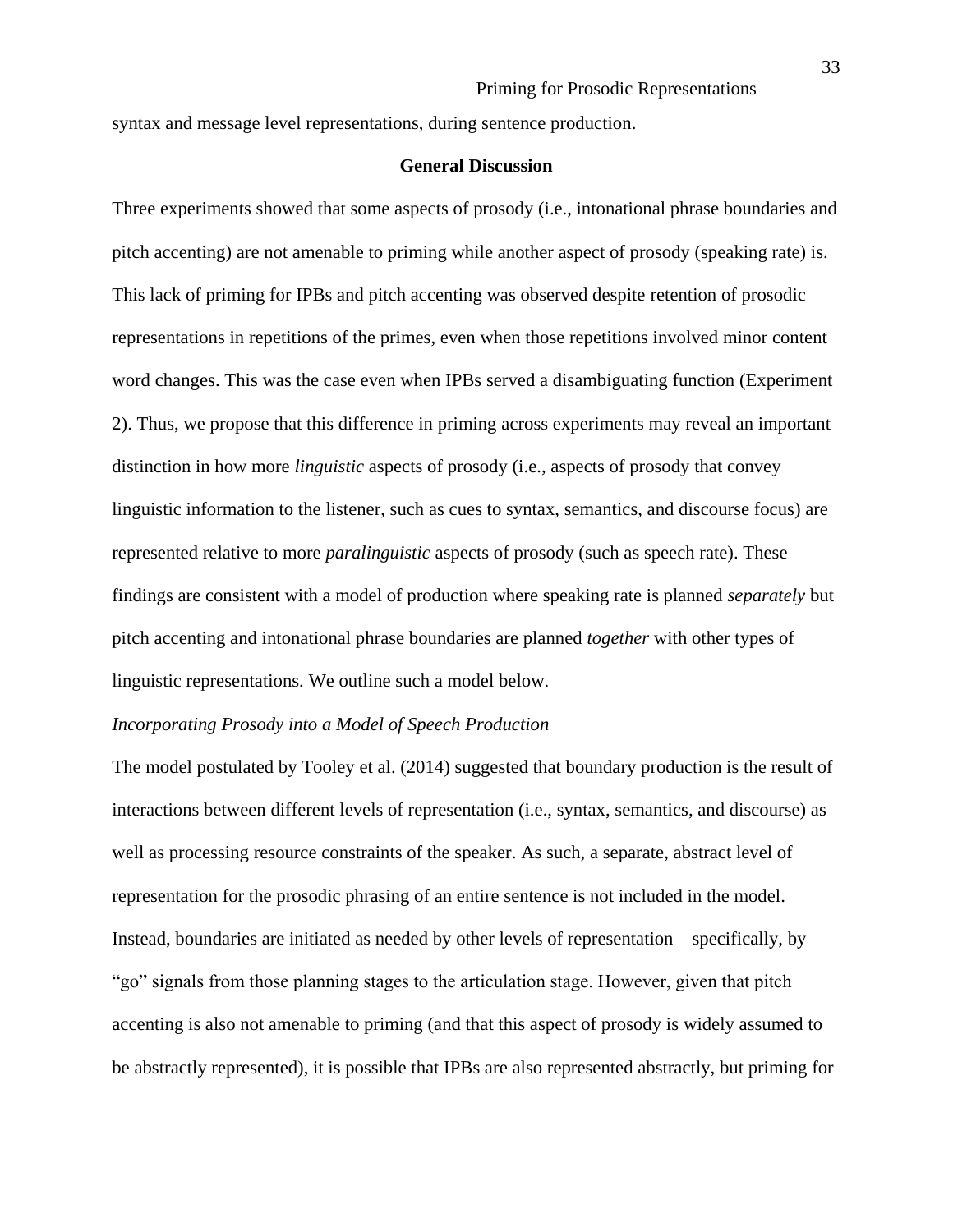these representations is not strong enough to survive the processes related to planning the linguistic structure of the subsequent target sentence. Furthermore, as speech rate can be primed, it is likely planned at a more global level, rather than in direct concert with other linguistic representations (e.g., syntax).

A model of speech production that incorporates prosodic planning would therefore need to include a global processing stage or controller that sends information to the articulators to modulate speaking rate. This model specification is consistent with a growing body of research that has found persistence for speaking rate from one sentence to the next across various ages and tasks (Finlayson, Lickley, & Corley, 2010; Hupp & Jungers, 2009; Jungers et al., 2002; Jungers & Hupp, 2009). Such a model would also likely include an abstract processing stage for linguistic aspects of prosody. However, this processing stage would have direct communication with message-level and syntactic/semantic level representations (Figure 8), and would then send prosodic plans to the articulation processing stage. Signals from the message-level stage would convey information about the givenness and newness of referents to the prosodic planning stage, so that words could be accented or deaccented accordingly. Furthermore, information from the syntactic stage would need to be conveyed to plan intonational phrase boundaries that coincide with phrasal boundaries and pitch accenting on particular words to maintain the hierarchy of pitch accenting produced across different clauses, phrases, and the entire sentence. Additionally, processing difficulty experienced during formulation could be communicated to the prosodic processor to initiate a boundary to allow processing to "catch up."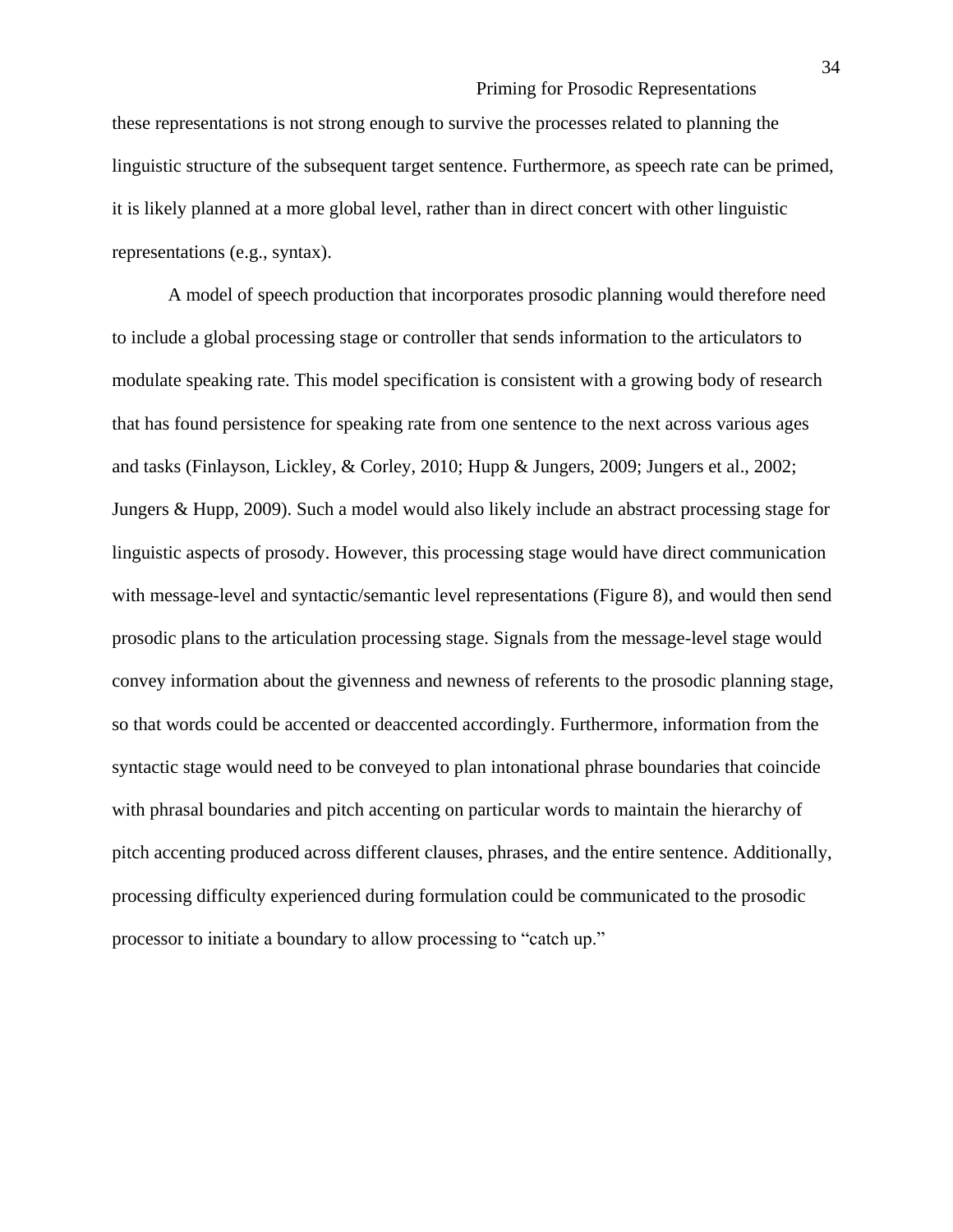

Figure 8. Model of Speech Production Including Prosodic Planning Message and structural formulation systems send signals to a prosodic signalling system that initiates prosodic production in the articulators. However, speech rate is controlled at a separate processing stage (the speech rate controller).

Such a model can account for the results of the current studies. However, given the scarcity of research in this area, only a few dimensions of prosody have been investigated for potential priming effects. Additional priming research for other aspects of prosody, in different contexts, is needed to determine whether such a model can account for a broader range of findings. Interestingly, the aspects of prosody that have been found to be least amenable to priming are those that are also inherently more linguistic in nature. In contrast, speaking rate, which is paralinguistic aspect of prosody, does show robust priming. We propose that this distinction deserves further scrutiny.

# *Social Influences on Priming*

A *paralinguistic* aspect of prosody, like speaking rate, often conveys non-linguistic information to the listener (Crystal, 1976; Fujisaki, 1997), such as the internal emotional state of the speaker (Frick, 1985; Williams & Stevens, 1981), or the speaker's competence or benevolence (Brown, 1980). This implies that priming for aspects of prosody may depend on the extent to which those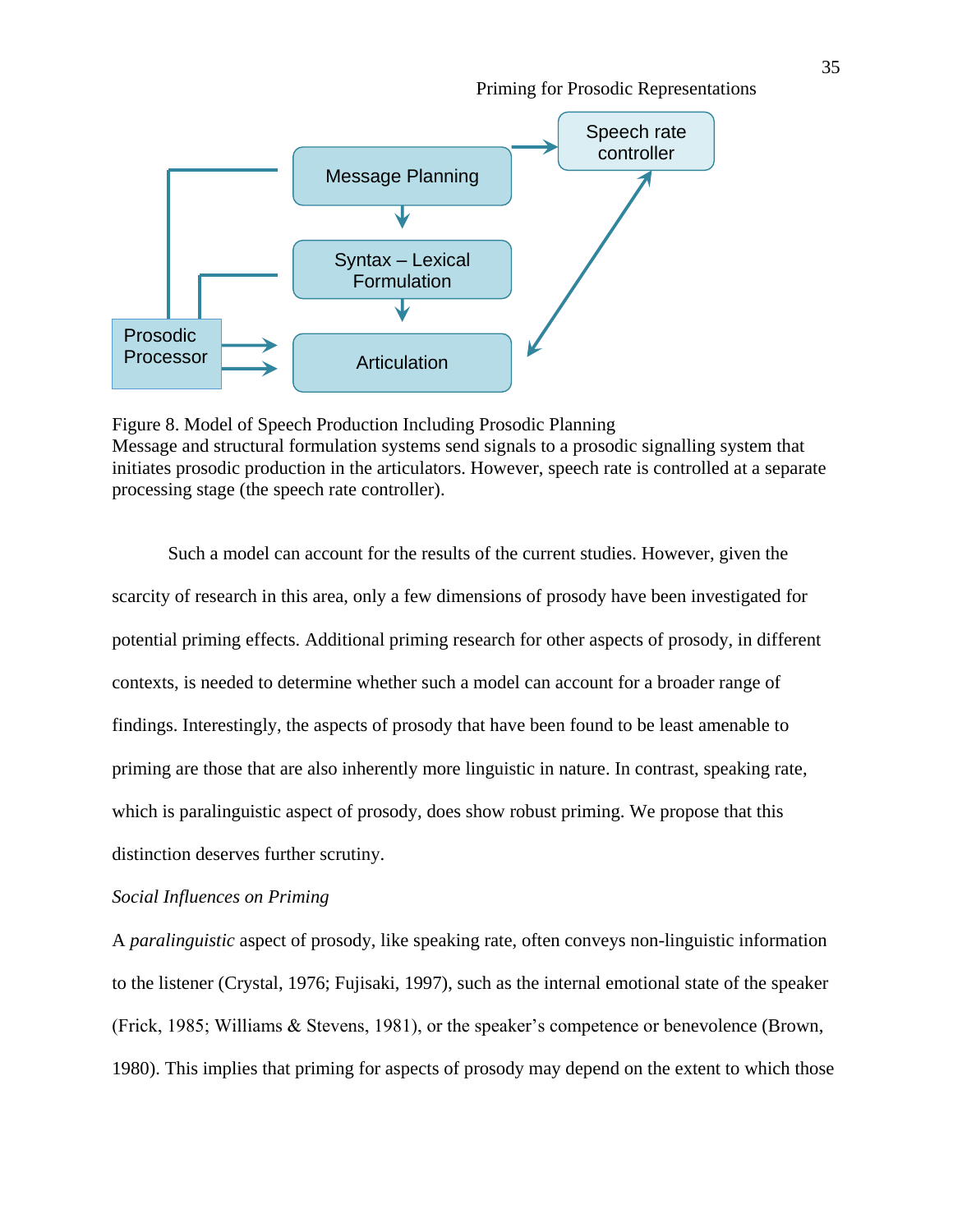aspects interact with social variables.

Social factors have been shown to mediate priming at the phonetic and syntactic levels. For example, priming can influence pronunciation in conversational tasks (Pardo, 2006), and the degree to which a participant shows phonetic convergence with their conversational partner depends jointly on their gender and role in the conversational task (Bilious & Krauss, 1988; Pardo, Jay, & Krauss, 2010). Similarly, stronger structural priming is observed when participants have a positive social impression of their conversational partners and weaker when they have a negative social impression of their partners (Balcetis & Dale, 2005; but see Branigan et al., 2010, and Heyselaar, Hagoort, & Segaert, 2017). Furthermore, recent studies of structural priming and alignment showed alignment of structure only when participants were interacting with other participants or a human-like avatar (Heyselaar et al., 2017), and not when they were interacting with a computer (Fehér, Wonnacott, & Smith, 2016, using in an artificial language).

These findings raise the possibility that priming of more linguistic aspects of prosody might occur in the presence of an interlocutor or in a conversational context, neither of which were present in the current studies. However, repetition of syntactic structure can be elicited reliably in both communicative and non-communicative settings, as the role of a syntactic structure in conveying relational information in an utterance does not depend on the presence or absence of an interlocutor. Even if the communicative value of prosody is contingent on the production context in a way that the communicative value of syntax is not, priming effects of speaking rate have now been observed in multiple single-person studies (the current study as well as Jungers & Hupp, 2009). Thus, if conversation is a prerequisite for IPB priming, this would make IPB representations entirely unlike other aspects of language that have been found to prime.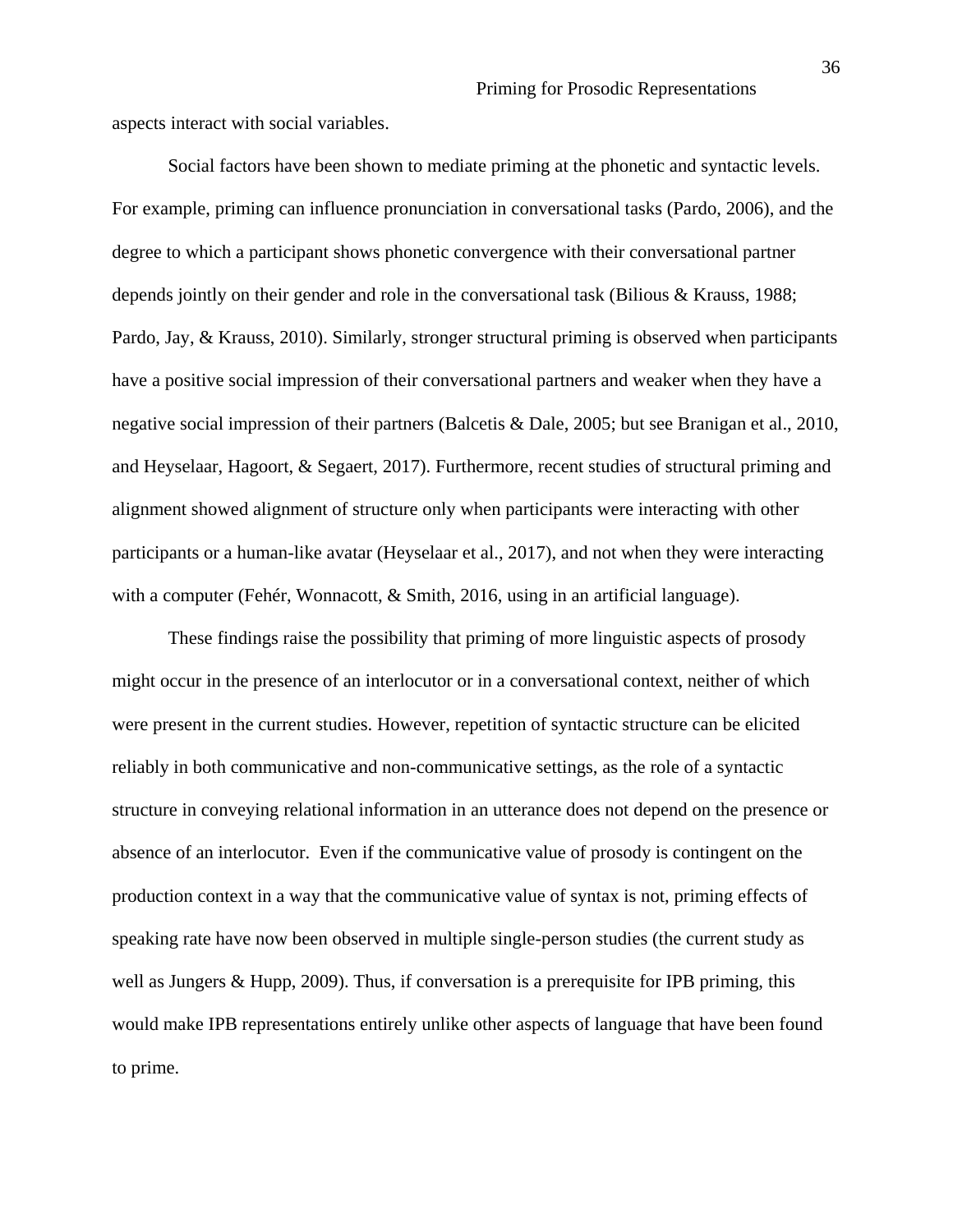# *Conclusion*

The current study investigated priming for three aspects of prosody. Speaking rate was found to persist from one sentence to a subsequent sentence, but boundary placement and pitch accenting were not. These findings replicate and extend previous work on priming of aspects of language that are part of the spoken language signal (i.e., prosody) but separate from the meanings of individual words (Jungers & Hupp, 2009; Tooley et al., 2014). Finding priming for a paralinguistic aspect of prosody (i.e., speaking rate) but not more linguistic aspects of prosody (intonational phrase boundaries and pitch accenting) may suggest a difference in how these different aspects of prosody are represented and planned during language production.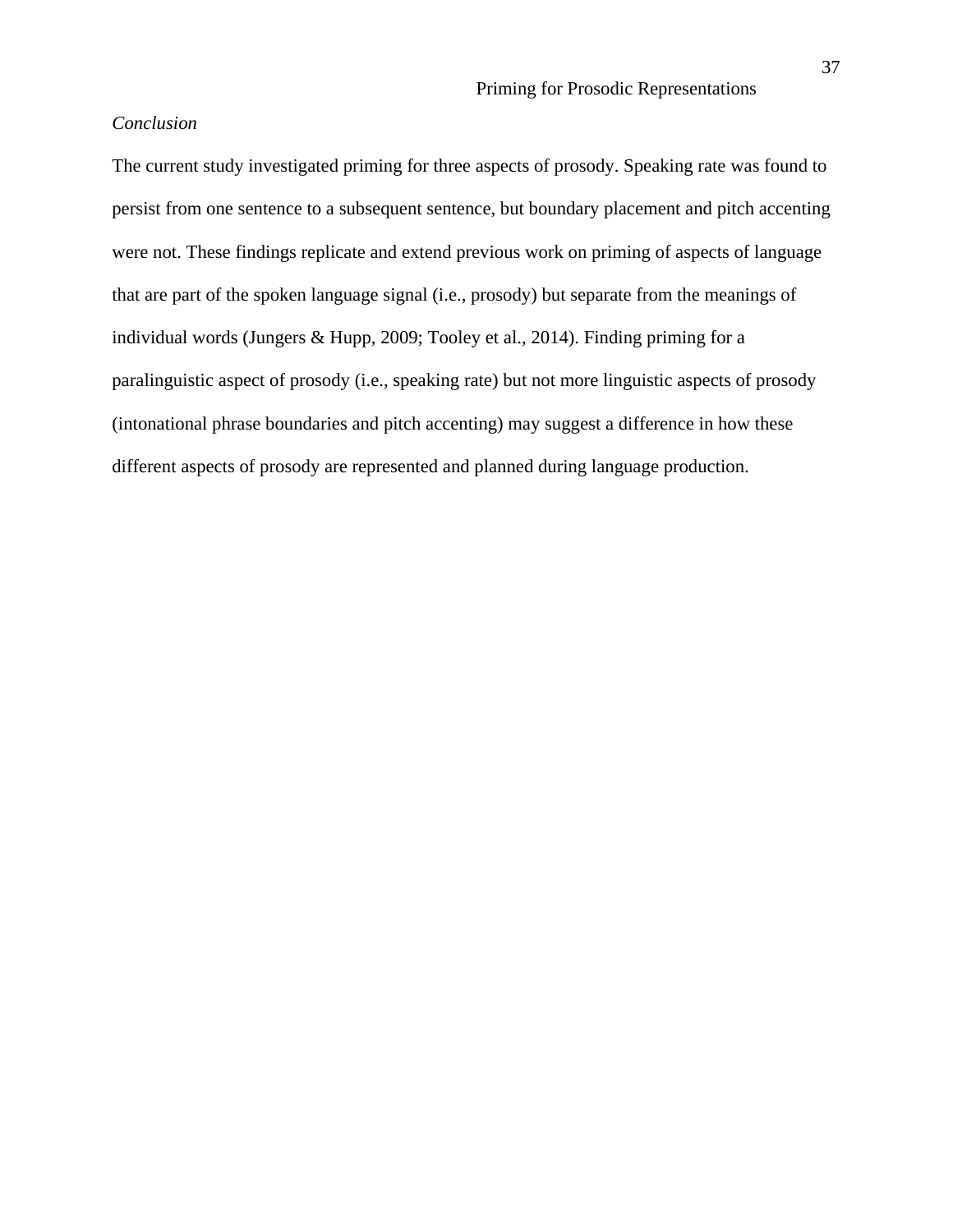# Acknowledgments

We thank Candice Stanfield, Ashley Frost, and Ashley Devereux for their assistance with data collection and coding. This work was supported in part by National Institutes of Health grant R01 DC008774 and the James S. McDonnell foundation.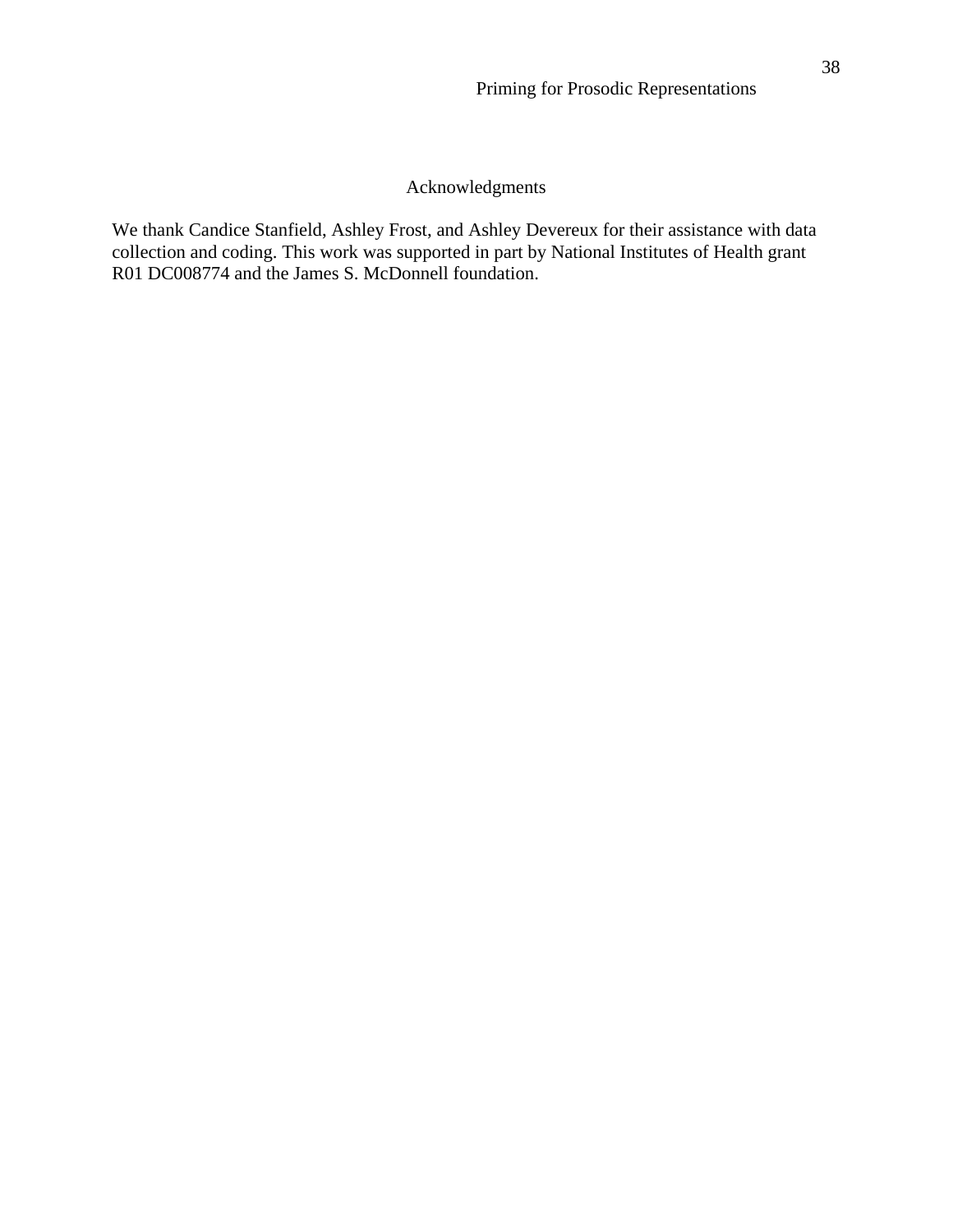# References

- Aylett, M., Turk, A. (2004) The Smooth Signal Redundancy Hypothesis: A Functional Explanation for Relationships between Redundancy, Prosodic Prominence and Duration in Spontaneous Speech. Language and Speech, Volume 47(1), 31-56.
- Baayen, R. H., Davidson, D. J., & Bates, D. M. (2008). Mixed-effects modeling with crossed random effects for subjects and items. *Journal of Memory and Language, 59*, 390-412.
- Balcetis, E., & Dale, R. (2005). An exploration of social modulation of syntactic priming. In *Proceedings of the 27th annual meeting of the cognitive science society* (pp. 184-189). Erlbaum Mahwah, NJ.
- Bilous, F. R., & Krauss, R. M. (1988). Dominance and accommodation in the conversational behaviours of same-and mixed-gender dyads. *Language & Communication*, *8*(3-4), 183- 194.
- Bock, J. K. (1986). Syntactic persistence in language production. *Cognitive Psychology, 18*, 355-387.
- Bolinger, D. (1972). Accent is predictable (if you're a mind-reader). *Language, 58*, 505–533.
- Branigan, H. P., Pickering, M. J., Pearson, J., & McLean, J. F. (2010). Linguistic alignment between people and computers. *Journal of Pragmatics*, *42*(9), 2355-2368.
- Branigan, H. P., Pickering, M. J., Cleland, A. A. (2000). Syntactic co-ordination in dialogue. *Cognition, 75*, B13-B25.
- Breen, M., Watson, D. G., & Gibson, E. (2011). Intonational phrasing is constrained by meaning, not balance. *Language and Cognitive Processes, 26*, 1532-1562.

Brennan, S. E. & Clark, H. H. (1996). Conceptual pacts and lexical choice in conversation.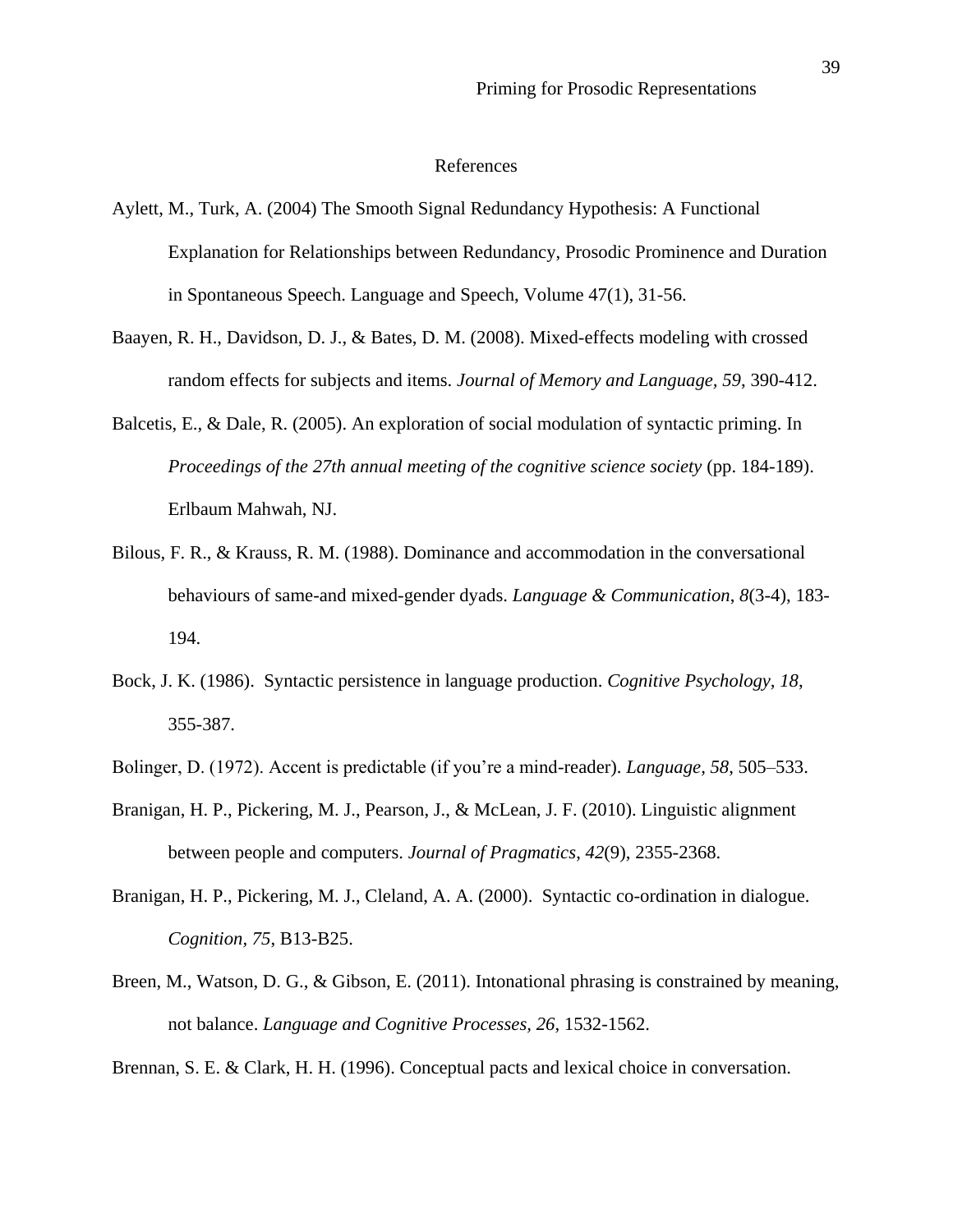*Journal of Experimental Psychology: Learning, Memory, and Cognition, 22*, 1482-1493.

- Brown, B. L. (1980). Effects of speech rate on personality attributions and competency evaluations. *Language: Social psychological perspectives*, 293-300.
- Brown, M., Salverda, A. P., Dilley, L. C., & Tanenhaus, M. K. (2011). Expectations from preceding prosody influence segmentation in online sentence processing. *Psychonomic bulletin & review*, *18*(6), 1189-1196.
- Cleland, A. A., & Pickering, M. J. (2003). The use of lexical and syntactic information in language production: Evidence from the priming of noun phrase structure. *Journal of Memory and Language, 49*, 214-230.
- Collins, A. M., & Loftus, E. F. (1975). A spreading-activation theory of semantic processing. *Psychological Review*, *82*, 407-428.
- Collins, A. M., & Quillian, M. R. (1970). Facilitating retrieval from semantic memory: The effect of repeating part of an inference. In A. F. Sanders (Ed.), *Attention and Performance III* (pp. 304-314). Amsterdam, The Netherlands: North Holland.

Crystal, D. (1976). *Prosodic systems and intonation in English* (Vol. 1). CUP Archive.

Crystal, T. H., & House, A. S. (1982). Segmental durations in connected speech signals: Preliminary results. *Journal of the Acoustical Society of America, 72*, 705-716.

Crystal, T. H., & House, A. S. (1988). Segmental durations in connected-speech signals: Current results. *Journal of the Acoustical Society of America, 83,* 1553-1573. De Looze, C., Scherer, S. , Vaughan, B. & Campbell, N. (2014). Investigating automatic measurements of prosodic accommodation and its dynamics in social interaction. *Speech Communication,* 58, 11–34.

Dahan, D. Tanenhaus, M.K. & Chambers, C.G. (2002). Accent and reference resolution in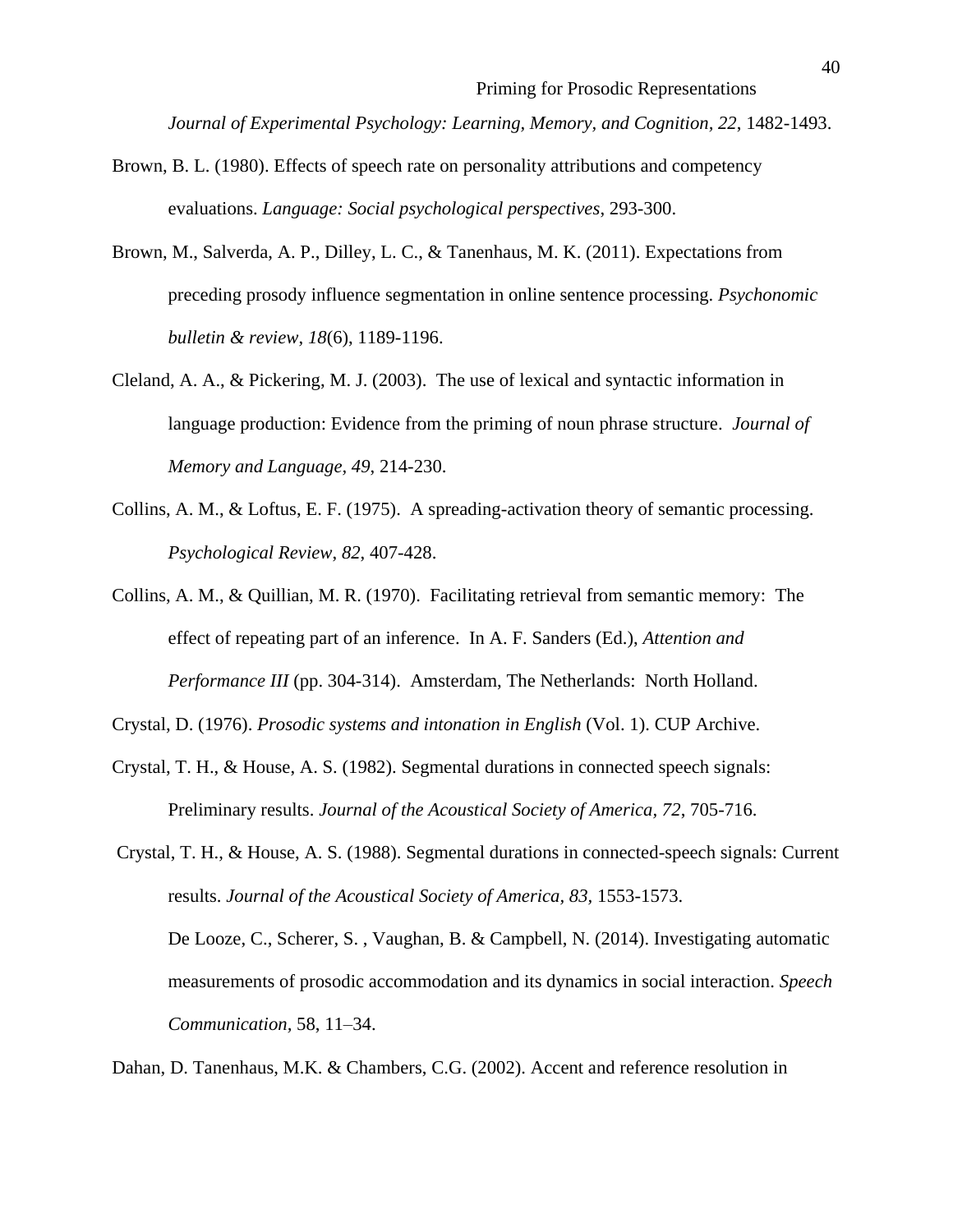spoken-language comprehension *Journal of Memory and Language, 47*, 292-314.

- Fehér, O., Wonnacott, E., & Smith, K. (2016). Structural priming in artificial languages and the regularisation of unpredictable variation. *Journal of Memory and Language*.
- Ferreira, F. (1993). Creation of prosody during sentence production. *Psychological review, 100*(2), 233.
- Finlayson, I.R., Lickley, R.J., & Corley, M. (2010) The influence of articulation rate, and the disfluency of others, on one's own speech. Proceedings of DiSS-LPSS Joint Workshop, Tokyo, Japan, 119-122.
- Frick, R. W. (1985). Communicating emotion: The role of prosodic features. *Psychological Bulletin*, *97*(3), 412.
- Fujisaki, H. (1997). Prosody, models, and spontaneous speech. In *Computing Prosody* (pp. 27- 42). Springer US.
- Gabora, L., Rosch, E., & Aerts, D. (2008). Toward an ecological theory of concepts. *Ecological Psychology*, *20*, 84-116.
- Garrod, S., & Pickering, M. J. (2004). Why is conversation so easy? *Trends in Cognitive Sciences, 8*, 8-11.
- Gay, T. (1978). Effect of speaking rate on vowel formant movements. *Journal of the Acoustical Society of America, 63*, 223-230.
- Gee, J., & Grosjean, F. (1983). Performance structures: A psycholinguistic appraisal. *Cognitive Psychology, 15*, 411**-**458.
- Gibson, E., & Schütze, C. T. (1999). Disambiguation preferences in noun phrase conjunction do not mirror corpus frequency. *Journal of Memory and Language, 40*(2), 263-279*.*

Heyselaar, E., Hagoort, P., & Segaert, K. (2017). In dialogue with an avatar, language behavior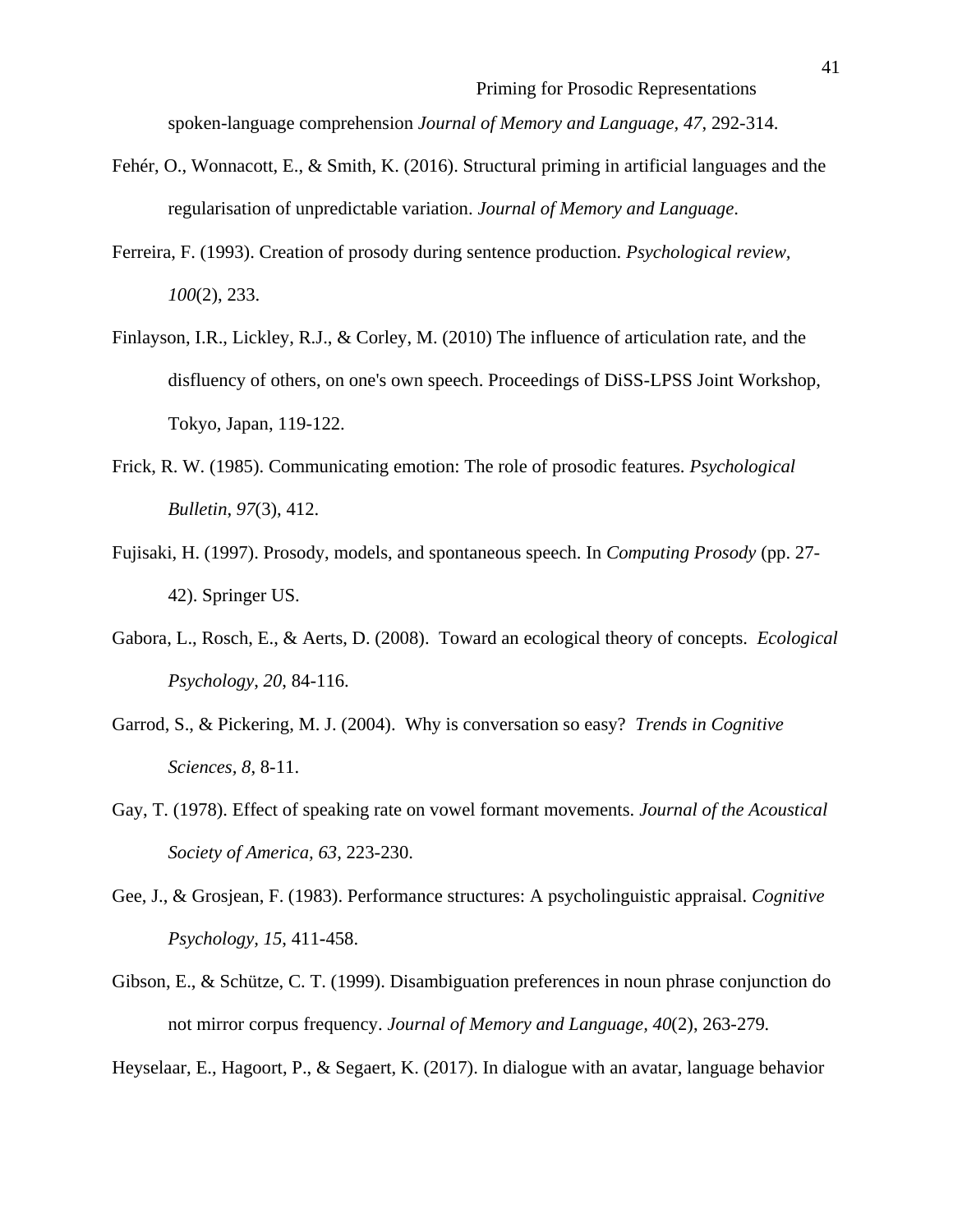is identical to dialogue with a human partner. *Behavior research methods*, *49*(1), 46-60.

- Hirschberg, J. (2011). Prosodic Dimensions of Entrainment in Dialogue. Talk presented at Experimental and Theoretical Advances in Prosody 2 in Montreal, Canada.
- Hupp, J. M., & Jungers, M. K. (2009). Speech priming: An examination of rate and syntactic persistence in preschoolers. British Journal of Developmental Psychology, 27, 495-504.
- Jaeger, T. F. (2008). Categorical data analysis: Away from ANOVAs (transformation or not) and towards mixed logit models. *Journal of Memory and Language, 59,* 434-446*.*
- Jungers, M. K., Palmer, C., & Speer, S. R. (2002). Time after time: The coordinating influence of tempo in music and speech. *Cognitive Processing, 1-2*, 21-35.
- Jungers, M. K., & Hupp, J. M. (2009). Speech priming: Evidence for rate persistence in unscripted speech. *Language and Cognitive Processes, 24*, 611-624.
- Lass, N. J. (1970). Significance of intra-and intersentence pause times in perceptual judgments of oral reading rate. *The Journal of the Acoustical Society of America*, *48*(1A), 103-103.
- Lee, C., Black, M., Katsamanis, A., Lammert, A., Baucom, B., Christensen, A., Georgiou, P., and Narayanan, S. (2010). "Quantification of Prosodic Entrainment in Affective Spontaneous Spoken Inter- actions of Married Couples," in Eleventh Annual Conference of the International Speech Communication Association, 793–796.
- Levitan, R. & Hirschberg, J. (2011) Measuring acoustic and prosodic entrainment with respect to multiple levels and dimensions. Proceedings of Interspeech, Florence, Italy.
- Kidd, G. R. (1989). Articulatory-rate context effects in phoneme identification. *Journal of Experimental Psychology: Human Perception and Performance, 15*, 736-748.
- Kraljic, T., & Brennan, S. E. (2005). Prosodic disambiguation of syntactic structure: For the speaker or for the addressee? *Cognitive Psychology, 50*, 194**-**231.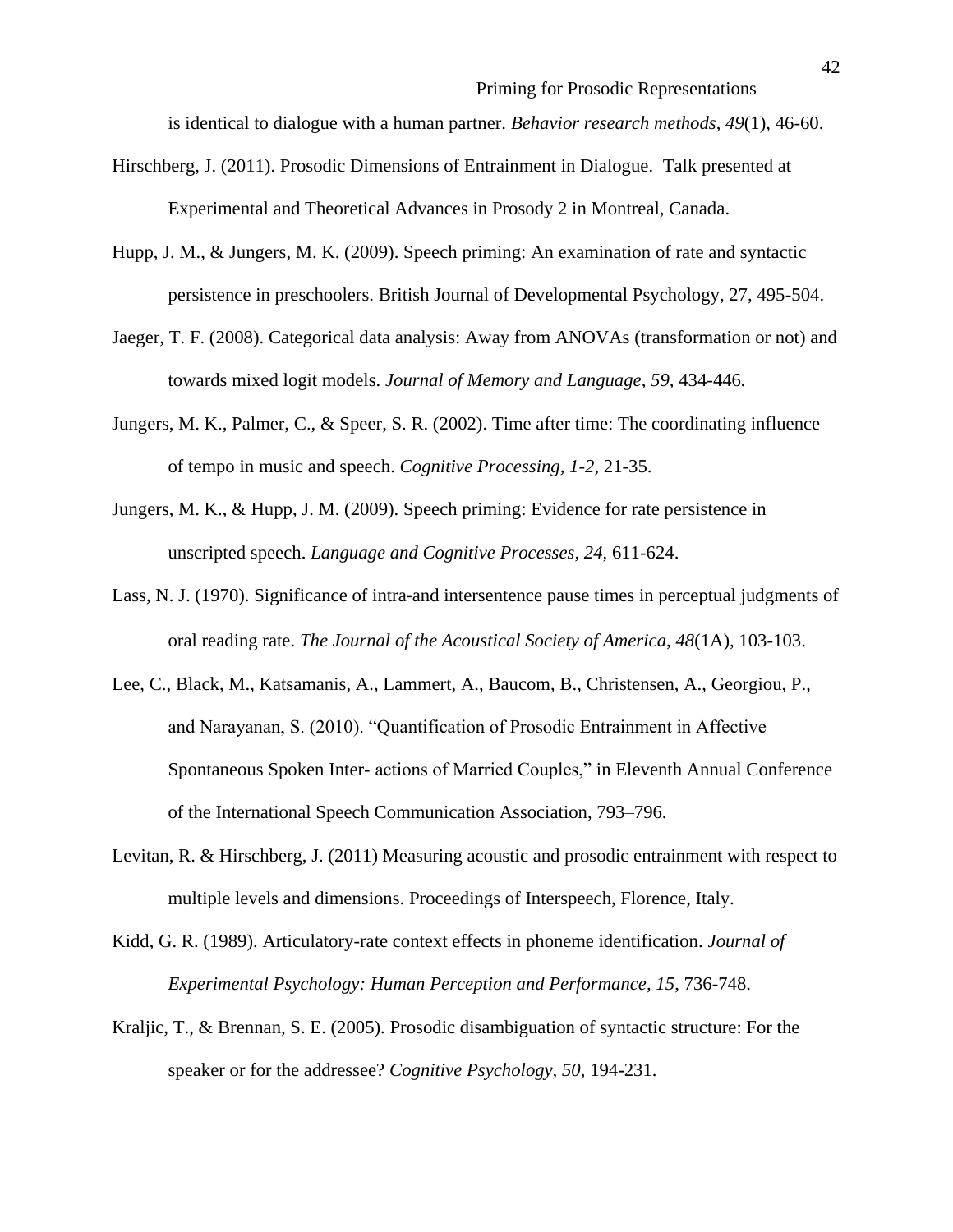- Krialjic, T., & Samuel, A. G. (2007). Perceptual adjustments to multiple speakers. *Journal of Memory and Language, 56*, 1-15.
- MacDonald, M. (1999). Distributional information in language comprehension, production, and acquisition: Three puzzles and a moral. In B. MacWhinney (Ed.), The emergence of language (pp. 177**\_**196). Mahwah, NJ: Lawrence Erlbaum.
- McClelland, J. L., & Elman, J. L. (1986). The TRACE model of speech perception. *Cognitive psychology*, *18*(1), 1-86.
- Meyer, D. E., & Schvaneveldt, R. W. (1971). Facilitation in recognizing words: Evidence of a dependence upon retrieval operations. *Journal of Experimental Psychology*, *90*, 227-234.
- Miller, J. L., & Liberman, A. M. (1979). Some effects of later-occurring information on the perception of stop consonant and semivowel. *Perception and Psychophysics, 25*, 457- 465.
- Nespor, M. & Vogel, I. (1986). Prosodic Phonology. Dordrecht: Foris Publications.
- Norris, D., McQueen, J. M., & Cutler, A. (2003). Perceptual learning in speech. *Cognitive Psychology, 47*, 204-238.
- Pardo, J. S., Jay, I. C., & Krauss, R. M. (2010). Conversational role influences speech imitation. *Attention, Perception, & Psychophysics*, *72*(8), 2254-2264.
- Pardo, J. S. (2006). On phonetic convergence during conversational interaction. *The Journal of the Acoustical Society of America*, *119*(4), 2382-2393.
- Pickering, M. J., & Ferreira, V. S. (2008). Structural priming: A critical review. *Psychological Bulletin*, *134*, 427-459.
- Poellmann, K., Bosker, H. R., McQueen, J. M., & Mitterer, H. (2014). Perceptual adaptation to segmental and syllabic reductions in continuous spoken Dutch. *Journal of Phonetics*, *46*,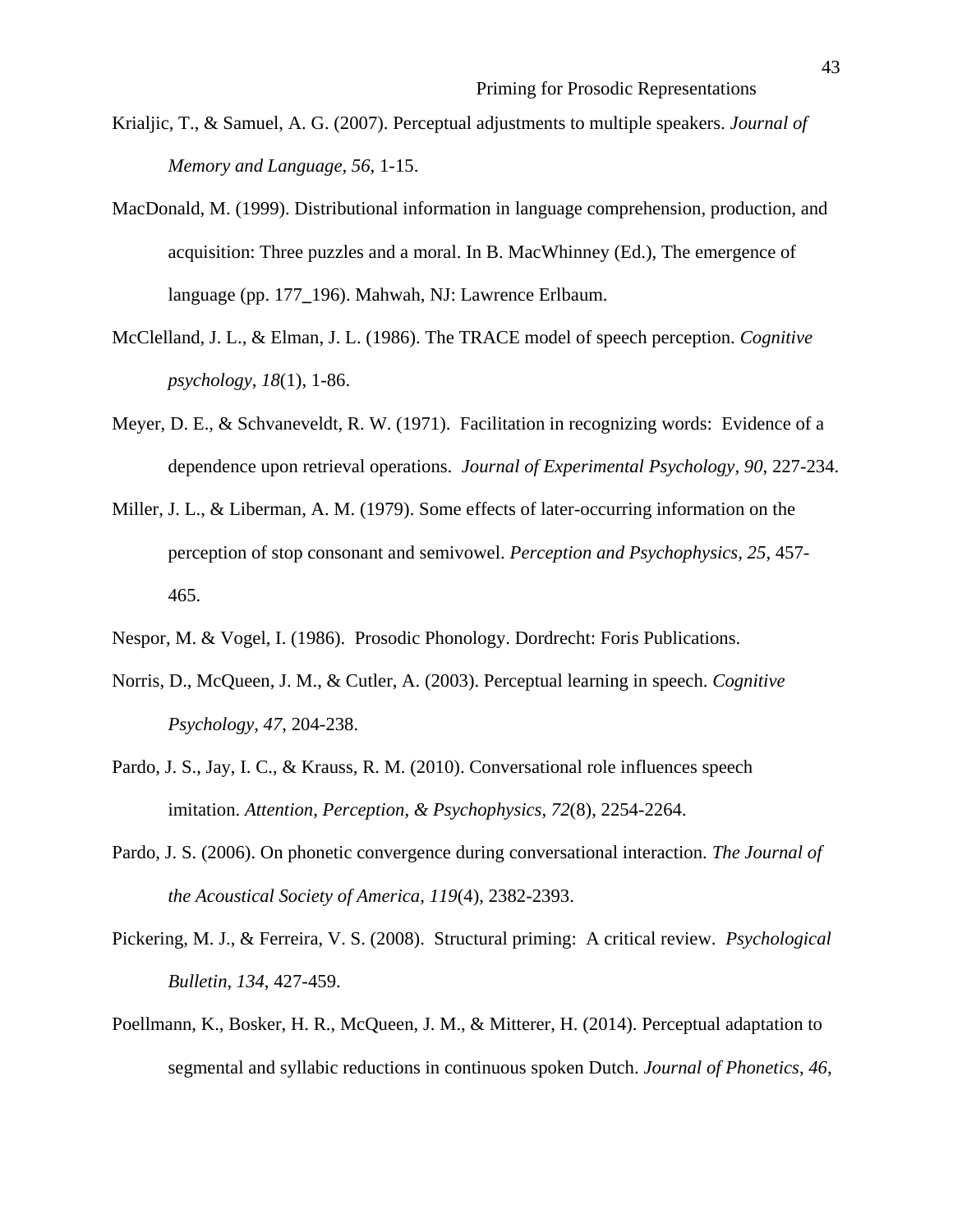101-127.

- Reinisch, E. (2015). Speaker-specific processing and local context information: The case of speaking rate. *Applied Psycholinguistics*, 1-19.
- Rosch, E. (1975). Cognitive representations of semantic categories. *Journal of Experimental Psychology: General*, *104*, 192-233.
- Sawusch, J. R., & Newman, R. S. (2000). Perceptual normalization for speaking rate: II. Effects of signal discontinuities. *Perception & Psychophysics, 62*, 285-300.
- Schafer, A. (1997). Prosodic parsing: The role of prosody in sentence comprehension. Doctoral dissertation, University of Massachusetts, Amherst.
- Schober, M. F., & Clark, H. H. (1989). Understanding by adressees and overhearers. *Cognitive Psychology, 21*, 211-232.

Schober, M. F. (1993). Spatial perspective-taking in conversation. *Cognition, 47*, 1-24.

- Selkirk, E. O. (1984). Phonology and syntax: The relation between sound and structure. Cambridge, MA: MIT Press.
- Silverman, K. E. A., Beckman, M., Pitrelli, J. F., Ostendorf, M., Wightman, C., Price, P., et al. (1992). TOBI: A standard for labeling English prosody. In Proceedings of the 1992 international conference on spoken language processing (Vol. 2, pp. 867**-**870). Banff, Canada.
- Snedeker, J., & Trueswell, J. (2003). Using prosody to avoid ambiguity: Effects of speaker awareness and referential context. *Journal of Memory and Language, 48,* 103**-**130.
- Tooley, K.M. & Traxler, M.J. (2010). Syntactic priming effects in comprehension: A critical review. *Language and Linguistics Compass*, *4*(10), 925-937.

Tooley, K.M., Konopka, A.E., & Watson, D.G. (2014). Can prosodic structure be primed (like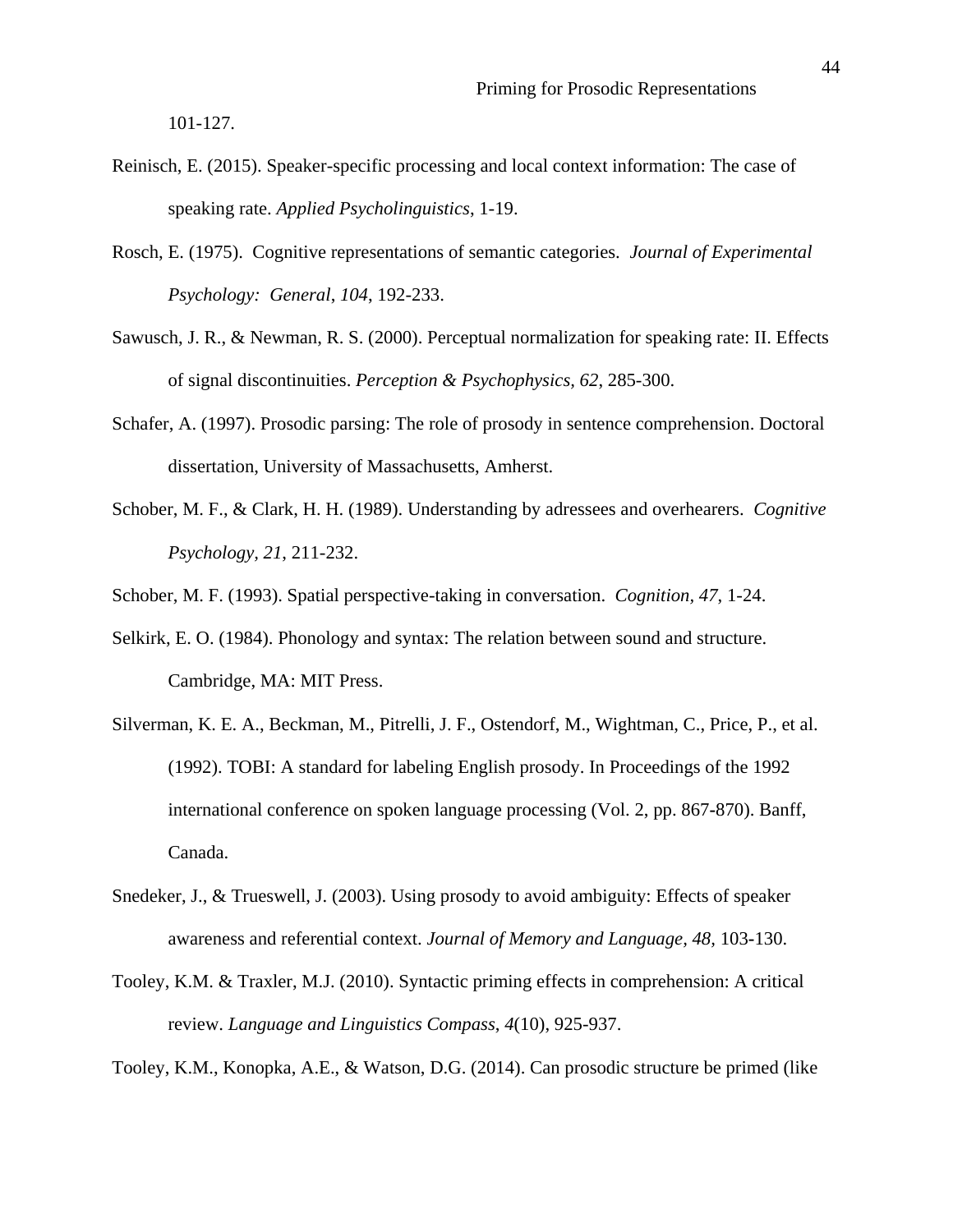syntactic structure)? *Journal of Experimental Psychology: Learning, Memory, and Cognition, 40*(2), 348-363.

- Truckenbrodt, H. (1999). On the relation between syntactic phrases and phonological phrases. *Linguistic Inquiry, 30*, 219**-**255.
- Vigliocco, G., Vinson, D. P., Damian, M. F., & Levelt, W. (2002). Semantic distance effects on object and action naming. *Cognition*, *85*(3), B61-B69.
- Wagner, M. & Watson, D. G. (2010) Experimental and theoretical advances in prosody: A review. *Language and Cognitive Processes, 25*, 905-945.
- Ward A., and Litman, D. (2007) "Automatically measuring lexical and acoustic/prosodic convergence in tutorial dialog corpora," in Proceedings of the SLaTE Workshop on Speech and Language Technology in Education.
- Watson, D. & Gibson, E. (2004). The relationship between intonational phrasing and syntactic structure in language production. *Language and Cognitive Processes, 19*, 713-755.
- Watson, D., & Gibson, E. A. (2005). Intonational phrasing and constituency in language production and comprehension. *Studia Linguistica, 59*, 279**-**300.
- Watson, D., Breen, M., & Gibson, E. A. (2006). The role of syntactic obligatoriness in the production of intonational boundaries. *Journal of Experimental Psychology: Learning, Memory and Cognition, 32*, 1045-1056.
- Weidman, S., Breen, M., & Haydon, K.C. (2016). Prosodic Speech Entrainment in Romantic Relationships. In Proceedings of Speech Prosody 2016, Boston, USA.
- Williams, C. E., & Stevens, K. N. (1981). Vocal correlates of emotional states. *Speech evaluation in psychiatry*, 221-240.

Wilson, M. & Wilson, T. P. (2005). An oscillator model of the timing of turn-taking.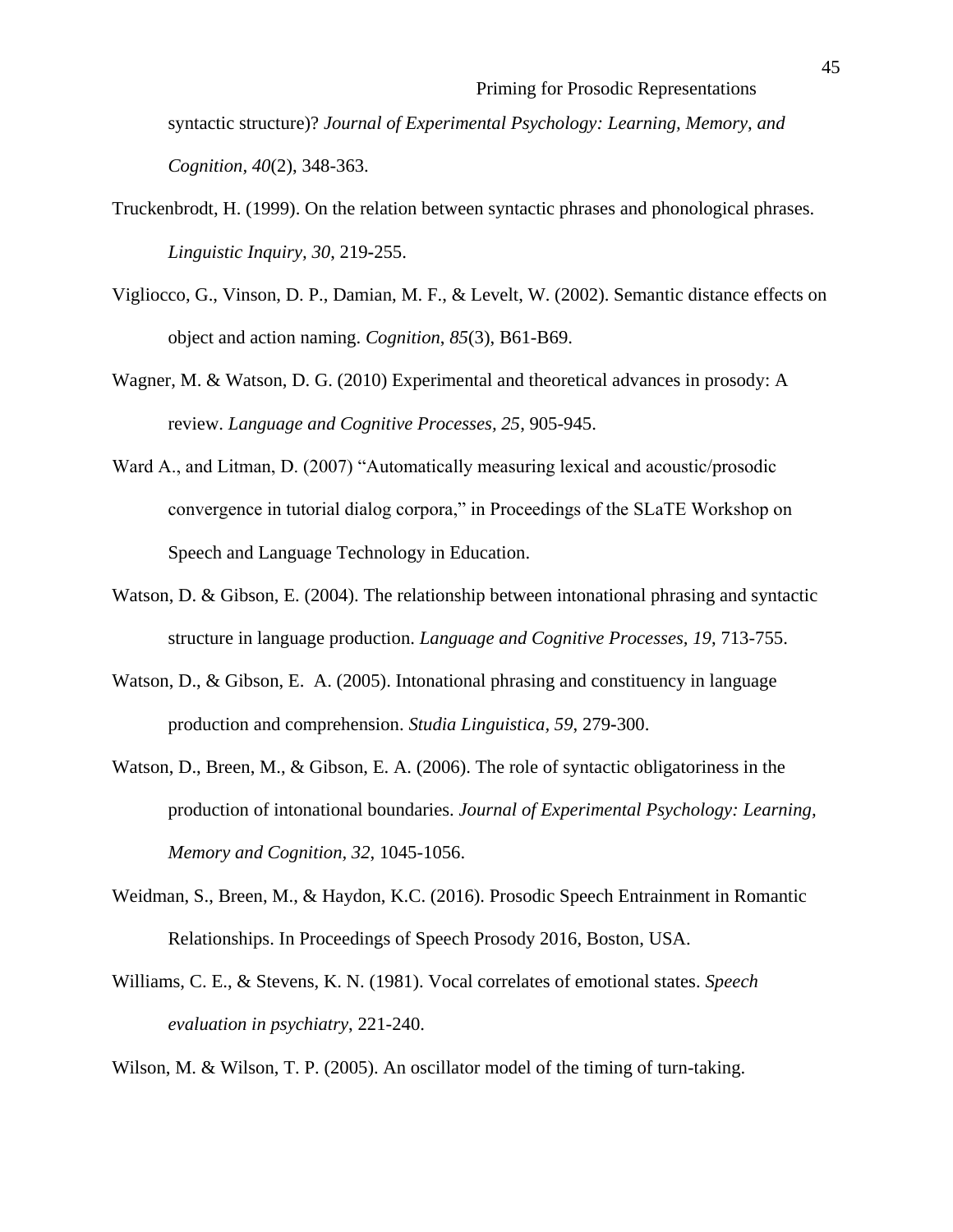*Psychonomic Bulletin and Review, 12*(6), 957-968.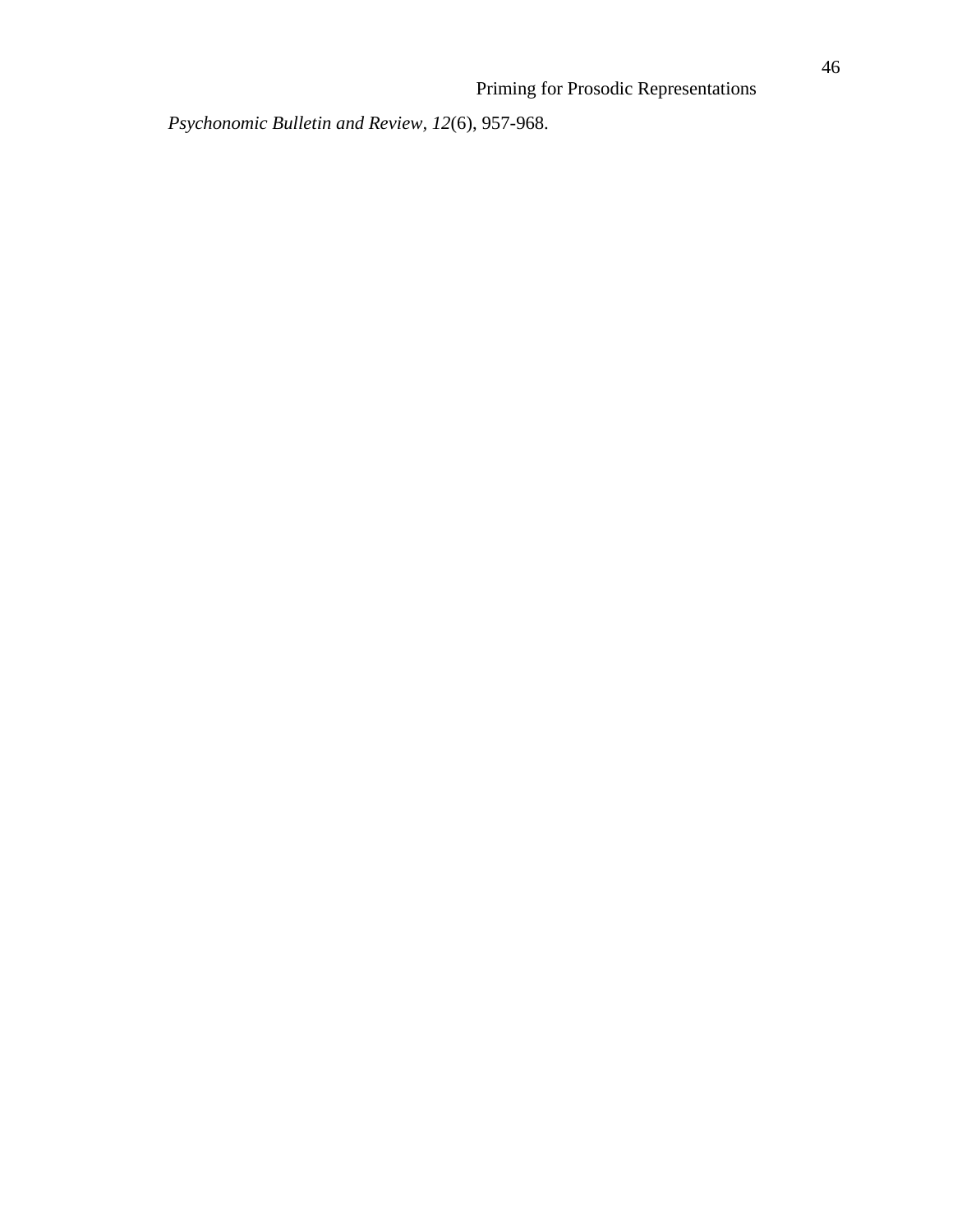# Appendix A

Sentences with relative clauses and main clauses presented in Experiment 1. The locations of the boundaries are indicated with forward slashes.

#### *Sentences with relative clauses:*

The apprentice who melted the gold // had not slept in days. The lender who approved the loan // negotiated a good interest rate. The clown who entertained the children // wore a silly hat. The witch who lived in the old house // had three black cats. The billygoat that roamed the cliffs // was incredibly nimble. The men who survived the battle // huddled around the fire. The dolphin that tossed the ball // wanted a reward for his trick. The jeweler who set the stone // charged a large fee. The guard who worked the night shift // had a hard time staying awake. The dancer who owned the studio // was in excellent physical condition. The professor who gave the lecture // had a pronounced lisp. The nurse who minded the patients // had a kind smile. The monkey that stole the hat // refused to give it back. The woman who watered the flowers // enjoyed bright colors. The queen who summoned the painter // wanted a new mural. The traveler who visited the temple // loved exotic places. The dog that pawed the door // needed to be let out. The violinist who performed the solo // got a standing ovation. The firefighter who stopped the blaze // was given a medal. The realtor who sold the property // got a large commission.

#### *Sentences with main clauses:*

The mobster shot the men // for their disloyalty. The duck splashed the water // as it landed on the lake. The botanist studied the plant cells // with a powerful microscope. The girl bought new clothes // at the mall today. The pianist rehearsed the piece // for hours and hours. The biologists freed the whale // once it had fully healed. The caterer set the trays // on the long banquet table. The gardener gave the squash // to the family next door. The movie star accepted the role of Hamlet // from the director. The engineer designed the bridge // that crossed the bay. The accountant reviewed the material // before the certification exam. The pigeon followed the baby // around the park. The valet requested the shift // with the most business. The brewer studied the recipe // for the new pale ale. The jogger patted the dog // when he stopped for a drink. The motorist bumped the new car // while parking. The minister asked the congregation // to put money in the offering plate. The cook divided the soup // into four equal portions. The scientist screened the samples // for the deadly disease. The miners struck gold // after digging for a month.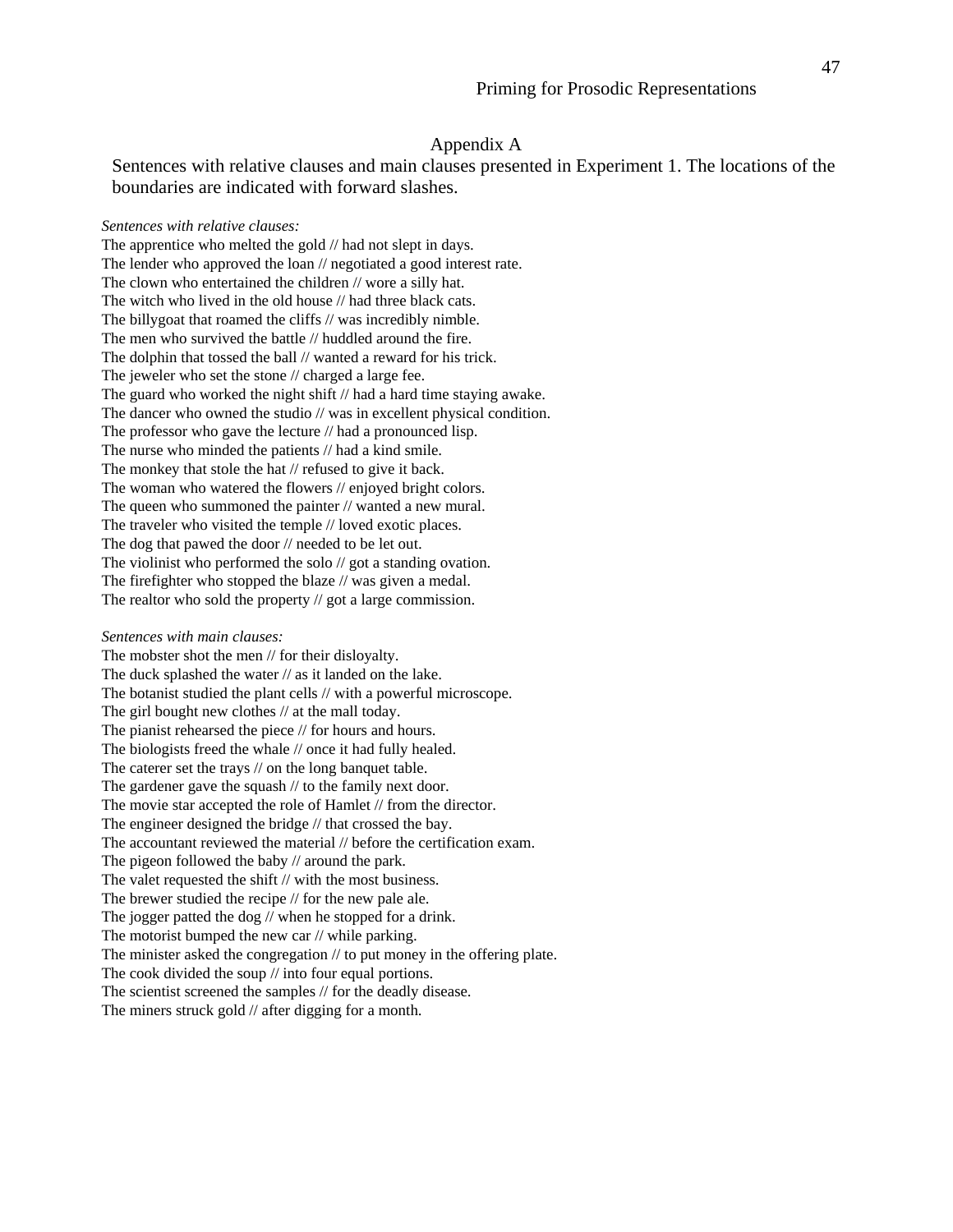# Appendix B

Unambiguous and ambiguous sentences presented in Experiment 2. The locations of the boundaries are indicated with forward slashes.

| <b>Unambiguous Sentences</b>                                     | Ambiguous Sentences                                            |
|------------------------------------------------------------------|----------------------------------------------------------------|
| She put the money for the basket // on the table.                | She put the money in the basket // on the table.               |
| He threw the marble from the bucket $//$ in the yard.            | He threw the marble in the bucket $//$ in the yard.            |
| He laid the ribbon for the gift $//$ in the box.                 | He laid the ribbon by the gift $//$ in the box.                |
| He dropped the piece for the puzzle $\mathcal N$ on the floor.   | He dropped the piece by the puzzle $\frac{1}{2}$ on the floor. |
| She set the key to the jewelry box // on the shelf.              | She set the key in the jewelry box // on the shelf.            |
| He spilled the ink for the pen $//$ on the desk.                 | He spilled the ink by the pen $\mathcal N$ on the desk.        |
| He placed the stamp from the envelope $\frac{1}{i}$ in the pile. | He placed the stamp on the envelope $//$ in the pile.          |
| I left the bill for the pint // on the bar.                      | I left the bill by the pint $//$ on the bar.                   |
| He tossed the shirt from the pile $//$ in the trash.             | He tossed the shirt on the pile $//$ in the trash.             |
| She dumped the garnish for the dish // on the tray.              | She dumped the garnish on the dish // on the tray.             |
| I dumped the receipts for the wine // on the shelf.              | I dumped the receipts by the wine // on the shelf.             |
| She tossed the penny from the water $//$ on the mat.             | She tossed the penny in the water $//$ on the mat.             |
| He left the jacket for the suit // on the bed.                   | He left the jacket on the suit $\theta$ on the bed.            |
| She placed the seed for the soil // in the hole.                 | She placed the seed on the soil // in the hole.                |
| She spilled the water for the tea // on the burner.              | She spilled the water by the tea // on the burner.             |
| He set the lid for the pot $//$ on the porch.                    | He set the lid by the pot $//$ on the porch.                   |
| I dropped the cherry for the sundae // in the bowl.              | I dropped the cherry on the sundae // in the bowl.             |
| She laid the note for the folder // on the table.                | She laid the note by the folder // on the table.               |
| She threw the tag for the hat// in the bin.                      | She threw the tag by the hat $//$ in the bin.                  |
| He put the keys for the box $\frac{1}{1}$ in the sack.           | He put the keys on the box $\frac{1}{1}$ in the sack.          |
| She put the sandwich $\theta$ into the bag on the chair.         | She put the sandwich $\frac{1}{1}$ in the bag on the chair.    |
| She laid the dolls // into the basinet on the ground.            | She laid the dolls $//$ in the basinet on the ground.          |
| I tossed the silverware // onto the table in the hall.           | I tossed the silverware // on the table in the hall.           |
| He dumped the sand // into the pail on the beach.                | He dumped the sand $//$ in the pail on the beach.              |
| He laid the towels $//$ in a pile in the closet.                 | He laid the towels // on the pile in the closet.               |
| He put the wrench $\frac{1}{i}$ into the toolbox on the counter. | He put the wrench $\pi$ in the toolbox on the counter.         |
| I dumped the laundry // into the basket on the couch.            | I dumped the laundry // in the basket on the couch.            |
| She tossed the phone // into the bag on the bed.                 | She tossed the phone $\pi$ in the bag on the bed.              |
| She threw the knife // into the boat in the river.               | She threw the knife // in the boat in the river.               |
| She dropped the cans $\frac{1}{1}$ into the bag in the pantry.   | She dropped the cans $//$ in the bag in the pantry.            |
| I spilled the coffee // onto the saucer on the tray.             | I spilled the coffee // on the saucer on the tray.             |
| I left the bottle // in a bag on the bench.                      | I left the bottle // in the bag on the bench.                  |
| He dropped the bulb $\theta$ into the bucket on the hill.        | He dropped the bulb $\ell$ in the bucket on the hill.          |
| He threw the crayon $\frac{1}{1}$ into the box in the drawer.    | He threw the crayon $//$ in the box in the drawer.             |
| He left the menu $\theta$ on a desk in the study.                | He left the menu // on the desk in the study.                  |
| She spilled the oil // onto the mat on the sidewalk.             | She spilled the oil // on the mat on the sidewalk.             |
| She placed the flag // onto the pole in the grass.               | She placed the flag $//$ on the pole in the grass.             |
| She set the mitten $//$ in a box on the stairs.                  | She set the mitten $//$ in the box on the stairs.              |
| He set the toys // on a blanket on the sofa.                     | He set the toys // on the blanket on the sofa.                 |
| I placed the note $//$ into the file in the cabinet.             | I placed the note $//$ in the file in the cabinet.             |